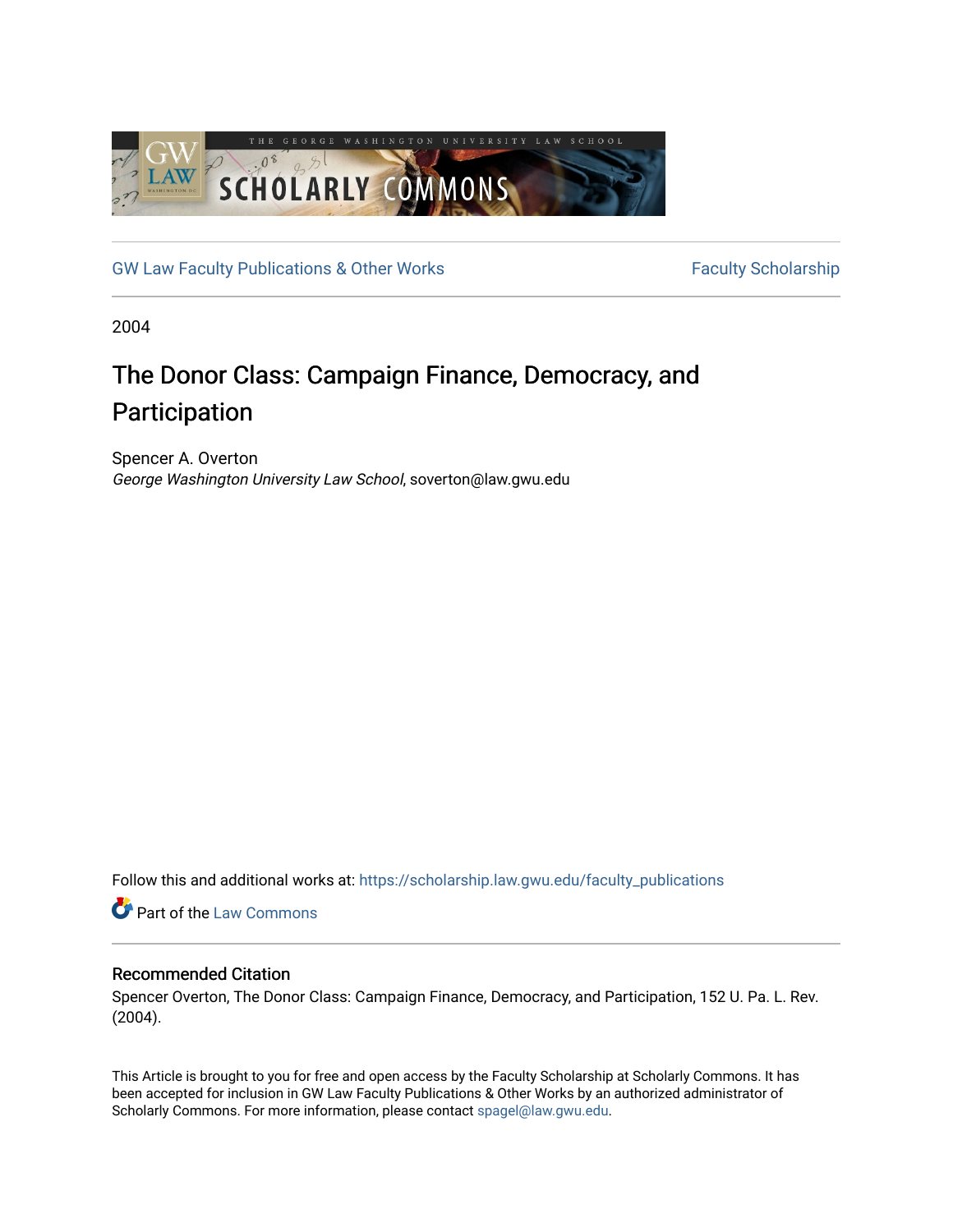## THE DONOR CLASS: CAMPAIGN FINANCE, DEMOCRACY, AND PARTICIPATION

## SPENCER OVERTON<sup>†</sup>

*As a result of disparities in resources, a small, wealthy, and homogenous donor class makes large contributions that fund the bulk of American politics. Even in the aftermath of recent campaign reforms, the donor class effectively determines which candidates possess the resources to run viable campaigns. This reality undermines the democratic value of widespread participation. Instead of preventing "corruption" or equalizing funds between candidates, the primary goal of campaign reform should be to reduce the impact of wealth disparities and empower more citizens to participate in the funding of campaigns. On average, candidates should receive a larger percentage of their funds from a greater number of people in smaller contribution amounts. Reforms such as establishing matching funds and providing tax credits for smaller contributions, combined with emerging technology, would enable more Americans to make contributions and would enhance their voices in our democracy.*

## **INTRODUCTION**

Opponents of campaign finance reform embrace a relatively laissez-faire reliance on private markets to fund campaigns for public office. Although they champion the individual rights of those who con-

<sup>†</sup> Associate Professor of Law, The George Washington University Law School. Michael Abramowicz, Mark Alexander, Brandon Briscoe, Kim Christensen, Richard Hasen, Adam Lioz, Ira Lupu, Leslie Overton, Josiah Slotnick, Dan Solove, and Fane Wolfer read earlier drafts of this Article and provided helpful comments. Clyde Wilcox graciously shared demographic data about contributors to presidential primary candidates during the 2000 election cycle. In addition to participants in the University of Pennsylvania Law of Democracy symposium, participants in law faculty workshops at Fordham, Hofstra, and Washington & Lee, the Equal Justice in the West Conference at the University of Nevada Las Vegas Law School, and the lecture series of the American Constitution Society at the University of Chicago Law School provided valuable observations and suggestions. This Article also benefited from exchanges with Edwin Baker, Rick Banks, John Bonifaz, Paul Butler, Anupam Chander, Elizabeth Garrett, Heather Gerken, Paul Herrnson, Jamahl Johnson, Orin Kerr, Sheila Krumholz, Kenneth Mack, Michael Malbin, Joe McLean, Frank Michelman, Martha Minow, Lawrence E. Mitchell, Larry Noble, Nick Nyhart, Nathaniel Persily, Chellie Pingree, Joshua Rothstein, Glen Shor, Jonathan Siegel, Donald Simon, Joe Singer, Bradley Smith, Dalia Tsuk, and Cherrie-Ann Walters. Ian Bassin provided invaluable research assistance and feedback. This article is dedicated to the memory of Randall Merritt.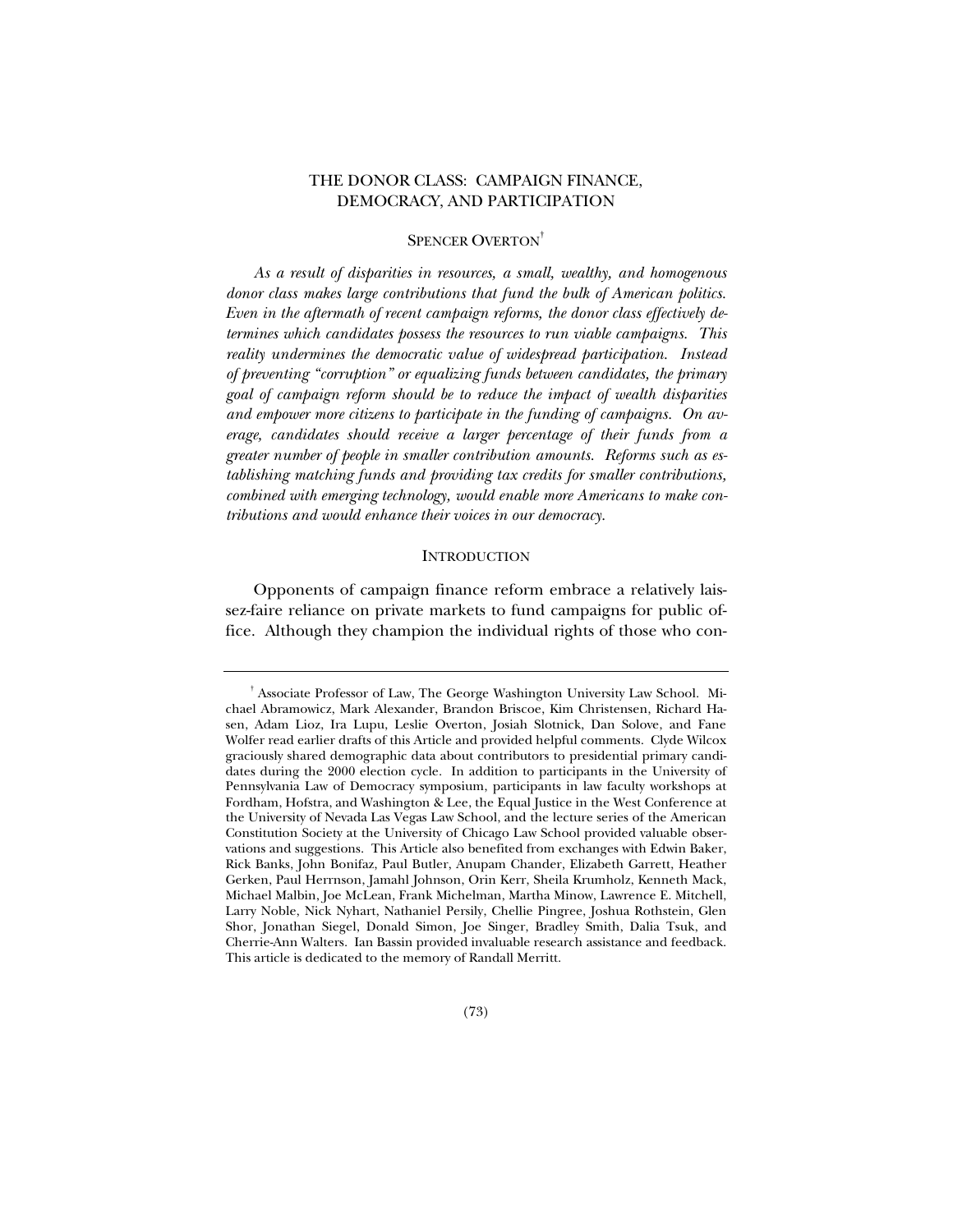trol resources, antireformers largely overlook the structural impact of vast disparities in wealth on the ability of most citizens to make financial contributions.<sup>1</sup>

This Article uses the Supreme Court's recent opinion in *McConnell v. FEC*<sup> $2$ </sup> to argue that the law should play a central role in reducing the impact of disparities in wealth on political participation. *McConnell* upheld large parts of the Bipartisan Campaign Reform Act of 2002  $(BCRA)^3$ —a regulatory overhaul that banned unlimited soft money contributions and restricted corporate and union spending on political campaigns. In so doing, the Court in *McConnell* acknowledged the adverse impact that concentrated wealth has on widespread democratic participation and self-government.<sup>4</sup> In the aftermath of the reforms upheld in *McConnell*, however, disparities in wealth continue to affect participation.

A relatively small and wealthy group of individuals—the "donor class"—gives large hard money $5$  contributions that fund the bulk of

<sup>1</sup> *See, e.g.*, Lillian BeVier, *Campaign Finance Regulation: Less, Please*, 34 ARIZ. ST. L.J. 1115, 1118 (2002) (arguing that disparities in wealth do not make the case for regulating independent expenditures for election-related speech because many other sources of unequal political influence will remain); Bradley A. Smith*, Faulty Assumptions and Undemocratic Consequences of Campaign Finance Reform*, 105 YALE L.J. 1049, 1056 (1996) (indicating the author's opposition to the belief "that modern campaigns have been corrupted by big money"); *cf.* Buckley v. Valeo, 424 U.S. 1, 48-49 (1976) (per curiam) (invalidating spending limits and reasoning that "the concept that government may restrict the speech of some elements of our society in order to enhance the relative voice of others is wholly foreign to the First Amendment").

<sup>2</sup> 540 U.S. 93, 124 S. Ct. 619 (2003).

 $^{\rm 3}$  Bipartisan Campaign Reform Act of 2002 (BCRA), Pub. L. No. 107-155, 116 Stat. 81 (codified in scattered sections of 2, 18, 28, 36, 47 U.S.C.).

<sup>4</sup> *See infra* Part I.B. for a discussion of the reasoning of *McConnell.*

<sup>5</sup> Money that is subject to the Federal Election Campaign Act's disclosure requirements and source and amount limitations is known as "hard" or "federal" money. *See McConnell*, 124 S. Ct. at 648-49 (explaining that contributions made with funds subject to the Federal Election Campaign Act's requirements and limitations are called "federal" or "hard" money, whereas contributions intended to influence elections and made with funds not subject to the Act are called "nonfederal" or "soft" money). While BCRA banned unlimited "soft" or "nonfederal" money contributions to federal parties (money previously not subject to regulation by the Federal Election Campaign Act), the law increased the amount of "hard money" an individual may contribute to a federal candidate from \$1000 to \$2000, and it increased the annual aggregate amount of hard money an individual may give to candidates, PACs, and parties from \$25,000 to \$95,000. BCRA, Pub. L. No. 107-155, secs. 101, 307, §§ 315, 323, 116 Stat. 81, 82, 102– 03 (2002). Even before BCRA restricted soft money and increased the hard money limits, hard money was the primary source of candidate and party funding. *See* PUB. CAMPAIGN, HARD FACTS ON HARD MONEY (2001), *at* http://www.publicampaign.org/ publications/studies/hardfacts/hardfactsfull.htm (last visited Aug. 28, 2004) ("Hard money remained the dominant source of campaign funding in the 2000 election cycle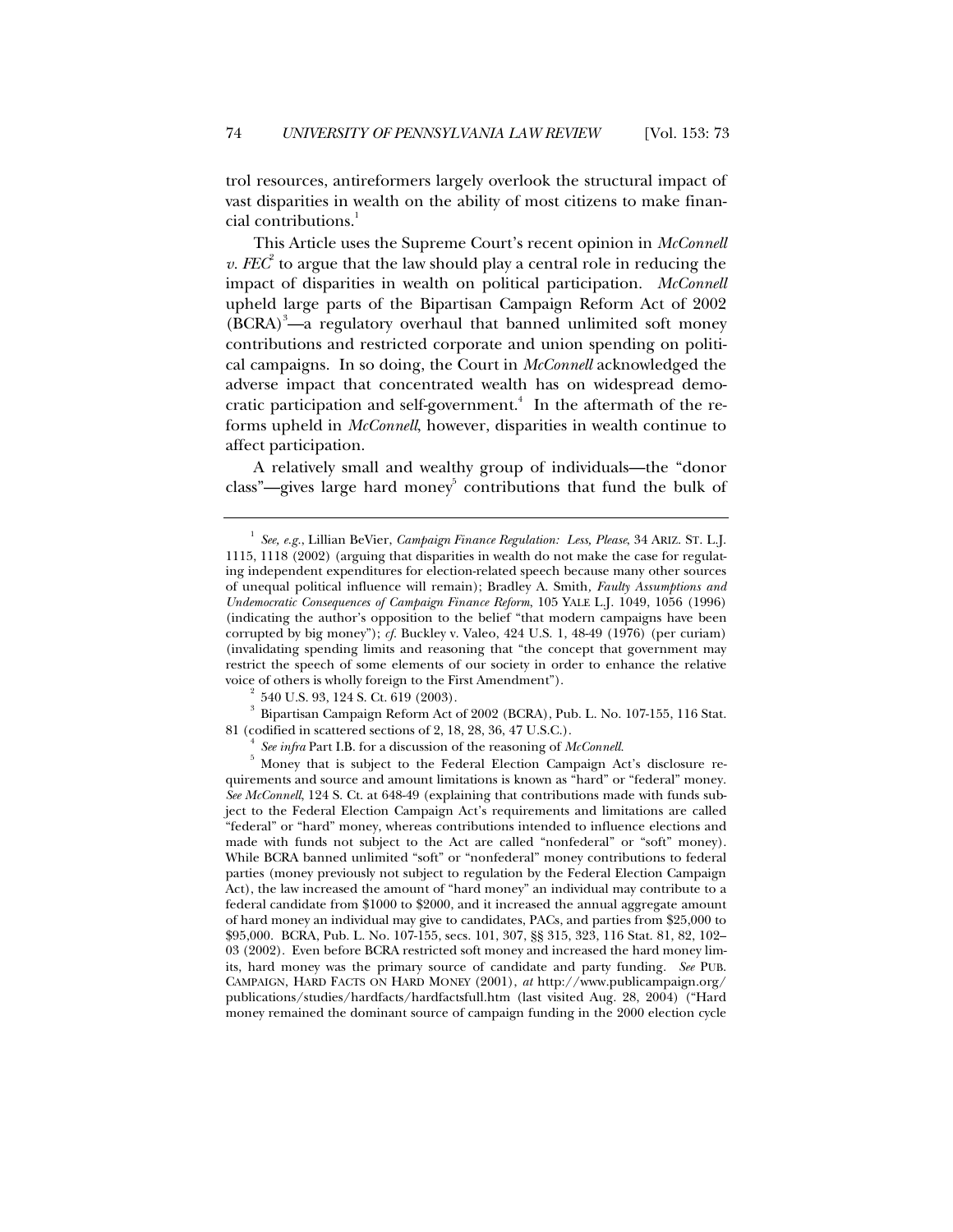American politics.<sup>6</sup> Although approximately 51.3% of voting-age Americans cast a ballot in the  $2000$  general presidential election, $\mathrm{^{7}}$  less than 2% contributed \$200 or more to a presidential or congressional candidate.<sup>8</sup> In the 2003-2004 election cycle, contributions of between

tion cycles. <sup>7</sup> *See* FED. ELECTION COMM'N, VOTER REGISTRATION AND TURNOUT 2000, *at* http://www.fec.gov/pages/2000turnout/reg&to00.htm (last visited Sept. 13, 2004) (reporting that official turnout for the 2000 presidential election was 105,586,274 voters, or 51.3% of the voting-age population).

<sup>8</sup> Anne Gearan, *Supreme Court Eyes Campaign Finance Laws*, ASSOCIATED PRESS, Sept. 5, 2003, *available at* 2003 WL 63458717. The precise percentage of voting-age Americans who contributed to a federal candidate, PAC, or party is not ascertainable because the FEC requires recipients to report only donations of more than \$200 in an itemized report of any detail. *See* 28 U.S.C. § 434(b), (e) (2000) (requiring identification of each person who makes a contribution or contributions with an aggregate value exceeding \$200 per year, but allowing recipients to report lesser contributions at their discretion). The recipient combines all contributions of \$200 or less and reports them as one total. Nevertheless, the numbers show that a small class of Americans gives most of the money collected by federal candidates, parties, and PACs. In the 2001-2002 election cycle, only 0.22% of the voting-age population in the United States gave a contribution over \$200 to a federal congressional candidate, party, or PAC, and this group accounted for 76% of the funds given to federal candidates by individuals. ADAM LIOZ & ALISON CASSADY, U.S. PUB. INTEREST RESEARCH GROUP, THE ROLE OF MONEY IN THE 2002 CONGRESSIONAL ELECTIONS 4 (2003).

Some might assert that the distribution of wealth does not have an adverse impact on democratic participation because union PACs are funded by deductions from the dues of millions of union members. Although this is an important point, unions do not facilitate the political participation of most Americans. Less than 6% (just under sixteen million) are members of a union, *see* U.S. CENSUS BUREAU, STATISTICAL ABSTRACT OF THE UNITED STATES: 2003, at 432 tbl.658 (123d ed. 2003), *available at* http://www.census.gov/prod/2004pubs/03statab/labor.pdf, and not all of these individuals contribute to a union PAC, *see* 11 C.F.R. § 114.5(a) (2004) (authorizing a union member to request that the union not use her dues to support political causes).Union PACs gave about \$52.6 million to federal candidates in the 2000 election cycle, or about 3.7% of the total \$1.423 billion collected. *See 2000 Presidential Race: Total Raised and Spent*, Ctr. for Responsive Politics (n.d.), *at* http://www.opensecrets.org/ 2000elect/index/AllCands.htm (last visited Sept. 15, 2004) (indicating that U.S. presidential candidates collected \$375.3 million during the 2000 election cycle); *Labor: PAC Contributions to Federal Candidates 1999-2000*, Ctr. for Responsive Politics (n.d.), *at* http://www.opensecrets.org/pacs/sector.asp?txt=P01&cycle=2000 (last visited Sept. 15, 2004) (indicating union PACs gave \$52.6 million to federal candidates during the 2000 election cycle); *The Big Picture, 2000 Cycle, The Price of Admission*, Ctr. for Responsive Politics (n.d.), *at* http://www.opensecrets.org/bigpicture/stats.asp?cycle=2000& type=A&display=T (last visited Sept. 15, 2004) (indicating that U.S. Senate candidates

outweighing party soft money by a ratio of 4.4 to 1.").

<sup>6</sup> *See* Bob Herbert, Editorial, *The Donor Class*, N.Y. TIMES, July 19, 1998, at 15 ("I doubt that many people are aware of just how elite and homogenous the donor class [to political campaigns] is. It's a tiny group—just one-quarter of 1 percent of the population—and it is not representative of the rest of the nation."). For the purposes of this Article, the donor class consists of natural persons who have made at least one contribution over \$200 to a federal candidate, party, or PAC within the last two elec-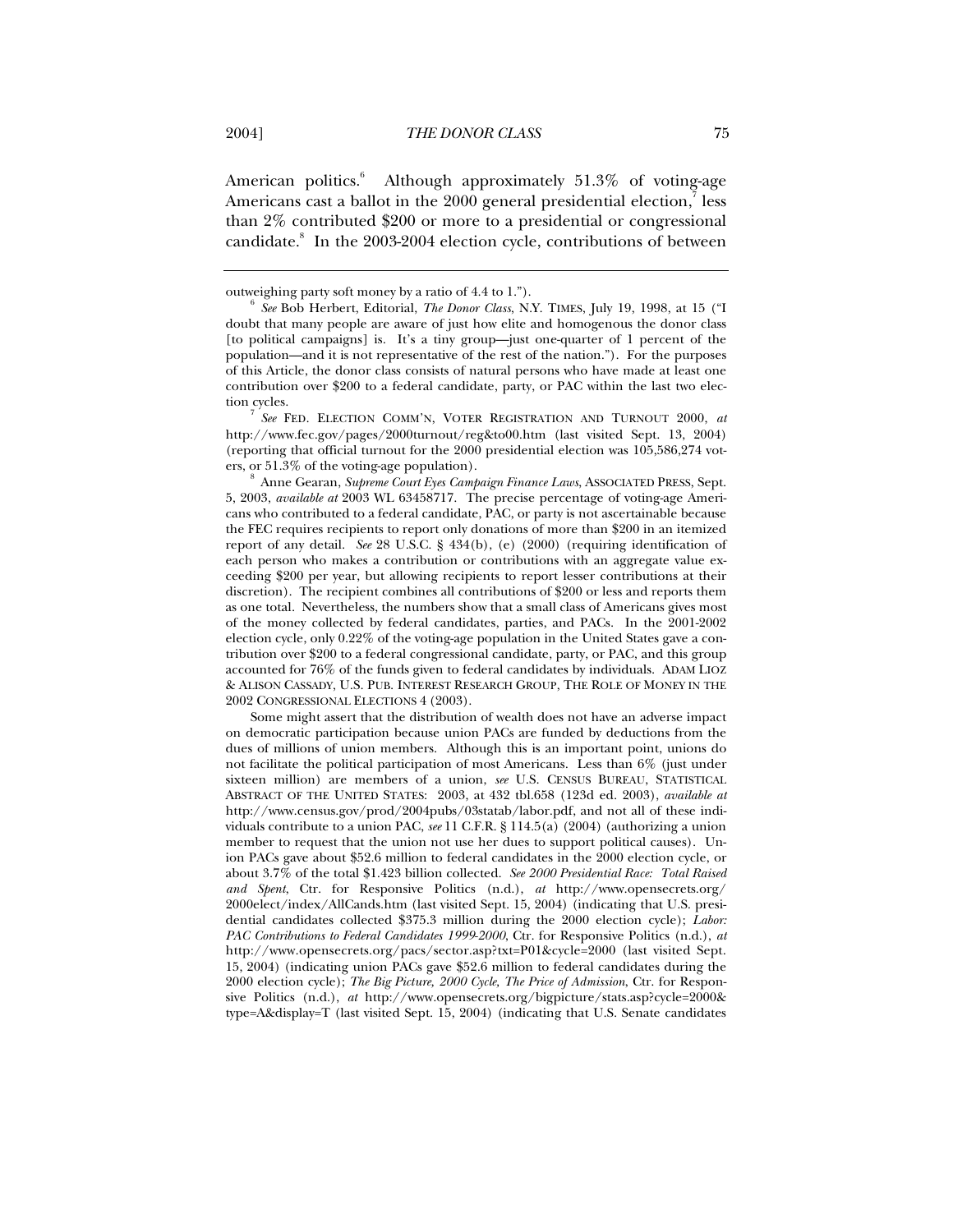\$200 and \$2000 represented 69% of the money individuals donated to Republican President George W. Bush and 63% of such money donated to Democratic presidential nominee John Kerry.<sup>9</sup>

Access to financial resources rather than mere political interest defines the donor class.<sup>10</sup> While only 13.4% of American households earned at least \$100,000 in 2000,<sup>11</sup> these households gave 85.7% of contributions over \$200 collected by presidential candidates.<sup>12</sup>

The problem with money in politics is not simply that a handful of individuals made \$1 million soft money contributions, but also that relatively few Americans control enough wealth to make contributions of between \$200 and \$2000 consistently and comfortably.<sup>13</sup> Despite

<sup>10</sup> *See* Henry E. Brady et al., *Beyond SES: A Resource Model of Political Participation*, 89 AM. POL. SCI. REV. 271, 283 (1995) ("The results are unambiguous: the major determinant of giving money is having money. Years of education also matter, but neither free time nor civic skills affect monetary contributions." (citation omitted)); E-mail from Clyde Wilcox, Professor of Government, Georgetown University, to Spencer Overton, Associate Professor of Law, The George Washington University Law School (July 3, 2004, 12:51:29 EST) (on file with author) [hereinafter Wilcox July 3, 2004 Chart] (indicating that while individuals with family incomes of less than \$100,000 accounted for only 14.3% of contributions over \$200, they accounted for 73.5% of con-

tributions of \$100 and less). 11 CARMEN DENAVAS-WALT ET AL., U.S. CENSUS BUREAU, MONEY INCOME IN THE UNITED STATES: 2000, at 17 tbl.A-1 (2001), *available at* http://www.census.gov/prod/ 2001pubs/p60-213.pdf (last visited Sept. 15, 2004).

<sup>12</sup> *See* Wilcox July 3, 2004 Chart, *supra* note 10 (indicating that of presidential primary donors in the 2000 election, individuals with family incomes of \$100,000 or more accounted for 85.7% of individual contributors of over \$200 and 93.3% of individual contributors of \$1000). The demographic data Professor Wilcox provided for this Article is based on a survey of 2881 donors, selected randomly, to presidential primary candidates for the 2000 elections. The study was organized and managed by Professor Wilcox and several of his colleagues. *See* Clyde Wilcox et al., *With Limits Raised, Who Will Give More? The Impact of BCRA on Individual Donors*, *in* LIFE AFTER REFORM: WHEN THE BIPARTISAN CAMPAIGN REFORM ACT MEETS POLITICS 61, 64-65 (Michael J. Malbin ed., 2003) (explaining the methodology of their study of donors to 2000 presidential primary candidates); *see also* Peter Francia et al., *Donor Dissent: Congressional Contributors Rethink Giving*, PUB. PERSP. July/Aug. 2000, at 29-30 (revealing that 78% of donors to congressional candidates during the 1996 election cycle had household incomes over \$100,000).

<sup>13</sup> The wealthiest fifth of U.S. households controls over 79% of the nation's wealth, whereas the bottom two-fifths controls just over 1%. *See* Javier Díaz-Giménez et al., *Dimensions of Inequality: Facts on the U.S. Distributions of Earnings, Income, and Wealth*, FED. RES. BANK OF MINNEAPOLIS Q. REV., Spring 1997, at 3, 13 tbl.6 (listing the wealth

collected \$447.9 million and U.S. House candidates collected \$600.3 million during the 2000 election cycle).

<sup>9</sup> Press Release, Campaign Fin. Inst., at tbl.3 (Oct. 4, 2004), *avaialable at* http:// www.cfinst.org/pr/100404\_Table3.pdf (last visited Oct. 8, 2004). Contributions of \$1000 or more represented 57% of the funds given by individuals to Bush and 44% of the money given to Kerry. *Id.*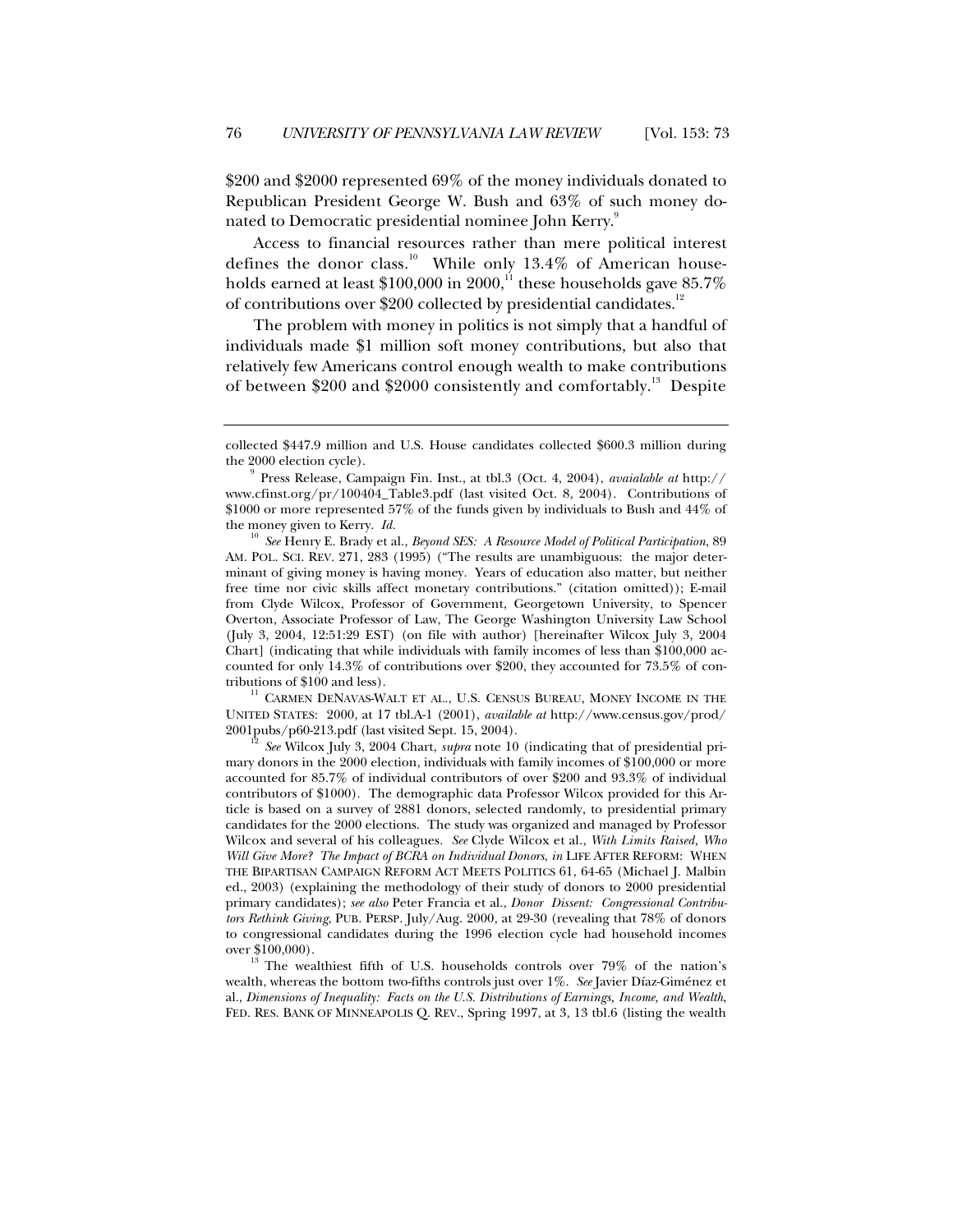the reluctance of antireformers to grapple with disparities in financial resources among individuals, the law's conception of distribution matters.

Prior to *McConnell*, a handful of reformers envisioned wealth as one of the principal problems, but their focus on formal equality<sup>14</sup> had shortcomings. Granted, adopting equality as the goal provided a normative baseline, and it allowed the reformers to overcome uninspiring regulatory detail by invoking civil rights analogies. By focusing on formal equality, however, the reformers selected an unattainable ideal. A newspaper editorial endorsing one of the candidates, for example, could throw off precise equality. In addition, by pushing for equal public funding paid directly to candidates, some egalitarian reformers disregarded the central role that citizens should play in democratic debate.<sup>15</sup> The rigid positions embraced by antireformers and egalitarians framed the debate as a stark choice between unrestrained liberty and uniform equality.

The focus on these polar extremes detracts from a pressing problem that persists in the aftermath of BCRA. Massive disparities in the distribution of wealth cause disparities in political participation. The donor class effectively selects which candidates will be viable through large hard money contributions.

controlled by the lowest through highest quintiles, respectively, as -0.39, 1.74, 5.72, 13.43, and 79.49).

<sup>14</sup> *See, e.g.*, Edward B. Foley, *Equal-Dollars-Per-Voter: A Constitutional Principle of Campaign Finance*, 94 COLUM. L. REV. 1204, 1215 (1994) ("In thinking about distributive justice, I start with the basic premise that all persons have equal intrinsic worth, which I call the principle of intrinsic equality."); Richard L. Hasen, *Clipping Coupons for Democracy: An Egalitarian/Public Choice Defense of Campaign Finance Vouchers*, 84 CAL. L. REV. 1, 27-28 (1996) (asserting that "[e]galitarian pluralism aims to equalize the ability of different individuals to affect the political process" and is based on the notion that "disparities in wealth and ability to organize are not relevant to the individual's right to influence political outcomes"); Jamin Raskin & John Bonifaz, *Equal Protection and the Wealth Primary,* 11 YALE L. & POL'Y REV. 273, 279 (1993) (declaring that "[t]he purpose of this Article is to demonstrate that the current campaign finance regime is inconsistent with equal protection or, at the very least, warrants congressional action to vindicate equal protection").<br><sup>15</sup> This Article uses the terms "citizen" and "American" to refer to all natural per-

sons, including certain immigrants, eligible to make financial contributions to candidates under federal law. *See* FED. ELECTION COMM'N, CAMPAIGN GUIDE FOR CONGRESSIONAL CANDIDATES AND COMMITTEES 28 (2004) (stating that although contributions by foreign nationals are prohibited, an "immigrant is eligible to make a contribution if the immigrant has a 'green card' indicating that he or she is lawfully admitted for permanent residence in the United States"), *available at* http://www.fec.gov/ finance\_law.html.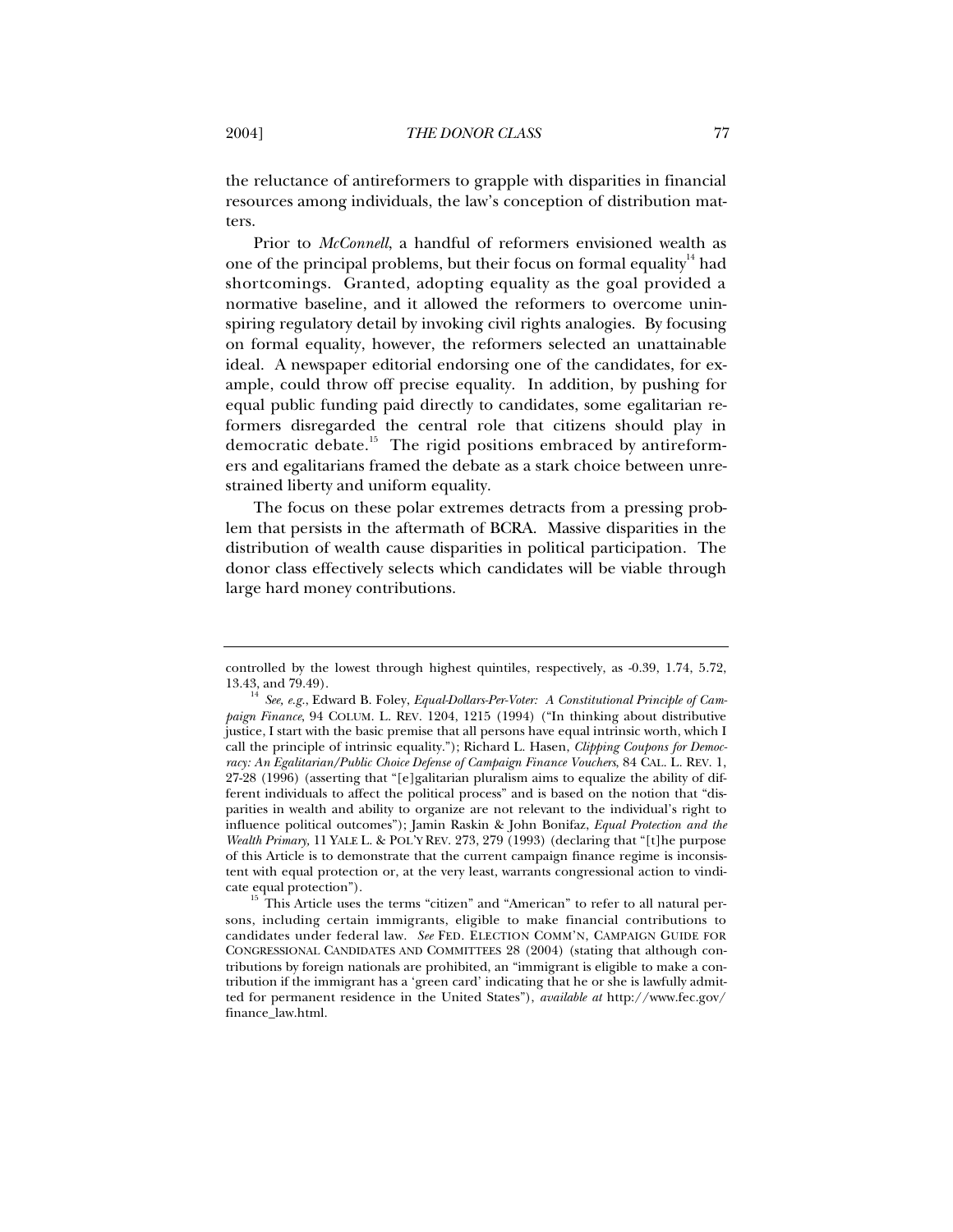Part I of this Article reviews two opposing approaches that have emerged in the law. The class-blind approach minimizes the significance of disparities in wealth and forms the basis of the arguments of many scholars, politicians, and judges who oppose campaign reform. In contrast, the class-sensitive vision highlights disparities in access to resources as a central issue in lawmaking; this approach motivated the Court in *McConnell* to tolerate restrictions on soft money contributions and corporate spending. Part II examines and reveals the many shortcomings of the antireformers' assertion that the impact of wealth on democratic participation warrants minimal concern. To reduce the impact of disparities in resources and broaden participation beyond the donor class, Part III proposes a goal that candidates, parties, and political action committees (PACs) receive a much larger percentage of their funds from contributors of \$100 or less. Part III also predicts that matching funds and tax credits for smaller contributions, combined with innovative use of emerging technology, would move our political process closer to that objective.

#### I. CLASS-BLIND AND CLASS-SENSITIVE APPROACHES TO LAW

Commentators have recognized that legal decisions are influenced by the particular theoretical approach of the decision maker, which is in turn influenced by certain basic assumptions, beliefs, and commitments.<sup>16</sup> This Part focuses on two different approaches to lawmaking: the class-blind approach fails to recognize the significance of disparities in wealth, while the class-sensitive vision is cognizant of such issues.

## A. *The Class-Blind Approach: Lawmaking That Ignores Disparities in Wealth*

The class-blind approach to law discourages consideration of relative differences in wealth among individuals. The approach accepts such disparities as an inevitable reality that rarely warrants government intervention. Under this vision, individual citizens are responsible for securing the resources required or meeting the conditions necessary to satisfy their wants and needs.

<sup>16</sup> *See generally* Gerald B. Wetlaufer, *Systems of Belief in Modern American Law: A View From Century's End*, 49 AM. U. L. REV. 1, 3 (1999) (asserting that disagreements about rules, doctrine, and policy often arise from six discrete systems of belief, and that these different beliefs stem from different assumptions, beliefs, and commitments regarding the world).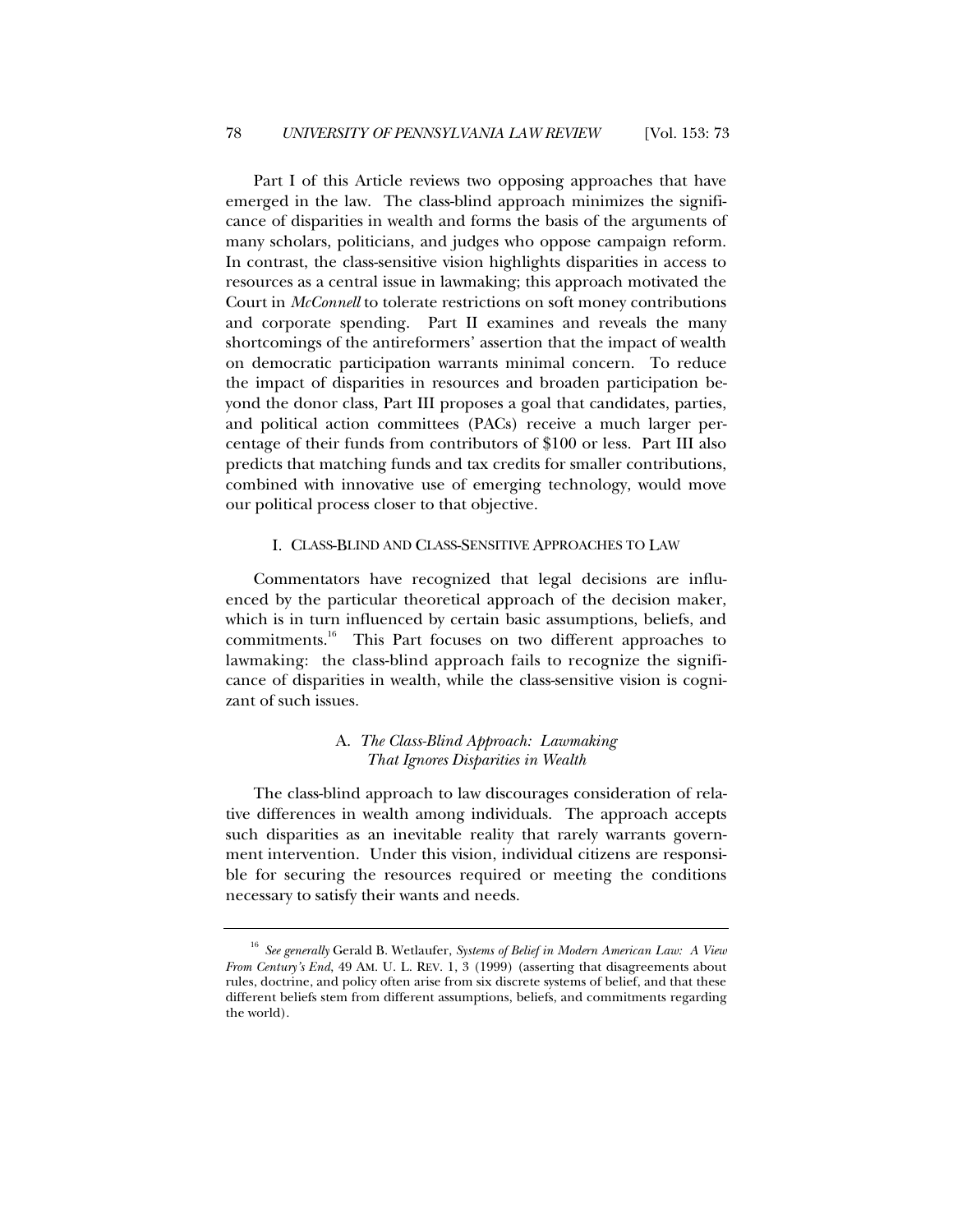Advocates of the class-blind approach do not regard their indifference to wealth disparities as callousness, but rather as objectivity that enhances the quality and credibility of decision making. Conscious accounting of disparities in wealth, the argument goes, will most likely result in class-based factions. Ambitious politicians tend to use the divisive rhetoric of class warfare not to enhance fairness for those with fewer resources, but as an instrument to satisfy their personal hunger for political power.<sup>17</sup> The resentment, discontent, and hostility that arise threaten the stability of economic markets as well as government.

Advocates of the class-blind approach harbor a strong commitment to private property, to the priority of private interests over public interests, and to bright-line rules and concepts over more nuanced balancing and compromise. $18$  The schools of legal and political thought that lean more toward a class-blind vision include classical formalism associated with the *Lochner* decision,<sup>19</sup> law and economics, public choice theory, and libertarianism.<sup>20</sup>

 $19$  Lochner v. New York,  $198$  U.S. 45, 57-58 (1905) (reasoning that an individual's right to enter into contracts was protected by the Fourteenth Amendment's Due Process Clause and was generally immune from interference by the state).

<sup>&</sup>lt;sup>17</sup> This resembles James Madison's concern that if the law fails to protect private property from political redistribution, the propertyless might "unite against the propertied" and "become the 'dupes and instruments of ambition.'" JENNIFER NEDELSKY, PRIVATE PROPERTY AND THE LIMITS OF AMERICAN CONSTITUTIONALISM: THE MADISONIAN FRAMEWORK AND ITS LEGACY 27-28 (1990) (quoting James Madison, Observations on Jeffersons's Draft of a Constitution for Virginia (Oct. 15, 1788*), reprinted in* 1 THE FOUNDER'S CONSTITUTION 649, 650 (Philip B. Kurland & Ralph Lerner eds., 1987)).

<sup>&</sup>lt;sup>18</sup> *Cf.* Wetlaufer, supra note 16, at 13-14 (describing academic formalists, who typically lean toward class-blind visions, as possessing "a commitment to the rights of private property, the freedom and sanctity of contract, the priority of private over public interests, and a resistance to legislative reform").

<sup>&</sup>lt;sup>20</sup> While writers skeptical of legal intervention that alters market distribution dominate classical formalism, law and economics, and public choice, nothing inherent in these movements makes them class-blind. One could argue, for example, that legal intervention that ensures broad-based distribution of goods like quality public education to the poor advances the law and economics goal of wealth maximization. *See* AMARTYA SEN, DEVELOPMENT AS FREEDOM 128-29 (1999) (noting that public goods, "which people consume *together* rather than separately," may have a significant influence on our welfare, thus "[e]fficiency considerations . . . supplement the argument for equity in supporting public assistance in providing basic education, health facilities, and other public (or semipublic) goods"); *see also* LOUIS KAPLOW & STEVEN SHAVELL, FAIRNESS VERSUS WELFARE 5, 29 n.26 (2002) (refuting the "common understanding of normative economic analysis, whereby legal rules are assessed by reference to wealth maximization or efficiency, criteria that many construe . . . as ignoring distributive concerns" and the statements by "[s]ome law and economics scholars . . . that distribution ought not to matter in principle").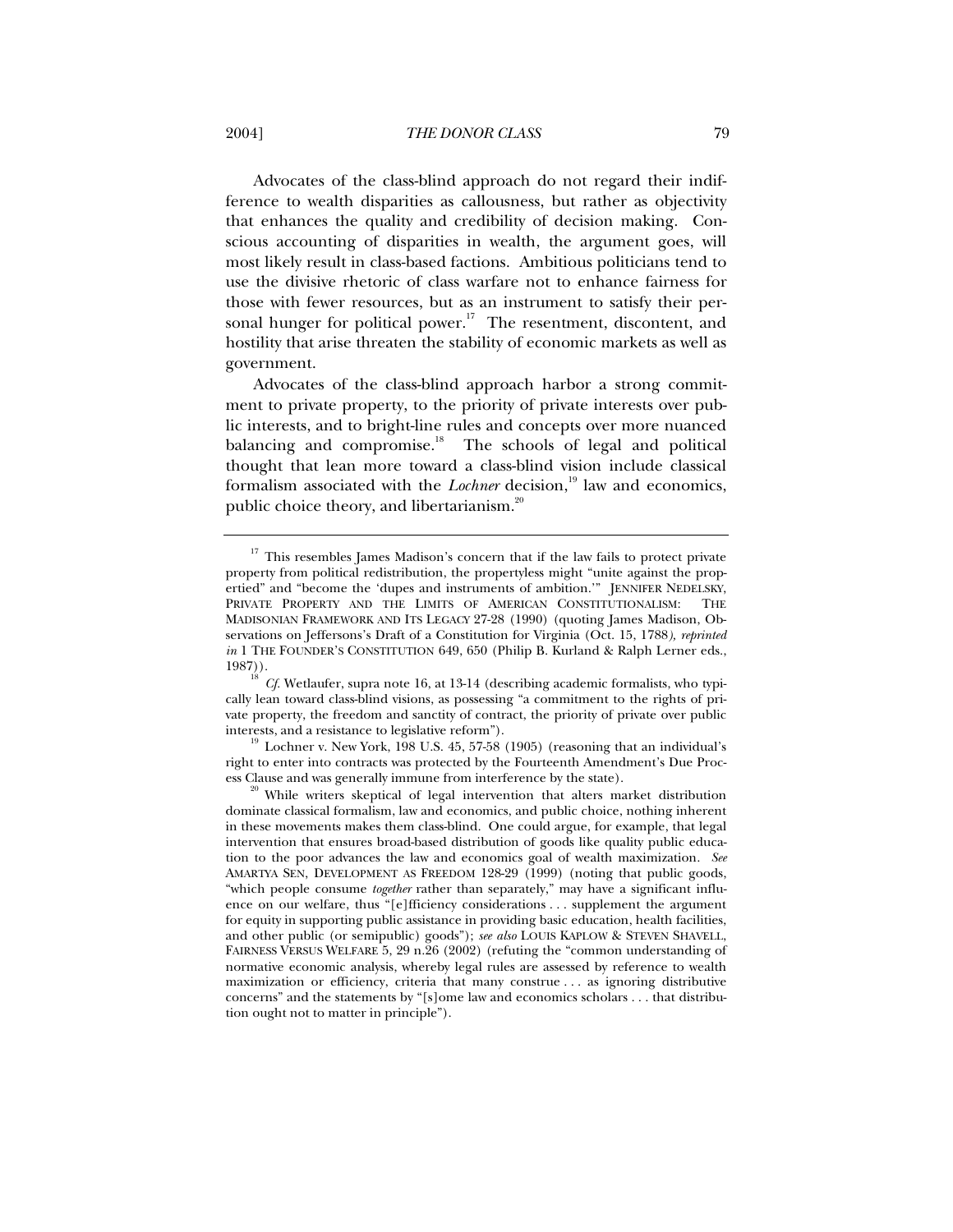In the campaign finance context, class-blind themes abound, especially among those opposed to regulation. Just as less wealthy individuals should not suffer discrimination because they cannot afford to pay a poll tax, wealthier individuals should not face discrimination because they can afford to contribute and spend more.<sup>21</sup> Antireformers do not see contribution and spending restrictions as "content neutral," but as measures designed to suppress the views of wealthier individuals. Bradley Smith, a leading antireformer, illustrates the point with the following question: "[A]re all individuals treated with equal concern and respect when they are not allowed to equally employ the fruits of their labors and talents to political action?"<sup>22</sup>

One strain of the Supreme Court's campaign finance decisions rejects the argument that individual contributions and expenditures must be restricted to reduce affluent persons' influence and enhance the relative ability of the less wealthy to affect elections. The Court in *Buckley v. Valeo* reasoned that "the concept that government may restrict the speech of some elements of our society in order to enhance the relative voice of others is wholly foreign to the First Amendment . . .  $.^{23}$  Instead of acknowledging disparities in wealth distribution among citizens, the Court justified contribution limits by focusing on the potentially corrupting impact of large contributions on elected officials.<sup>24</sup>

According to the class-blind assumptions about political participation underlying *Buckley* and its progeny, the private economic market determines the allocation of entitlements to financial resources for

<sup>&</sup>lt;sup>21</sup> *Cf.* Buckley v. Valeo, 424 U.S. 1, 49 (1976) (per curiam) ("The First Amendment's protection against governmental abridgment of free expression cannot properly be made to depend on a person's financial ability to engage in public discussion."); Kathleen M. Sullivan, *Discrimination, Distribution and Free Speech*, 37 ARIZ. L. REV. 439, 440 (1995) ("[T]he Court has extended the free speech principle to protect the

speech rights of the wealthy."). <sup>22</sup> Bradley A. Smith, *The Sirens' Song: Campaign Finance Regulation and the First Amendment*, 6 J.L. & POL'Y 1, 40 (1997). Professor Smith became Chairman of the Federal Election Commission on January 1, 2004. For a discussion of the Chairman's appointment and first weeks in office, see Thomas B. Edsall, *McCain-Feingold Unmade? New Election Regulator Opposes Campaign Finance Law*, WASH. POST, Feb. 5, 2004, at A19. <sup>23</sup> *Buckley*, 424 U.S. at 48-49.

<sup>&</sup>lt;sup>24</sup> The Court in *Buckley* struck down spending limits, however, concluding that independent expenditures do "not presently appear to pose dangers of real or apparent corruption comparable to those identified with large campaign contributions." *Id.* at 46.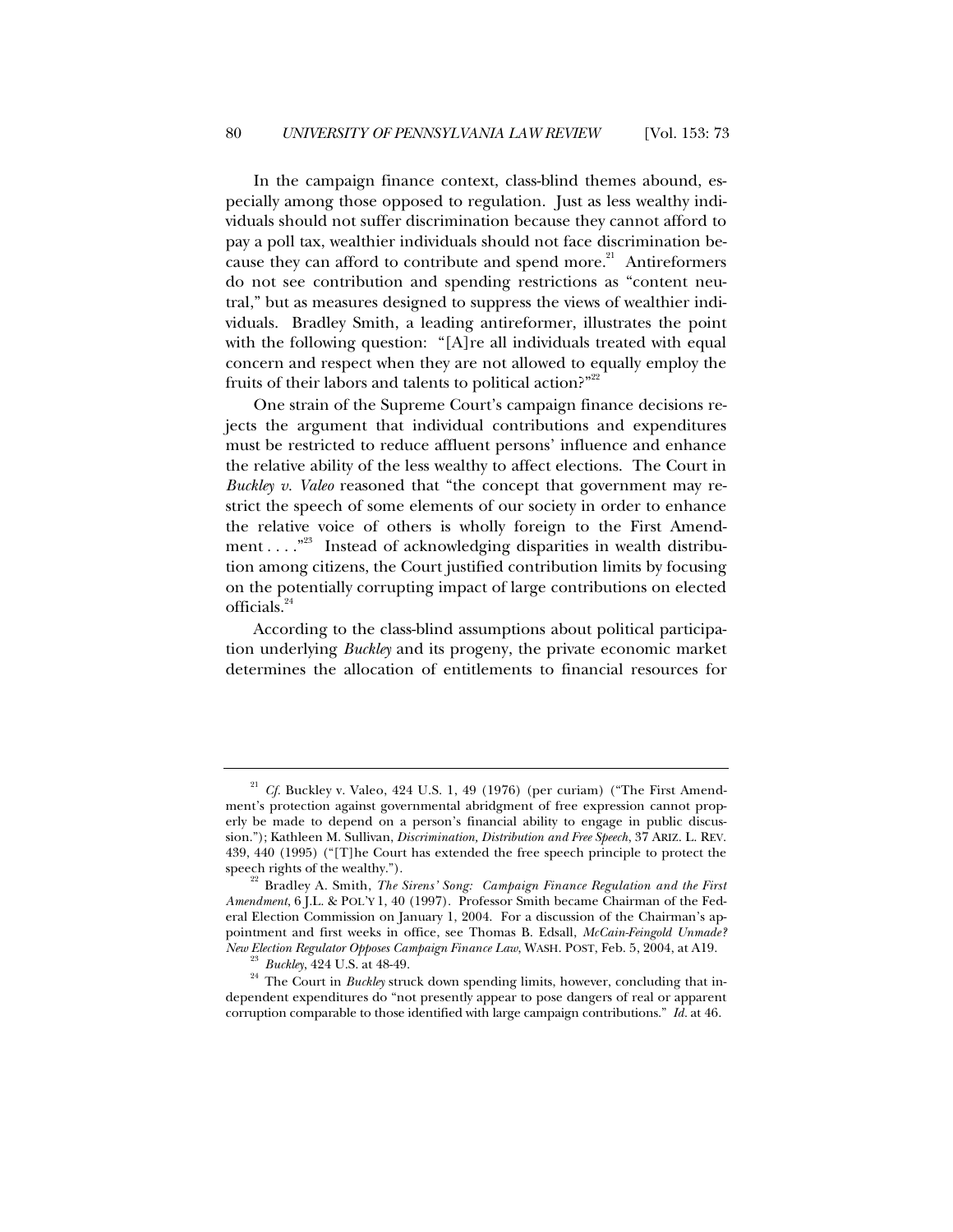use in the political sphere.<sup>25</sup> The donor class is a natural product of

the market and requires no legal acknowledgment or remedy.<sup>26</sup>

## B. *The Class-Sensitive Approach:* McConnell v. FEC *and Lawmaking That Considers Disparities*

In contrast to the class-blind vision of law, the class-sensitive vision recognizes and sometimes seeks to remedy disparities in private property ownership. Those sensitive to class believe that taking economic disparities into account furthers understanding of the consequences of government action or inaction in particular contexts.

The class-sensitive vision is not socialist—it acknowledges that economic markets featuring private property generally serve important functions. A primary role of law, however, is to advance critical values that private markets either ignore or undermine.<sup>27</sup> These values may be advanced through a variety of methods, including restrictions on activities, financial subsidies, and varying tax burdens and incentives. Although this Article focuses on the campaign finance context, the class-sensitive approach is useful in judicial interpretation and lawmaking in areas as diverse as tax policy, tort reform, contract

<sup>25</sup> *See generally* Lillian R. BeVier, *What Ails Us?*, 112 YALE L.J. 1135 (2003) (reviewing BRUCE ACKERMAN & IAN AYRES, VOTING WITH DOLLARS: A NEW PARADIGM FOR CAMPAIGN FINANCE (2002)) (criticizing a public financing program, proposed by Bruce Ackerman and Ian Ayres, for its failure to consider market realities); Bradley A. Smith, *Some Problems With Taxpayer-Funded Political Campaigns*, 148 U. PA. L. REV. 591, 610-16 (1999) (encouraging acceptance of monetary inequality as a natural phenomenon that leads to no political inequality).

<sup>26</sup> *Cf.* Smith, *supra* note 1, at 1056 ("For most voters, familiarizing themselves with the candidates and voting in elections have always been the extent of their political involvement. Thus, for over 200 years, candidates have relied on a small base of donors who hoped to benefit directly from their preferred candidates' elections, whether through a public appointment or a higher tariff.").

Although class-blind advocates reject the use of law to address distributional concerns, some would employ law to correct rent-seeking market imperfections that are unrelated to disparities in the distribution of wealth, such as bribery and quid pro quo corruption. *Cf.* Owen M. Fiss, *The Death of the Law?*, 72 CORNELL L. REV. 1, 6-7 (1986) (describing the purposes of the law under law and economics as "provid[ing] the conditions necessary for effective bargaining [through] demarcating property rights, assuring bargains are enforced, [etc.]" and then functioning "only when bargaining breaks down or is not possible").

<sup>27</sup> *Cf.* State v. Shack, 277 A.2d 369, 372 (N.J. 1971) ("Property rights serve human values. They are recognized to that end, and are limited by it."); Dalia Tsuk, *Corporations Without Labor: The Politics of Progressive Corporate Law*, 151 U. PA. L. REV. 1861, 1882-1909 (2003) (discussing different attempts throughout the twentieth century to use corporate law to balance private interests and social welfare in a class-sensitive manner).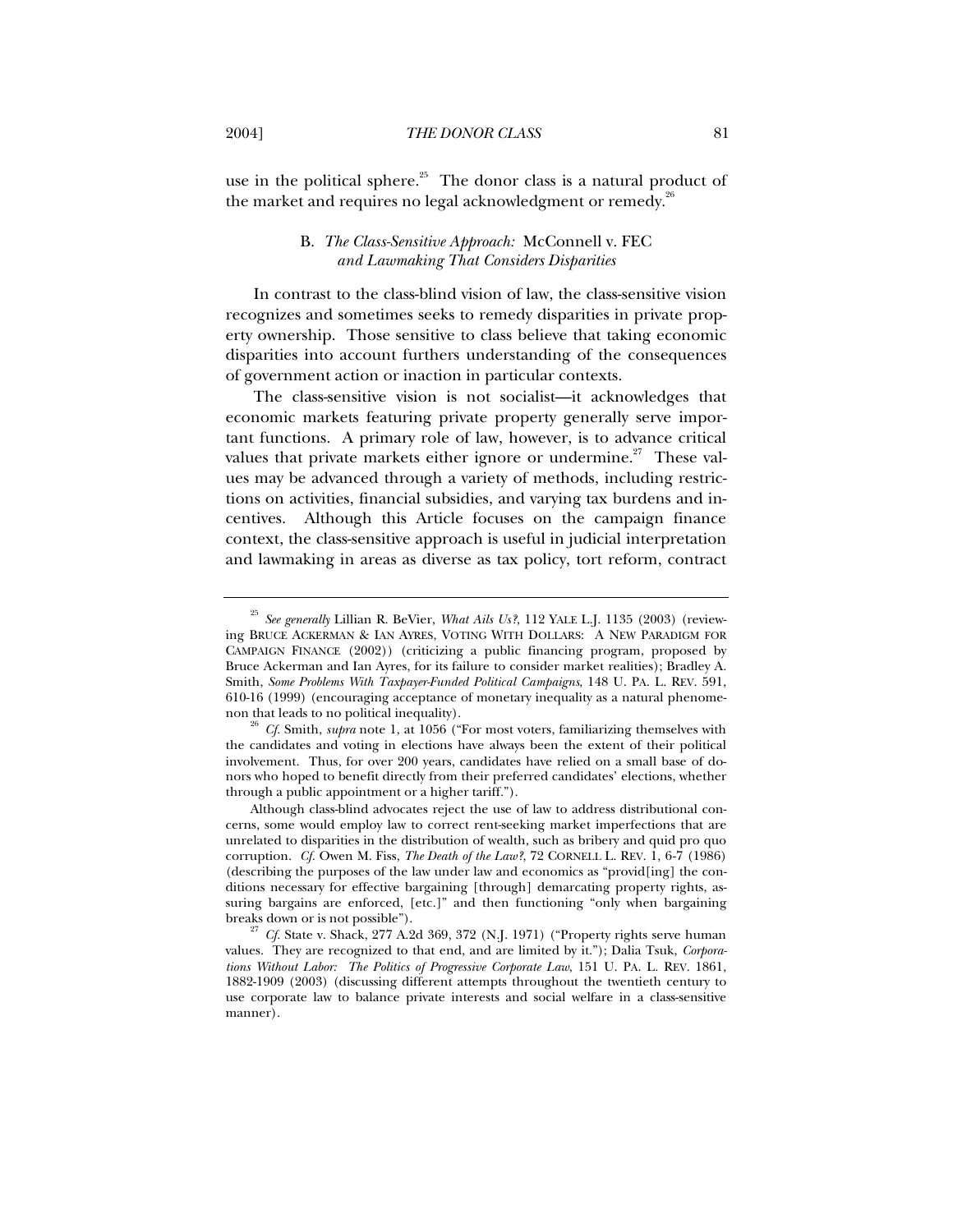interpretation, consumer protection, trusts and estates, class action procedure, education, health care, housing, and race relations.<sup>28</sup>

Although the drafters of BCRA aimed to prevent the corruption of politics rather than to correct disparities in wealth, the Supreme Court in *McConnell* acknowledged disparities in resources in its reasoning upholding the statute. Describing *McConnell* as the height of class-sensitive theory in the campaign finance context would be an overstatement. Nevertheless, certain passages in the opinion illustrate the Court's rejection of the class-blind approach found in *Buckley*.

For example, the Court employed a participatory self-government rationale in upholding the ban on unlimited soft money contributions, $29$  effectively suggesting that large contributions from a narrow group of wealthy donors threaten democratic participation by less wealthy citizens.

The Court noted that justifications for campaign restrictions were not limited to preventing quid pro quo corruption, but also included preventing "undue influence on an officeholder's judgment and the appearance of such influence."<sup>30</sup> A real danger exists that officeholders will decide issues based not on the "merits" or the "desires of their constituencies," "but according to the wishes of those who have made large financial contributions valued by the officeholder."<sup>31</sup> The Court

<sup>28</sup> *See, e.g.*, Turner Broad. Sys. v. FCC, 520 U.S. 180, 222 (1997) (suggesting that Congress could consider the wealth disparity between a media giant and a small independent broadcast station in enacting legislation to curb anticompetitive conduct); Clark v. Cmty. for Creative Non-Violence, 468 U.S. 288, 314 (1984) (Marshall, J., dissenting) (identifying class-sensitive applications of the First Amendment). *But see In re* Paoli R.R. Yard PCB Litig., 221 F.3d 449, 468 (3d Cir. 2000) (dismissing wealth disparity as a significant factor in distributing the costs of litigation); Williams v. Page, 309 F. Supp. 814, 816 (N.D. Ill. 1970) ("[O]nly when the most fundamental rights are impinged upon will the court overturn an otherwise reasonable and equitable procedure which because of the disparity of wealth works a hardship on the poor.").

<sup>29</sup> *See* Richard L. Hasen, Buckley *is Dead, Long Live* Buckley*: The New Campaign Finance Incoherence of* McConnell v. Federal Election Commission, 153 U. PA. L. REV. 31, 33 (2004) (describing the reasoning suggested by *McConnell* and explicitly articulated by Justice Breyer in other contexts as a "participatory self-government rationale.").<br><sup>30</sup> McConnell v. FEC, 124 S. Ct. 619, 664 (2003) ("More importantly, plaintiffs

conceive of corruption too narrowly. Our cases have firmly established that Congress' legitimate interest extends beyond preventing simple cash-for-votes corruption to curbing 'undue influence on an officeholder's judgment, and the appearance of such influence.'" (quoting FEC v. Colo. Republican Fed. Campaign Comm'n, 533 U.S. 431, 441 (2001))).

Id. at 666. Indeed, the Court expressed concerns about aggregations of wealth in the first line of the *McConnell* opinion, recalling that more than a century earlier reformers proposed legislation to prevent corporations from using their wealth to elect officials who would support the corporation's self interest "as against [the interests] of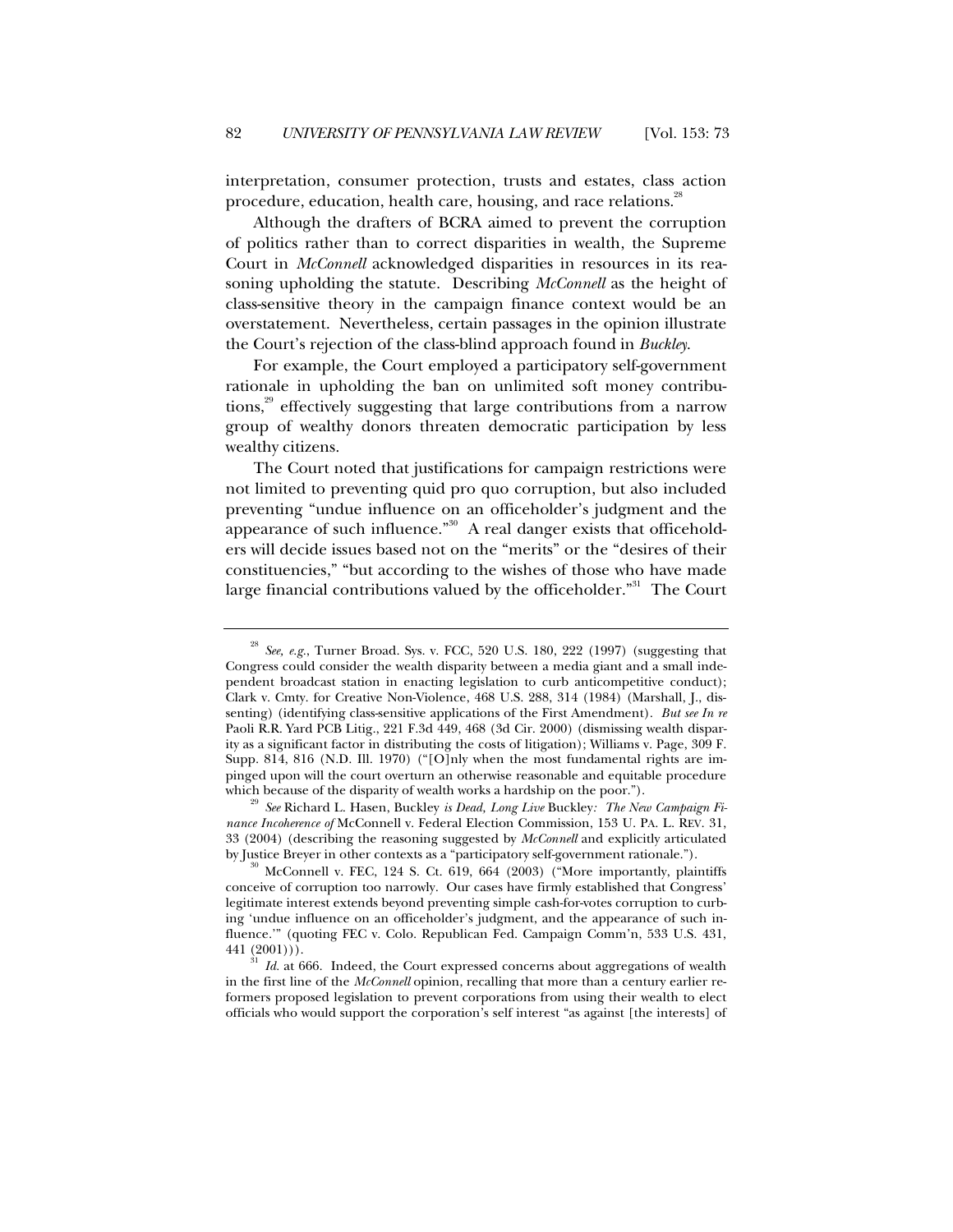found that contribution limits "require candidates and political committees to raise funds from a greater number of persons" and "tangibly benefit public participation in political debate."<sup>32</sup> The aim of this participatory self-government objective, elaborated by Justice Breyer in an earlier writing, is "to democratize the influence that money can bring to bear upon the electoral process, thereby building public confidence in that process, broadening the base of a candidate's meaningful support, and encouraging greater public participation."<sup>33</sup>

The Court in *McConnell* also acknowledged the impact that concentrated wealth can have by upholding the restrictions regarding corporate spending on advertisements that refer to a federal candidate and are broadcast just before an election.<sup>34</sup> The Court quoted

<sup>33</sup> Stephen Breyer, *Our Democratic Constitution*, 77 N.Y.U. L. REV. 245, 253 (2002); *see also Shrink Missouri*, 528 U.S. at 401 (Breyer, J., concurring) (writing that campaign finance restrictions seek to "build public confidence in [the electoral] process and broaden the base of a candidate's meaningful financial support, encouraging the public participation and open discussion that the First Amendment itself presupposes" (citing ALEXANDER MEIKLEJOHN, FREE SPEECH AND ITS RELATION TO SELF-GOVERNMENT 24–27 (1948))). Perhaps the Court in *McConnell* did not elaborate on the participatory self-government rationale because one or two of the Justices are unprepared to explicitly embrace the rationale. *See* Hasen, *supra* note 29, at 32 (asserting that the Court "has continued to entertain the fiction that it is adhering to the anticorruption rationale of *Buckley v. Valeo*, perhaps because one or two members of the five-Justice majority making the shift in *McConnell* may be unwilling (at least now) to expressly embrace Justice Breyer's participatory self-government rationale" (footnote omitted)); Spencer Overton, *Restraint and Responsibility: Judicial Review of Campaign Reform*, 61 WASH. & LEE L. REV. 663, 684 (2004) (suggesting that perhaps the reasoning behind the Court's opinion in *McConnell* was sparse because the Justices in the majority agreed that specific provisions of BCRA should be upheld but "did not want to highlight the divisions in their reasoning"). *See generally* Cass R. Sunstein, *Incompletely Theorized Agreements*, 108 HARV. L. REV. 1733, 1737 (1995) ("When the convergence on particular outcomes is incompletely theorized, it is because the relevant actors are clear on the result without being clear, either in their own minds or on paper, on the most

general theory that accounts for it."). <sup>34</sup> The Act prohibits corporations and unions from spending money from their general treasuries on electioneering communications. *See* BCRA, Pub. L. No. 107-155, sec.  $203, \, \frac{8}{316(b)(2)}$ , 116 Stat. 81, 91-92 (2002). The statute constructively defines "electioneering communications" to consist of (1) any television, radio, cable, or satellite broadcast, (2) that refers to a clearly identified candidate for federal office, (3) run

the public." *Id.* at 644 (quoting United States v. Automobile Workers, 352 U.S. 567, 571 (1957) (quoting E. ROOT, ADDRESSES ON GOVERNMENT AND CITIZENSHIP 143 (Robert Bacon & James Brown Scott eds. 1916))). <sup>32</sup> *Id.* at 656. The Court also recognized that disparities in wealth may suppress

widespread participation in explaining that preventing "the appearance of corruption" is a rationale for upholding campaign restrictions. *See* Nixon v. Shrink Mo. Gov't PAC, 528 U.S. 377, 390 (2000) (stating that preventing the appearance of corruption was important because "the cynical assumption that large donors call the tune could jeopardize the willingness of voters to take part in democratic governance").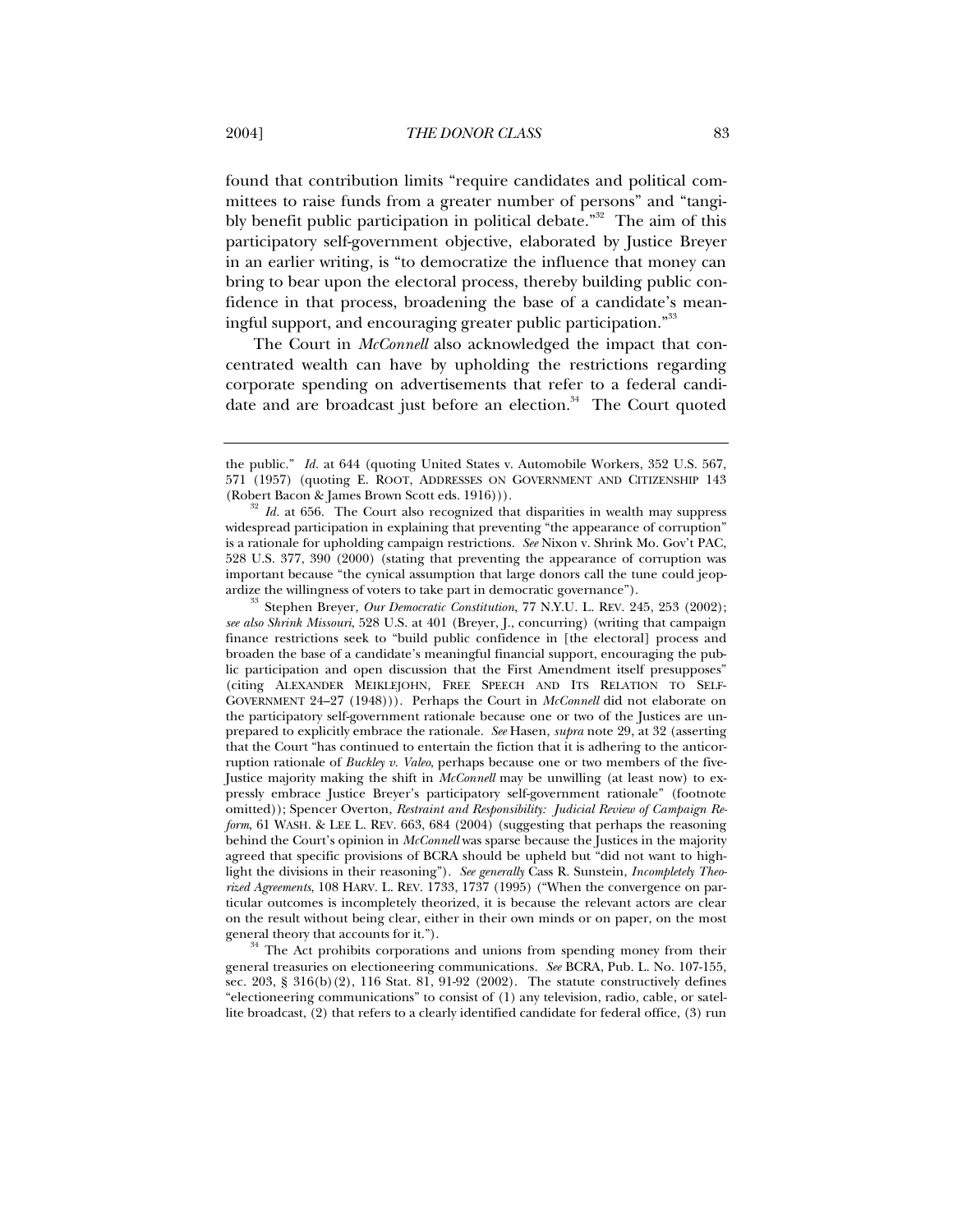language from *Austin v. Michigan Chamber of Commerce* explaining that corporate spending restrictions are necessary due to "the corrosive and distorting effects of immense aggregations of wealth that are accumulated with the help of the corporate form and that have little or no correlation to the public's support for the corporation's political ideas."35 In *Austin*, the Court reasoned that special, state-created advantages, such as perpetual life and favorable treatment in accumulating and distributing assets, permit corporations to use "'resources amassed in the economic marketplace'" to obtain an "'unfair advantage in the political marketplace.'"36

By stating that contribution limits enhance widespread participation and by embracing *Austin*'s language, the Court in *McConnell* rejected the leading class-blind rationale that political money is speech. Whereas it is not "undue" for people to speak as much as they desire, *aggregations of wealth* can unfairly influence the political process.<sup>37</sup> The danger is not the content of any speech or even the amount of speech produced, but instead the use of aggregations of wealth to gain political advantage or access. Influence that stems from large aggregations of wealth may be deemed "undue," such a rationale suggests, because most citizens do not have access to those massive quantities of wealth. Victors in economic markets need not enjoy unlimited advantages in

within 60 days before a general election or 30 days before a primary election, and (4) that can be received by at least 50,000 people in the district that the federal candi-

date seeks to represent. *See id.* sec. 201, § 304, 116 Stat. at 89-90.<br><sup>35</sup> *McConnell*, 124 S. Ct. at 695-96 (quoting Austin v. Mich. Chamber of Commerce, 494 U.S. 652, 660 (1990)). <sup>36</sup> *Austin*, 494 U.S. at 658-59 (quoting FEC v. Mass. Citizens for Life, Inc., 479 U.S.

<sup>238, 257 (1986));</sup> *see also* FEC v. Beaumont, 539 U.S. 146, 153 (2003) (quoting *Austin*, 494 U.S. at 658-59). In a precursor to *Austin*, the Court stated that restrictions on business corporations reflect concern not simply about "use of the corporate form per se, but about the potential for unfair deployment of wealth for political purposes." *Mass. Citizens for Life, Inc.*, 479 U.S. at 259.

<sup>&</sup>lt;sup>37</sup> In upholding spending restrictions on corporations, the *Austin* opinion focused on the special state-created advantages given to corporations in accumulating wealth. *Austin*, 494 U.S. at 659 ("These state-created advantages not only allow corporations to play a dominant role in the Nation's economy, but also permit them to use 'resources amassed in the economic marketplace' to obtain 'an unfair advantage in the political marketplace.'" (quoting *Mass. Citizens for Life*, 479 U.S. at 257 (1986)). *McConnell* employed the same rationale to uphold restrictions on corporate electioneering spending and expanded the rationale to uphold restrictions on union electioneering spending. Although one could assert that many individuals enjoy state-created advantages in accumulating wealth, the important lesson of *McConnell* is not that the case allows for spending restrictions on all individuals and entities. Rather, the case illustrates the Court's acknowledgment of the relationship between disparities in resources and democratic participation.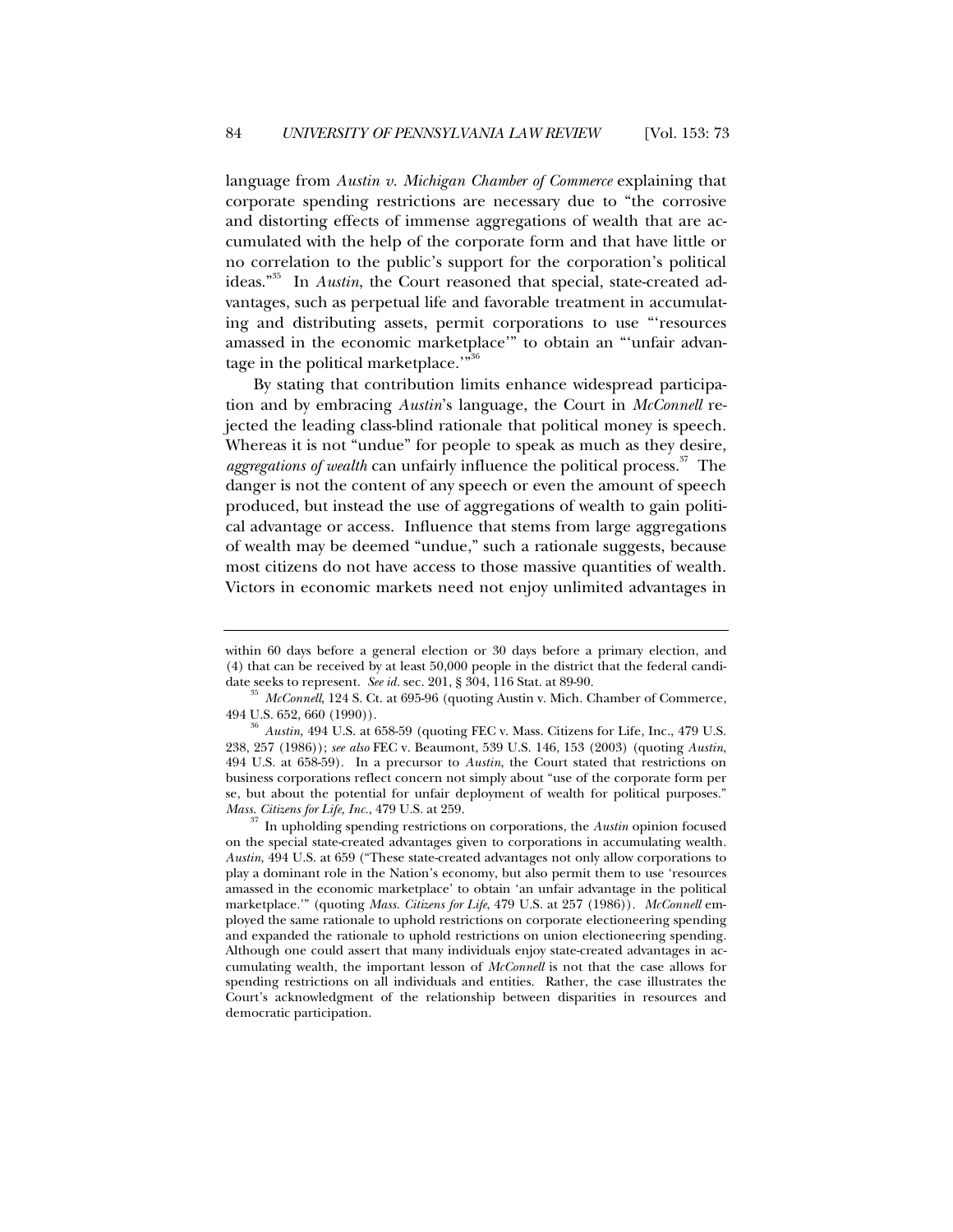the political sphere. Congress may embrace democratic norms that it base its actions not on the dictates of the donor class, but on the merits and the desires of most Americans.<sup>38</sup>

One should not overstate the holding of *McConnell*. The opinion does not explicitly sanction very low contribution limits, limits on spending by individuals and candidates, or limits on financial support of ballot initiatives. At the same time, however, the Court's holding acknowledges that massive disparities in wealth interfere with widespread democratic participation, thereby deflating the class-blind political rhetoric that money is speech. As a result, *McConnell* has the potential to shift the terms of the campaign reform debate toward a core problem: disparities in political participation caused by massive disparities in the distribution of wealth.

## II. CLASS-BLIND ANTIREFORMERS OVERLOOK DISTINCT DEMOCRATIC VALUES AND OBJECTIVES

This Part builds on *McConnell*'s acknowledgment of disparities in wealth and challenges antireformers' justifications for largely disregarding such issues. The antireformers assert that money has little impact on political outcomes, that the fluid American economy gives all a fair opportunity to acquire resources, and that money is no different from other political tools like speaking ability or personal magnetism. This Part addresses these claims and concludes that the impact the distribution of financial resources has on political participation warrants concern.

<sup>38</sup> Although class-blind advocates are often antireformers, the class-sensitive approach does not always favor regulation. In *FEC v. National Conservative PAC*, 470 U.S. 480 (1985), the Court struck down a provision that limited PAC spending in support of presidential candidates who accept public financing. In striking the restriction, the Court noted that it was "significant that" about 101,000 people contributed an average of \$75 each to one PAC and about 100,000 contributed an average of \$25 each to another PAC. *Id.* at 494. To restrict expenditures that result from pooled resources, according to the Court, "would subordinate the voices of those of modest means as opposed to those sufficiently wealthy to be able to buy expensive media ads with their own resources." *Id.* at 495.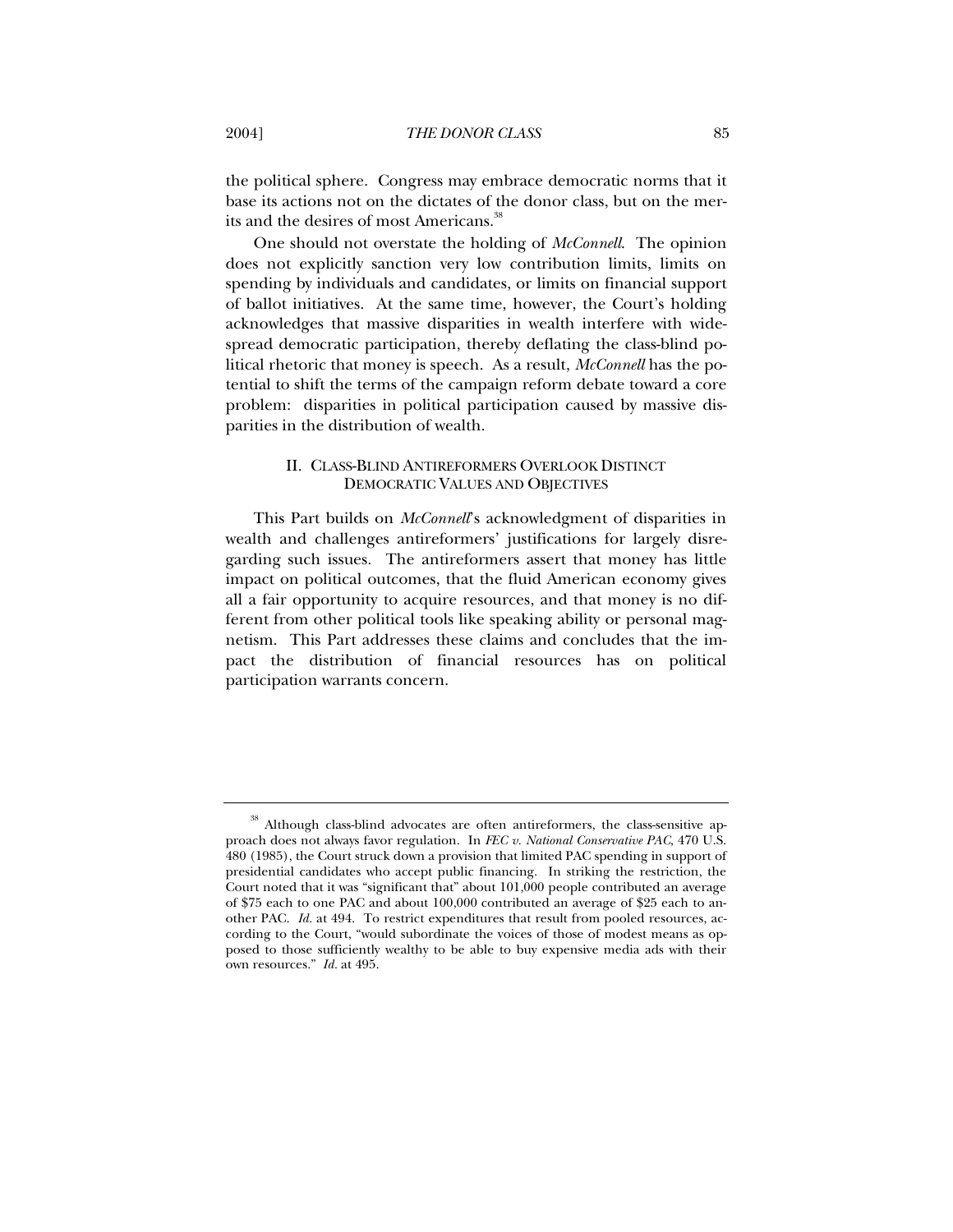#### A. *The Impact of Wealth on Those Who Lack Resources*

## 1. The Importance of Money in Politics<sup>39</sup>

Antireformers downplay the significance of disparities in wealth by asserting that money often has little impact on electoral and legislative outcomes. Although in 2002 candidates who raised the most money won 90% of the congressional primary races and 94% of the general election contests, $40$  antireformers emphasize that contributors often give to candidates who are popular among noncontributors and likely to win.<sup>41</sup> According to antireformers, assuming that money influences outcomes paternalistically implies that voters cannot sift through various information to make decisions.<sup>42</sup>

While the antireformers' assertion that donors follow voters may accurately describe some political gifts, the extent to which electoral and legislative outcomes remain unaffected by money is a contested empirical question that one cannot answer with mathematical precision. For example, how does one establish that most candidates win elections because of variables unrelated to money? In addition to money, relevant variables might include the ideological predisposition

<sup>39</sup> *See* Helen Dewar, *For Campaign Reform, a Historically Uphill Fight*, WASH. POST, Oct. 7, 1997, at A5 ("If history is any guide, Mark Hanna, the legendary turn-of-thecentury Republican boss, got it right when it came to the enduring power of money in American politics. 'There are two things that are important in politics,' Hanna said in 1895. 'The first is money and I can't remember what the second one is.'"). <sup>40</sup> LIOZ & CASSADY, *supra* note 8, at 14.

<sup>41</sup> *See* Smith, *supra* note 1, at 1065 (noting that the correlation between winning elections and spending money is the result of donors giving to candidates likely to win, not the result of donors' money buying elections); Kathleen M. Sullivan, *Political Money and Freedom of Speech*, 30 U.C. DAVIS L. REV. 663, 677 (1997) ("[A] candidate's ability to attract funds is at least to some extent an indicator of popularity. Money may flow directly in response to the candidate's ideas or indirectly in response to the candidate's popularity with others as reflected in poll numbers and the like." (footnote omitted)). The Court has also made similar assumptions. *Mass. Citizens for Life*, 479 U.S. at 258

<sup>(&</sup>quot;Relative availability of funds is after all a rough barometer of public support."). <sup>42</sup> *See* Jill E. Fisch, *Frankenstein's Monster Hits the Campaign Trail: An Approach to Regulation of Corporate Political Expenditures*, 32 WM. & MARY L. REV. 587, 621-22 (1991) ("[T]he paternalistic notion that corporate spending should be regulated because otherwise large corporate spenders would be able to 'buy' the political system is unpersuasive. . . . [T]he tombs of television are filled with the remains of expensive advertising campaigns that failed." (footnotes omitted)). Reformer Dan Ortiz has also acknowledged this phenomenon. *See* Daniel R. Ortiz, *The Democratic Paradox of Campaign Finance Reform*, 50 STAN. L. REV. 893, 895 (1998) ("[T]he equality-protecting and other rationales underpinning most forms of campaign finance regulation are premised on doubts about voters' civic capabilities. This is the democratic paradox of campaign finance reform.").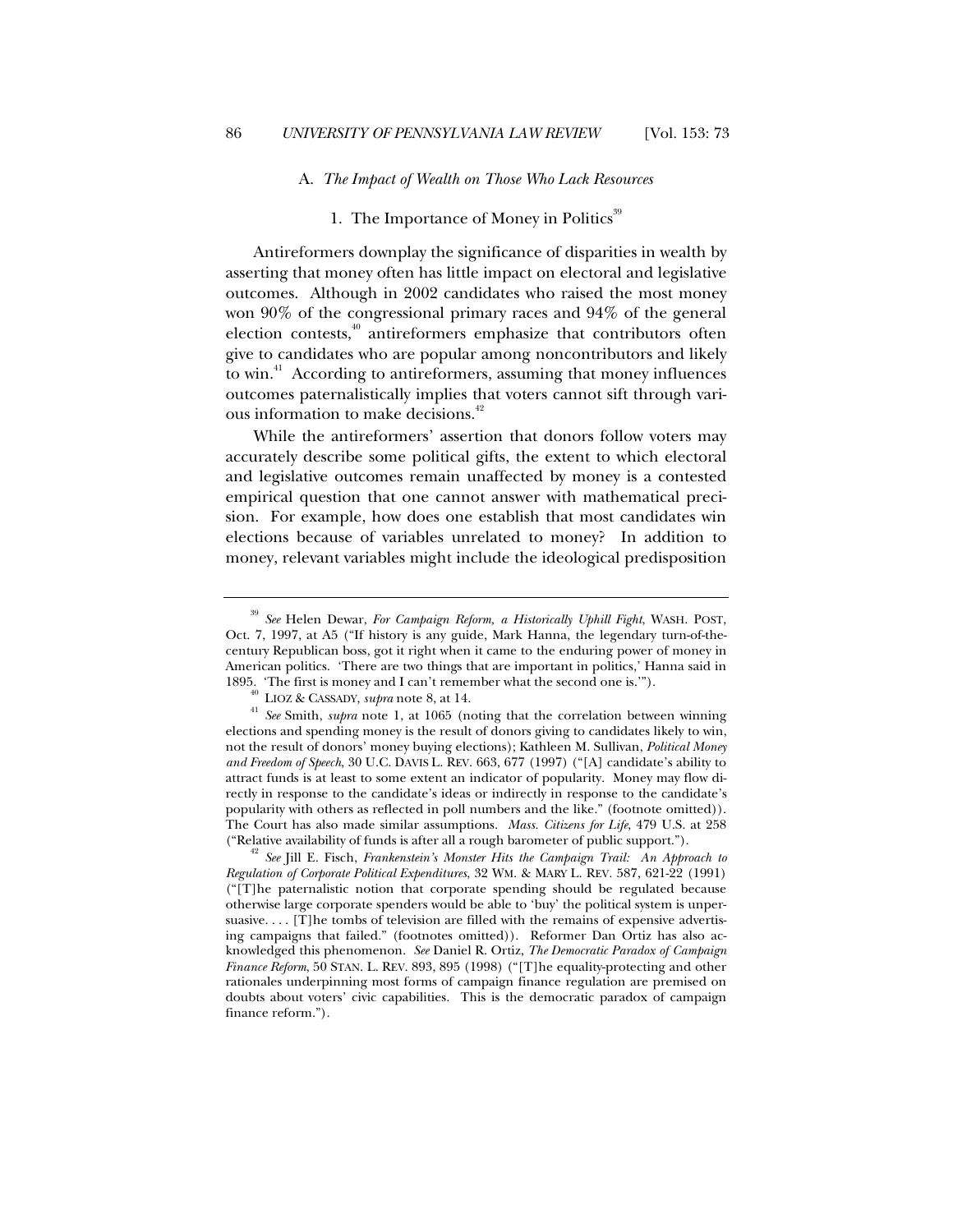of a candidate's electorate; the most pressing issues on election day; a candidate's ideology, personality, and credibility; a candidate's campaign strategy and execution of that strategy; the amount and type of free media a candidate receives; and a host of other factors that evade quantification. Similar indeterminate factors prevent measuring the extent to which money does or does not influence legislative deliberations.43 No static, controlled set of variables exists that allows the isolation and mathematical determination of the electoral or legislative influence of one causal factor, such as financial contributions.

Although the precise impact of money is unascertainable, the Supreme Court in *McConnell* upheld restrictions based on an extensive evidentiary record that candidates, parties, and others believe that money influences electoral outcomes and thus devote extensive time and energy toward raising it.<sup>44</sup> The Court observed that parties "kept tallies of the amounts of soft money raised by each officeholder, and 'the amount of money a Member of Congress raise[d] for the national political committees often affect[ed] the amount the committees  $g[a]$ ve to assist the Member's campaign."<sup>45</sup> Parties crafted "menus of opportunities for access to would-be soft-money donors, with increased prices reflecting an increased level of access."<sup>46</sup> Lobbyists, CEOs, and wealthy individuals donated substantial sums to parties "for the express purpose of securing influence over federal officials."<sup>47</sup>

Other factors suggest money leads to political success. Litigants have sought to invalidate campaign regulation—and courts have sometimes complied—on the theory that money plays a critical role in the political process. For example, the Court in *Buckley v. Valeo* decided to invalidate spending limits because "virtually every means of communicating ideas in today's mass society requires the expenditure

<sup>&</sup>lt;sup>43</sup> An examination of the influence of money on legislative deliberations, for example, might include an analysis of the merits of each bill introduced in a legislative session, alternative proposals, and the influence of monetary factors relative to non-

monetary factors in the passage of each bill. <sup>44</sup> *Cf.* E. Joshua Rosenkranz, *Faulty Assumptions in "Faulty Assumptions": A Response to Professor Smith's Critiques of Campaign Finance Reform*, 30 CONN. L. REV. 867, 886 (1998) ("Professor Smith's conception is contradicted by that of a veritable army of politicians, consultants, and operatives, each of whom behaves as if we were living in a world where campaign spending can win elections.... [C]hanges in candidates' favorability ratings undeniably track advertising expenditures, not fundraising numbers.").

 $^{45}$  McConnell v. FEC, 124 S. Ct. 619, 662 (2003) (alteration in original) (quoting McConnell v. FEC, 251 F. Supp. 2d 176, 474-75 (D.D.C. 2003)).

<sup>46</sup> *Id.* at 665.

<sup>47</sup> *Id.* at 662.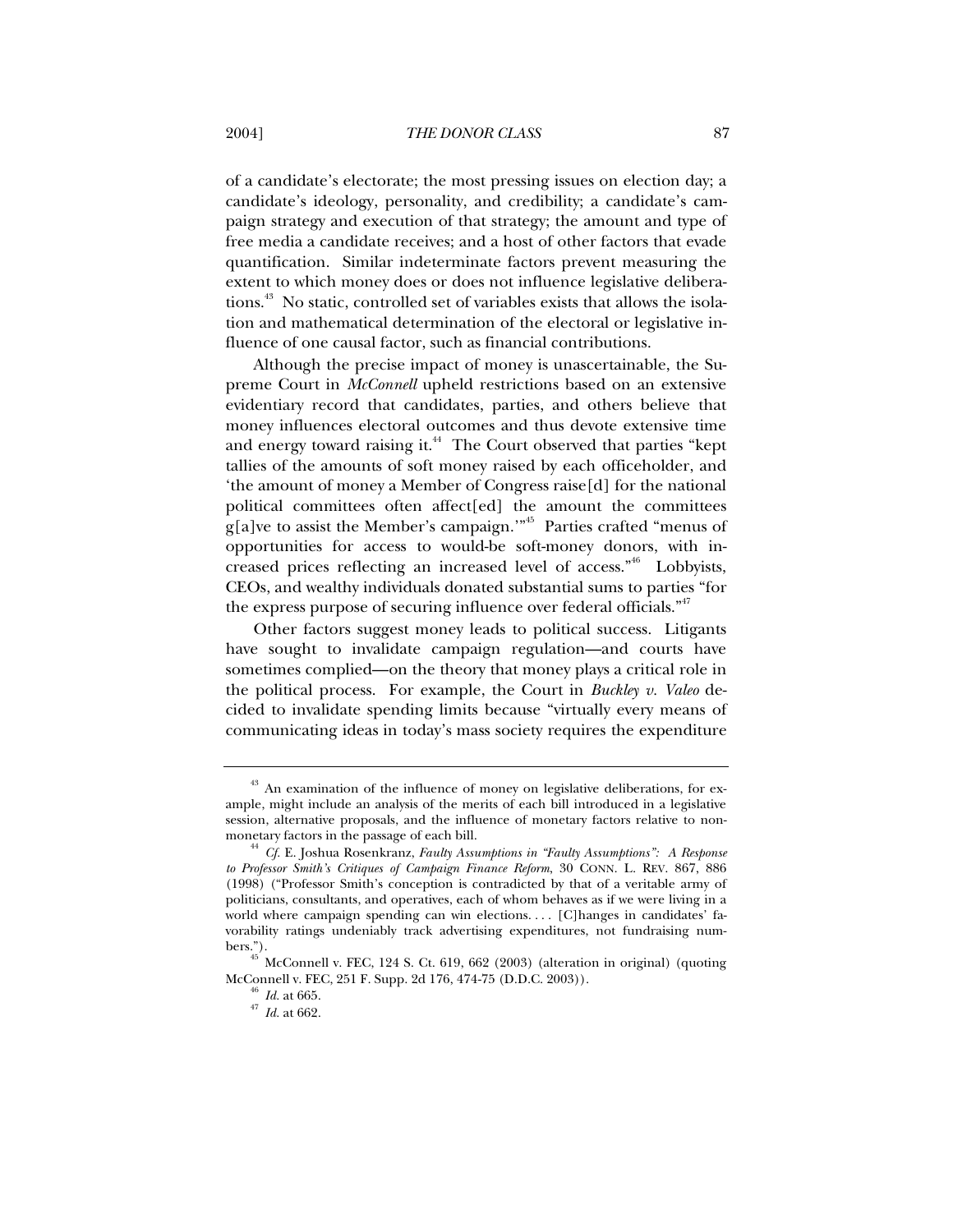of money." 48 The Court in *Nixon v. Shrink Missouri Government PAC* instructed that contribution limits not be so low as to "drive the sound of a candidate's voice below the level of notice  $\dots$ ."<sup>49</sup> If contributions were merely a straw poll that reflected popularity, many successful candidates would probably not spend several hours a day fundrais $ing.<sup>50</sup>$ 

While voters make decisions in the voting booth, money often plays a critical role in the agenda-setting and persuasion that precede election day.<sup>51</sup> Granted, some voters ignore television advertisements and other tools of political deliberation that campaign money finances. But to assume such vehicles have no impact on voter contemplation denies the importance of the deliberative process.<sup>52</sup>

Finally, even when contributors give to popular candidates who are likely to win, money remains important. While these contributors

<sup>51</sup> *See* RONALD DWORKIN, SOVEREIGN VIRTUE 198 (2000) (distinguishing between equality of deliberation, or "influence," and decision making, and arguing that "equality of influence is incompatible, even in principle, with other attractive aspects of an egalitarian society"); Foley, *supra* note 14, at 1226 (observing that voting is preceded by the agenda-formation stage "in which matters to be voted upon are identified" and "the 'argumentative stage,' in which competing factions of the electorate attempt to persuade the mass of undecided voters to agree with their positions"); Andrei Marmor, Authority, Equality and Democracy 18 (Jan. 2003) (unpublished manuscript, *available at* http://lawweb.usc.edu/cleo/working-papers/olin/documents/03\_15\_paper.pdf) (asserting that "a principle of equality need not be the same kind of equality with respect to these two main stages of the political process, namely, deliberation and decision"). <sup>52</sup> *Cf.* Jim Rutenberg, *Campaign Ads Are Under Fire for Inaccuracy*, N.Y. TIMES, May

25, 2004, at A21 ("'Even people who don't think there is much information in these ads and say they don't learn anything from them tell us they believe factoids they could only have gotten from these ads, and they're wrong . . . .'" (quoting Brooks Jackson, director of Factcheck.org, an Annenberg Public Policy Center website)).

 $^{48}$  424 U.S. 1, 19 (1976).

 $49\,$  528 U.S. 377, 397 (2000).

<sup>50</sup> *See* Richard L. Berke, *A Senate Candidate's Refrain: 'Could You Stretch It to \$500?,'* N.Y. TIMES, June 8, 2002, at A1 (quoting Democratic Senatorial Campaign Committee Executive Director James Jordan, who stated that good candidates "show a lot of discipline and spend six to eight hours a day in their call room raising money . . . ."); *see also* PETER LINDSTROM, CTR. FOR RESPONSIVE POLITICS, CONGRESSIONAL OPERATIONS: CONGRESS SPEAKS—A SURVEY OF THE 100TH CONGRESS 92 (1988) (indicating that 29.7% of members of Congress and 47.5% of congressional staffers responding to survey revealed that the demands of campaign fundraising significantly infringed on the time devoted to legislative work); Vincent Blasi, *Free Speech and the Widening Gyre of Fund-Raising: Why Campaign Spending Limits May Not Violate the First Amendment After All*, 94 COLUM. L. REV. 1281, 1282 (1994) (observing that candidates spend increasing amounts of time in activities related to fundraising, and that "[a] major goal of campaign finance reform is coming to be—and surely ought to be—to protect the time of elected representatives and candidates for office").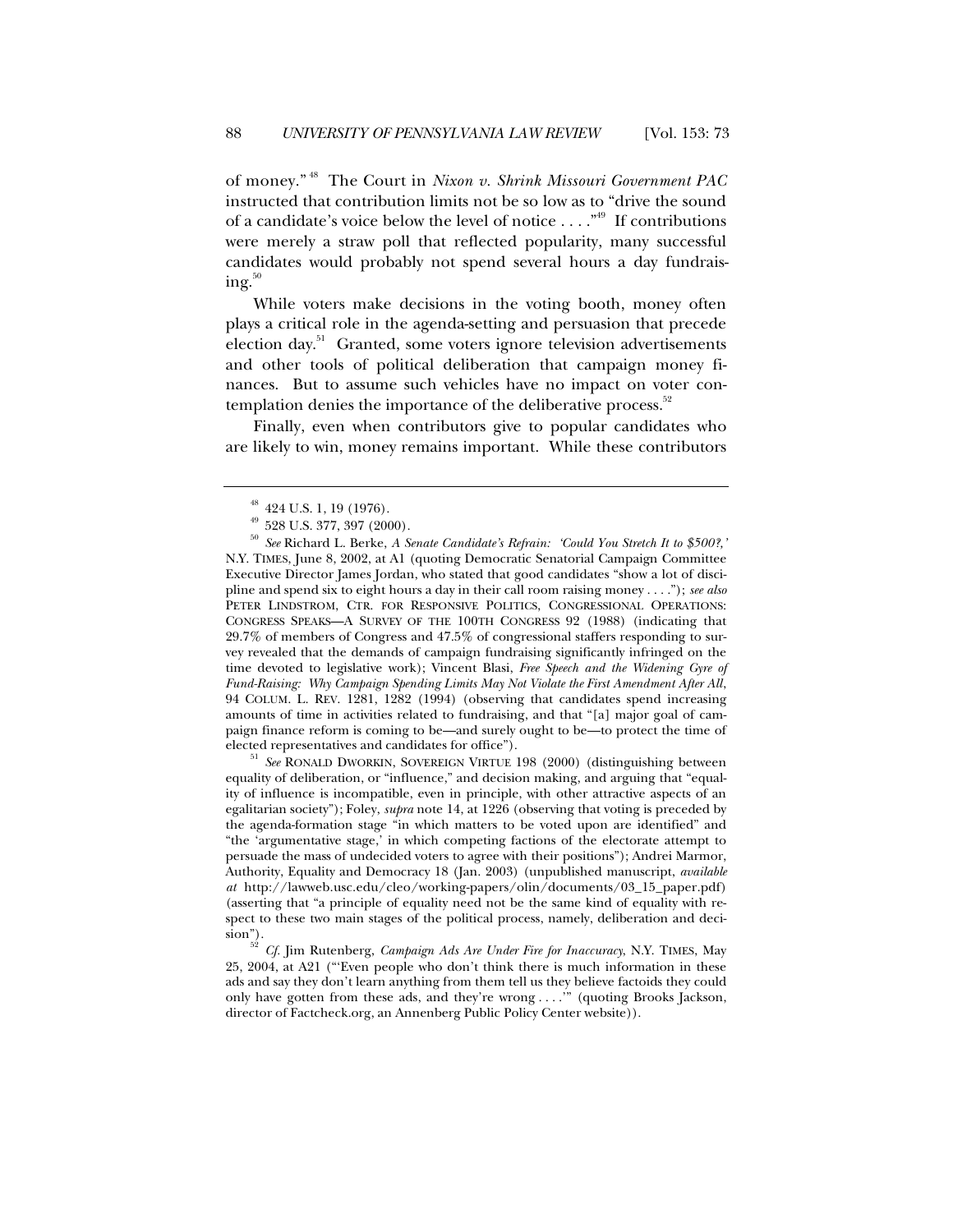might not enjoy greater influence over the outcome of the election, they often give their contributions with the hope of purchasing special access and influence during legislative deliberation.

#### 2. The Limits of Virtual Representation by the Wealthy

Antireformers also downplay disparities in wealth by arguing that current contribution patterns do not harm the less wealthy. Many wealthy individuals underwrite candidates, causes, and political efforts that help the less fortunate.<sup>53</sup> For example, to a large extent a handful of wealthy patrons bankrolled Theodore Roosevelt's 1912 Bull Moose campaign and Senator Eugene McCarthy's 1968 antiwar campaign.<sup>54</sup> Wealthy donors fund voter registration projects, get-out-the-vote drives, and other grassroots efforts in poorer communities.<sup>55</sup> Along similar lines, the antireformers argue, the donor class is ideologically diverse. Money from wealthy liberals cancels out the money from wealthy conservatives, and the distributional disparities have little effect on the content of political debate.<sup>56</sup> The tens of millions of dol-

<sup>53</sup> *See* Smith, *supra* note 1, at 1082 ("Historically, candidates with large constituencies among the poor and the working class have obtained their campaign funds from a small base of wealthy donors.").

<sup>&</sup>lt;sup>t</sup> See id. at 1073 (noting that "well-known public figures challenging the status quo have traditionally relied on a small number of wealthy patrons to fund their campaigns" and citing Roosevelt's and McCarthy's campaigns as examples).<br><sup>55</sup> As Bradley Smith notes:

<sup>[</sup>I]t is hard to imagine that any but the most extreme advocates of campaign finance reform really want to reduce the flow of funds for get-out-the-vote and voter registration drives, or even for yard signs, buttons, bumper stickers and slate cards—the items for which soft money is specifically authorized by statute.

Bradley A. Smith, *Soft Money, Hard Realities: The Constitutional Prohibition on a Soft Money Ban*, 24 J. LEGIS. 179, 182 (1998).

<sup>56</sup> *See, e.g.,* Lillian R. BeVier, *The Issue of Issue Advocacy: An Economic, Political, and Constitutional Analysis*, 85 VA. L. REV. 1761, 1780 (1999) (acknowledging the possibility that disparities in wealth have "very little 'distorting effect'" because "wealthy individuals (and groups) 'cancel each other out,'" and citing DEBORAH BECK ET AL., ANNENBERG PUB. POL'Y CTR., ISSUE ADVOCACY ADVERTISING DURING THE 1996 CAMPAIGN 3 (1997), showing that "ads generally supportive of Democratic positions and those generally aligned with Republican positions were evenly split"). Bradley Smith has also noted that

corporate PACs, which presumably would be considered a voice of the 'rich,' routinely give forty to sixty percent of their contributions to Democratic Party candidates, despite the general belief that the Republican Party favors those with high incomes. That the 'wealthy' should be less homogenous than other political elites is no shock.

Bradley A. Smith, *Money Talks: Speech, Corruption, Equality, and Campaign Finance*, 86 GEO. L.J. 45, 94 (1997).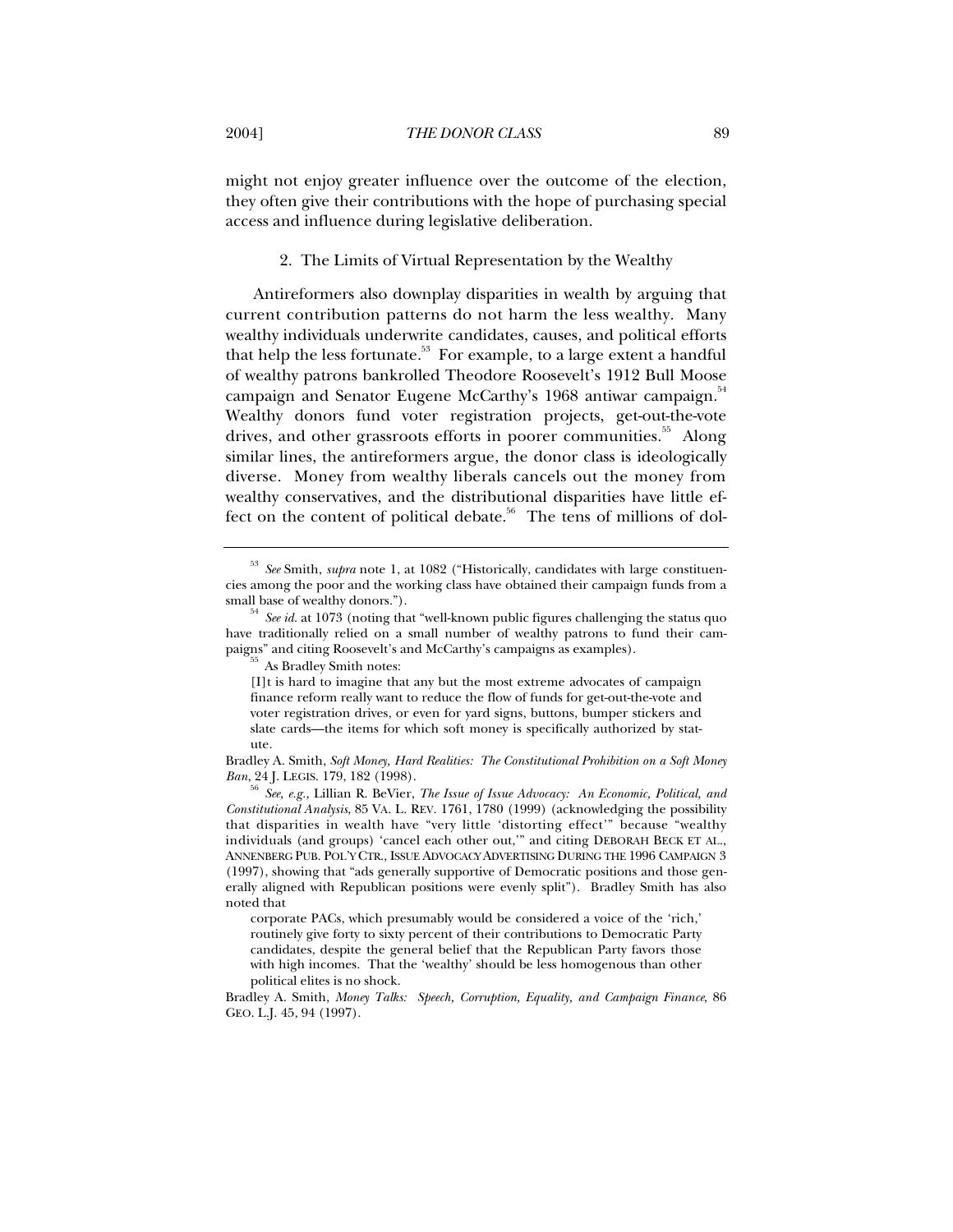lars given by liberal billionaire George Soros to 527s—groups covered by section 527 of the Internal Revenue Code—that run anti-Bush attack ads, the argument goes, offset the tens of thousands of \$2000 contributions raised by Republican President George W. Bush.<sup>57</sup>

Outside of a few anecdotes, however, the antireformers provide no persuasive evidence that the ideological spending and contributions of the donor class mirror the political disposition of the public as a whole. Indeed, data suggests wealthier contributors are unrepresentative of the greater public.<sup>58</sup> Antireformers also provide little empirical data that wealthier Republicans always perfectly represent the interests of poorer Republicans or that richer Democrats adequately represent more impoverished Democrats.

Even if the donor class accurately reflected the political spectrum of people of all financial backgrounds, such "virtual" representation of non-contributors sacrifices an important value—individual autonomy.

 $57$  In the aftermath of the ban on unlimited soft money contributions to political parties, a few individuals contributed millions to groups organized under section 527 of the Internal Revenue Code. These groups spend such money to support or attack particular candidates, and some reformers have worked to restrict contributions to such groups. *See* Dan Balz & Thomas B. Edsall, *Democrats Forming Parallel Campaign: Interest Groups Draw GOP Fire,* WASH. POST, Mar. 10, 2004, at A1 ("The Democratic 527 organizations have drawn support from some wealthy liberals determined to defeat Bush. They include financier George Soros and his wife, Susan Weber, who gave \$5 million to ACT and \$1.46 million to MoveOn.org . . . ."); *see also* Donald B. Tobin, *Anonymous Speech and Section 527 of the Internal Revenue Code*, 37 GA. L. REV. 611, 620-36 (2003) (providing a history of section 527 and an explanation of how section 527 or-

ganizations operate). <sup>58</sup> *See* Oren Levin-Waldman, *The Minimum Wage and The Cause of Democracy*, 61 REV. SOC. ECON. 487, 501 (2003) ("As household income rises, individuals are more likely to vote and their votes are more likely to be in favor of policies less favorable to the disadvantaged."), *available at* 2003 WL 57281735; Louise Witt, *Whose Side is God On?*, AM. DEMOGRAPHICS, Feb. 2004, at 18, 19 (2004) ("Respondents with less education and lower household incomes are more likely to say that religion should 'very much' play a role in public policy."); Michael Kranish & Glen Johnson, *Full Scope of Decision Uncertain*, BOSTON GLOBE, May 3, 2003, at A1 (indicating that although the country is split fairly evenly between registered Democratic voters and Republican voters, in the 2002 election cycle the Democratic National Committee received just \$67 million in hard money contributions compared to the Republican National Committee's \$164 million); Wilcox July 3, 2004 Chart, *supra* note 10 (indicating that 63% of \$1000 contributors to presidential candidates during 2000 primaries identify themselves as conservative, 13% consider themselves moderate, and 24% consider themselves liberal).

In addition to providing no evidence connecting wealthy contributor ideology to that of society as a whole, the antireformers provide no theory as to why this alleged balance will exist forever into the future. Further, the antireformers fail to explain why wealthy contributors sympathetic to the poor will consistently, with regard to each candidate and each issue, choose ideology over self-interest.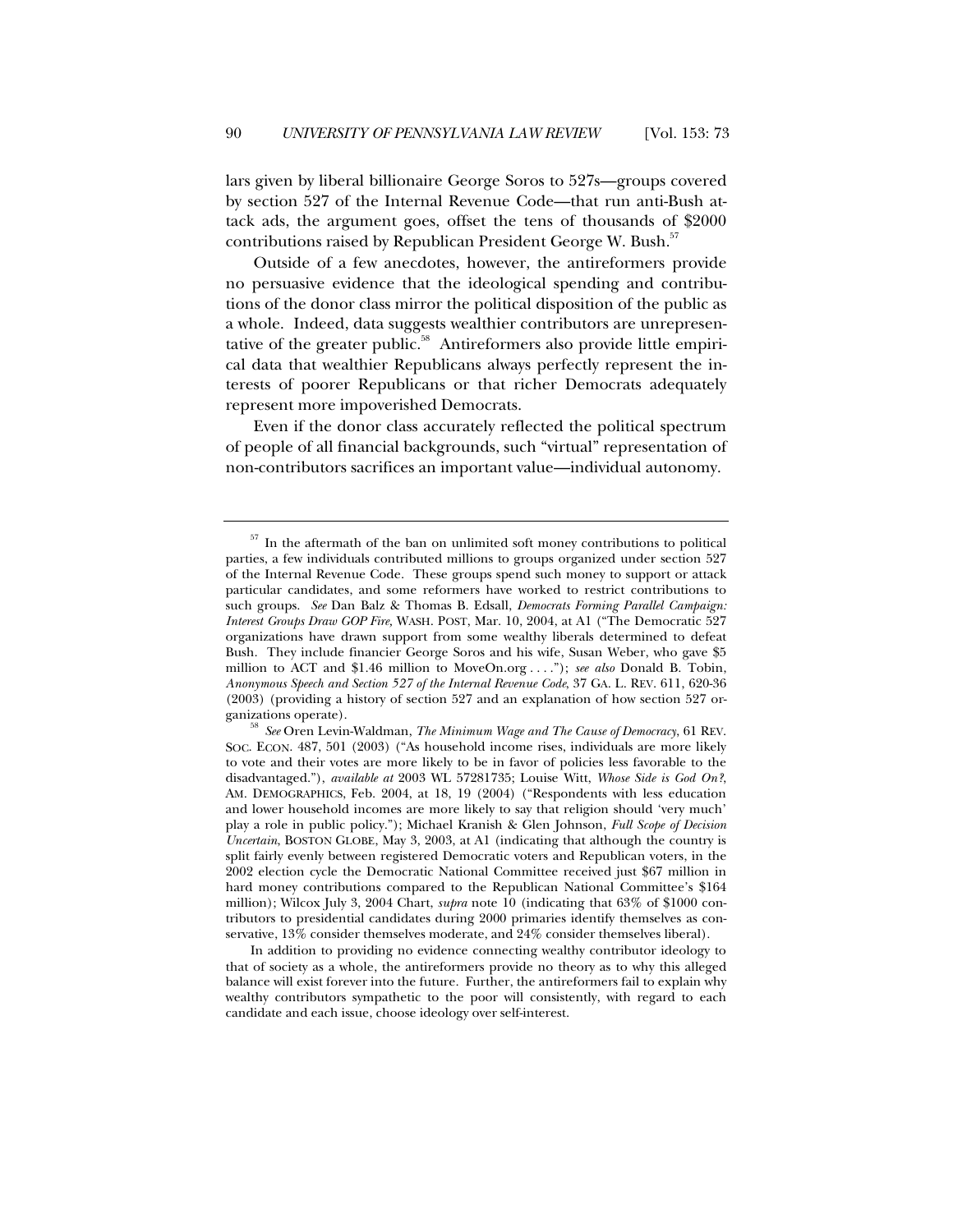Individual autonomy involves choice—the "right [of individuals] to make important decisions defining their own lives for themselves."<sup>59</sup> Autonomy means "having a say in what affects you," including how one is governed. $60$  This choice is an integral part of self-affirmation. While an individual's freedom from government interference is perhaps the most familiar concept of individual autonomy, $61$  the scope of a person's choice does not depend merely upon government action or inaction. Other variables—access to resources, the actions of other non-governmental actors—are relevant as well. Furthermore, autonomy requires the existence of meaningful alternatives from which to  $choose^62}$ 

By discounting the importance of meaningful participation in determining the viability of candidates, the antireformers compromise critical autonomy values. An individual who cannot give large sums reaps fewer benefits of self-affirmation and is less able to exercise control over her life and community.

In contrast, the wealthier contributor often uses one tool money—to implement his agenda by mobilizing another tool—noncontributing voters likely to cast a ballot for the contributor's candidate. This is not to suggest that the wealthy should not spend money on voter mobilization or that voters predisposed to vote for particular candidates do not exercise choice in deciding whether to vote or stay home. But serving as a target of get-out-the-vote funds is no substitute for the autonomy enjoyed by wealthier contributors. Simply controlling less wealth does not make one unworthy of the self-determination

<sup>59</sup> RONALD DWORKIN, LIFE'S DOMINION 222 (1993); *see* CASS R. SUNSTEIN, DEMOCRACY AND THE PROBLEM OF FREE SPEECH 138 (First Free Press Paperback ed. 1995) (noting that autonomy can be defined as permitting or empowering individuals to be "authors of the narratives of their own lives").

<sup>&</sup>lt;sup>0</sup> Erwin Chemerinsky, *The Supreme Court, 1988 Term—Foreword: The Vanishing Constitution*, 103 HARV. L. REV. 43, 75 (1989) (defining individual autonomy as "the importance of each individual having a say in how he or she is governed"); *see also* Michael H. Shapiro, *Introduction: Judicial Selection and the Design of Clumsy Institutions,* 61 S. CAL. L. REV. 1555, 1567 n.48 (1988) ("'Autonomy,' as used in the text, refers to that aspect of autonomy dealing with opportunities to pursue preferences—an ability generally enhanced by having a say in what affects you.").<br><sup>61</sup> *See* Isaiah Berlin, *Two Concepts of Liberty, in* FOUR ESSAYS ON LIBERTY 118, 122-31

<sup>(1969) (&</sup>quot;I am normally said to be free to the degree to which no man or body of men interferes with my activity. Political liberty in this sense is simply the area within which a man can act unobstructed by others.").

<sup>62</sup> *See* JOSEPH RAZ, THE MORALITY OF FREEDOM 373-77 (1986) ("All that has to be accepted is that to be autonomous a person must not only be given a choice but he must be given an adequate range of choices.").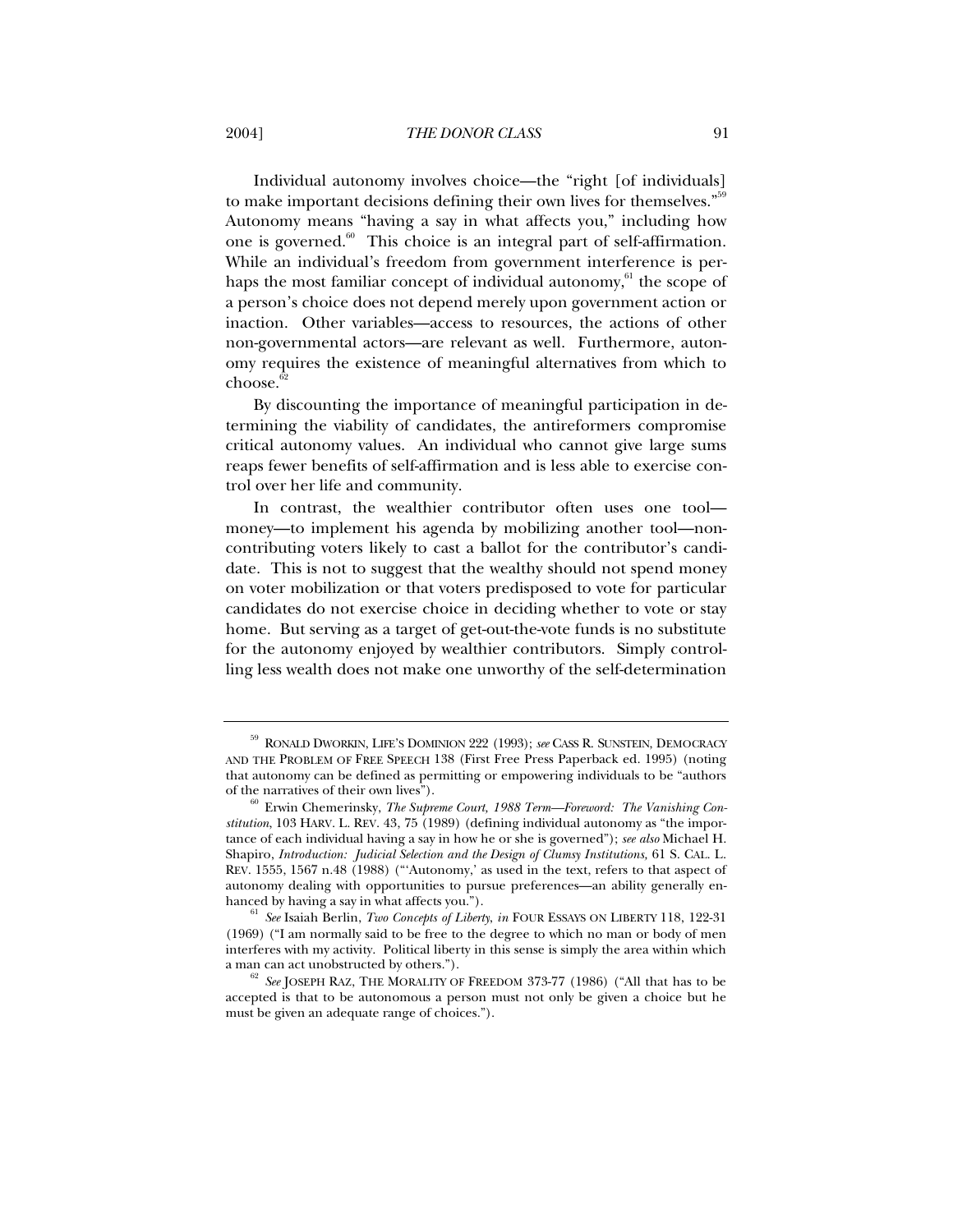that accompanies political participation through large financial contributions.

In short, the antireformers fail to explain why the lack of wealth is of lesser consequence to autonomy than other factors that limit an individual's ability to support a candidate, such as contribution and spending restrictions.

#### B. *Democratic Structure Versus Economic Markets*

Antireformers argue that even if money does influence political outcomes, campaign contributions allow people to convert their hard work and talents from the economic sphere into attributes in the political sphere. $63$  Disparities in wealth are no less fair than inequalities in other political tools, such as education, celebrity, time to volunteer, speaking ability, personal magnetism, intelligence, or good looks.<sup>64</sup> Unlike these other attributes, money is available to a broad cross section of the public and to different individuals at different times due to the fluidity of the American economy.

The antireformers overstate the fairness and fluidity of market distribution and fail to acknowledge the distinct values, objectives, and structure of democracy.

### 1. The Limits of Economic Mobility

Professor Bradley Smith claims that in "America's private markets wealth and property allocations are constantly changing," and that "[m]ost Americans move up and down the income and wealth scale

Sullivan, *supra* note 41, at 680.

 $63$  *See* Smith, *supra* note 1, at 1080 ("The question is whether people will be allowed to convert their varied talents into political influence.").

<sup>&</sup>lt;sup>64</sup> See BeVier, *supra* note 1, at 1118 ("Eliminate the unequal influence of wealth and every other source of unequal political influence will remain—intelligence, personal magnetism, celebrity status, organizational skills, communication skills, and so on."); Smith, *supra* note 56, at 89 ("The question, however, becomes why this single source of unequal political influence should be removed from the process. . . . Why should access to money be singled out? What are the characteristics that allegedly make money a particular vice in our political system?" (footnote omitted)). Kathleen Sullivan has noted that

legislators respond disproportionately to the interests of some constituents all the time, depending, for example, on the degree of their organization, the intensity of their interest in particular issues, and their capacity to mobilize votes to punish the legislator who does not act in their interests. . . . It is at least open to question why attempts to achieve the same ends through amassing campaign money are more suspect, at least in the absence of personal inurement.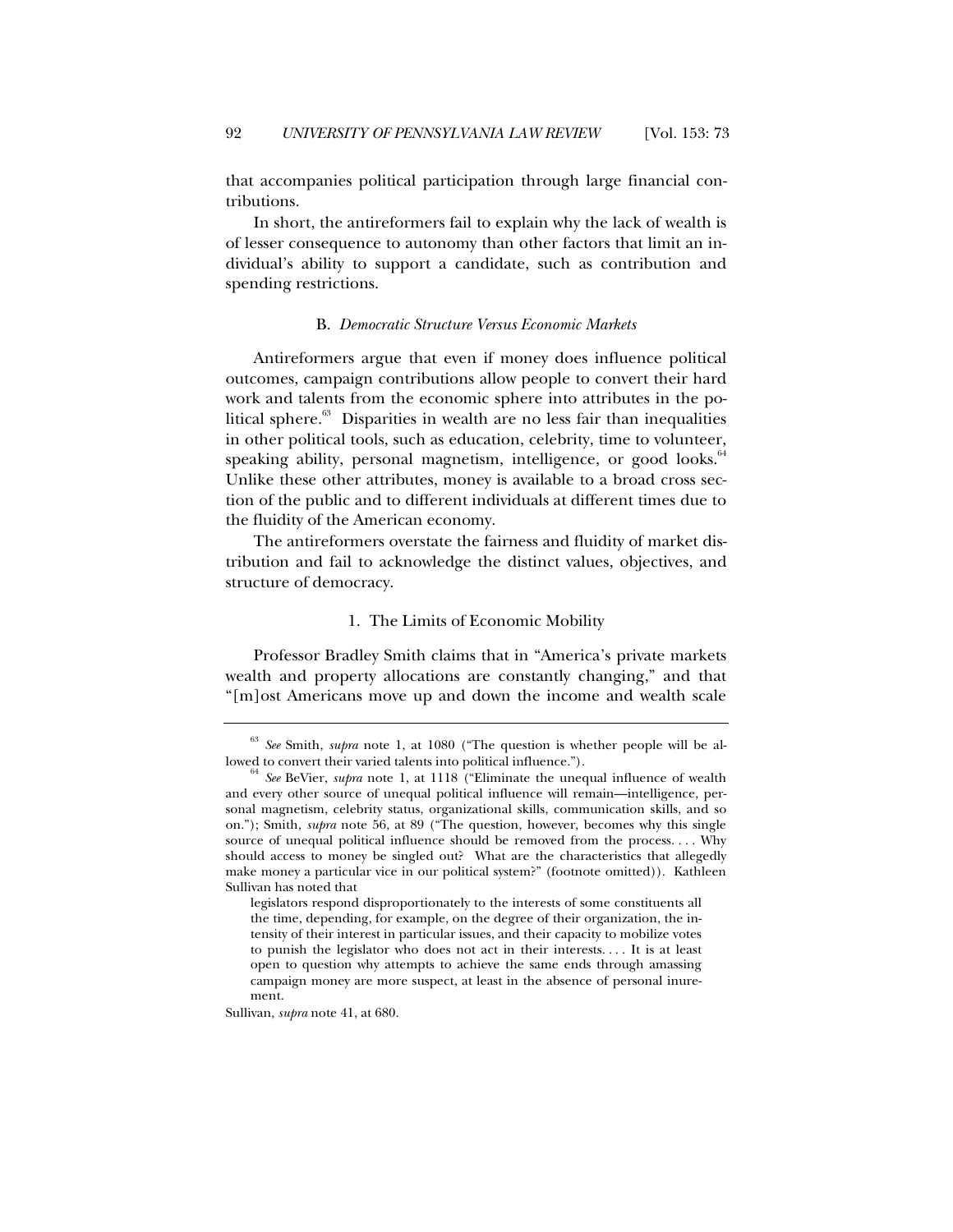over time—many with stunning rapidity."65 Professor Lillian BeVier, arguing that the American economy and political power are dynamic, cites data showing that among taxpayers in the lowest bracket in 1979, only 14.2% were still there nine years later, and 14.7% had risen all the way to the highest bracket. $66$  She writes that "[t]he familiar saying 'three generations from shirtsleeves to shirtsleeves' is but a homely way of capturing the universal flux."<sup>67</sup> Thus, BeVier asserts, "even though 'wealth' at any particular point in time may be correlated with political power at that point in time, both wealth and power will be constantly in flux."68

Professor BeVier's taxpayer data provides an incomplete picture of economic mobility in the United States. The source BeVier cited acknowledged that the data's seemingly high economic mobility stemmed from heavy representation of young adults in the study's bottom quintile in 1979. As one might expect, this group's earnings rose as they aged and gained skills.<sup>69</sup> Further, every taxpayer in the study's pool filed tax returns for nine consecutive years. Thus, the study does not accurately reflect the mobility of poorer Americans, who often do not earn enough to file tax returns.<sup>70</sup>

Professor BeVier's intragenerational taxpayer study also fails to capture the impact of children's class origins on economic mobility later in life.<sup>71</sup> Whereas a son born into the top decile of income has a

<sup>71</sup> *See* DANIEL HAYS LOWENSTEIN & RICHARD L. HASEN, ELECTION LAW: CASES AND MATERIALS 743-44 (2d ed. 2001) ("BeVier provides no empirical support for her claim about redistribution of wealth across generations, and it turns out that long-term longi-

<sup>65</sup> Smith, *supra* note 56, at 68.

<sup>66</sup> *See* BeVier, *supra* note 56, at 1778-79 (quoting David R. Henderson, *The Rich and Poor—Are Getting Richer*, RED HERRING, Aug. 1997, at 120, 120, *reprinted in* HOOVER DIG., 1998 No. 1, at 17, 18-19 ("[O]f the taxpayers in the bottom quintile in 1979, only 14.2 percent (or one in seven) were still there in 1988. Meanwhile, 20.7 percent had moved to the next higher fifth, 25 percent to the middle fifth, 25.3 percent to the sec-

ond-highest fifth, and 14.7 percent to the highest fifth.")). <sup>67</sup> Lillian R. BeVier, *Campaign Finance Reform: Specious Arguments, Intractable Dilemmas*, 94 COLUM. L. REV. 1258, 1264 (1994). <sup>68</sup> BeVier, *supra* note 56, at 1779.

<sup>69</sup> *See* Henderson, *supra* note 66, at 18-19 ("The most important factor [in mobility] is age. Heavily represented in the bottom quintile are young people, who have just graduated from high school or college and are living on their own. Their current earnings are low, but as they age and gain skills, their earnings rise.").

See JOINT ECONOMIC COMMITTEE STUDY, INCOME MOBILITY AND ECONOMIC OPPORTUNITY (June 1992) (acknowledging that the study does not provide a complete picture of income mobility of poorer Americans who sometimes do not earn enough to file tax returns), *available at* http://www.house.gov/jec/middle/mobility/mobility. htm (last visited Sept. 20, 2004). The study was based upon 14,351 taxpayers who filed tax returns in every year from 1979 through 1988. *Id.*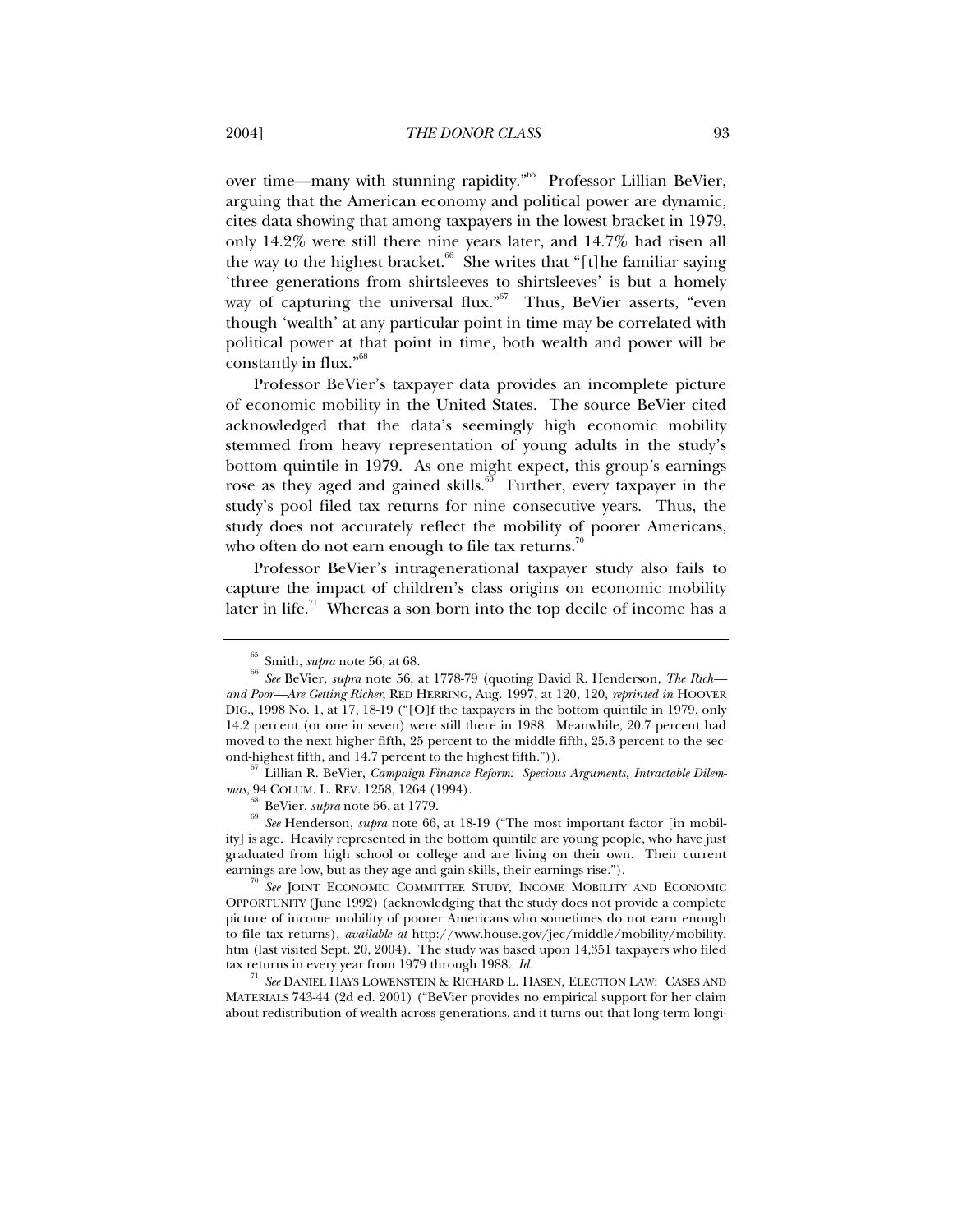40.7% chance of attaining the top quintile as an adult, a son from the poorest decile has only a 3.7% chance of making it to the top quintile.<sup>72</sup> A 2002 study suggests that the United States leads only two of the seven advanced nations examined—South Africa and England—in intergenerational earnings mobility.<sup>73</sup> Economic and sociological studies of American intergenerational mobility confirm that "children of disadvantaged class origins have to display *far more merit* than do children of more advantaged origins in order to attain similar class positions."74

Professor BeVier's focus on the *income* of taxpayers also overlooks the important role of *wealth* in measuring class mobility. Wealth considers access to resources in the context of financial obligations such as debt.<sup>75</sup> Wealth may be even more relevant to one's ability to give large financial contributions than income is. As two scholars noted in highlighting the significance of wealth:

<sup>74</sup> Richard Breen and John H. Goldthorpe, *Class Inequality and Meritocracy: A Critique of Saunders and an Alternative Analysis*, 50 BRIT. J. SOC. 1, 21 (1999).

tudinal empirical studies (studying the same people or families over time) may not exist. In the shorter term, the empirical picture does not support BeVier.").

Samuel Bowles & Herbert Gintis, *The Inheritance of Inequality*, J. ECON. PERSP., Summer 2002, at 3, 5. Economic studies going back to the mid-1960s found a low correlation between parents' and sons' incomes. *See generally* PETER M. BLAU & OTIS DUDLEY DUNCAN, THE AMERICAN OCCUPATIONAL STRUCTURE 26-38 (1967) (showing intragenerational mobility rates based on a father's occupation). But the veracity of those results has not held over time. Recent research has revealed that early conclusions showing little correlation between generational earning patterns were based on faulty measurements. First, individuals' mistakes in recalling the income of their parents led to inaccurate information. Second, the early studies' reliance on singleyear or even three-year income samples often reflected temporary increases and depressions in income that misrepresented individuals' longer-term income averages. *See* Bowles & Gintis, *supra*, at 4 (discussing "mistakes in reporting income, particularly when individuals were asked to recall the income of their parents, and transitory components in current income uncorrelated with underlying permanent income").

<sup>&</sup>lt;sup>3</sup> See THE CENTURY FOUNDATION, RAGS TO RICHES: THE AMERICAN DREAM IS LESS COMMON IN THE UNITED STATES THAN ELSEWHERE 7 & fig.4, 8 (2004) (suggesting that citizens of Finland are followed by Swedes, Canadians, Germans, Americans, South Africans, and the British in intergenerational earnings mobility, but noting that the results are inconclusive because of differences in data sources and methods (citing Gary Solon, *Cross-Country Differences in Intergenerational Earnings Mobility,* J. ECON. PERSP., Summer 2002, at 59, 62 tbl.1)), *available at* http://www.tcf.org/Publications/ EconomicsInequality/ragrichrc.pdf.

<sup>75</sup> *See* MELVIN L. OLIVER & THOMAS M. SHAPIRO, BLACK WEALTH/WHITE WEALTH: A NEW PERSPECTIVE ON RACIAL INEQUALITY 30 (1997) ("*Wealth* is the total extent, at a given moment, of an individual's accumulated assets and access to resources, and it refers to the net value of assets . . . less debt held at one time.").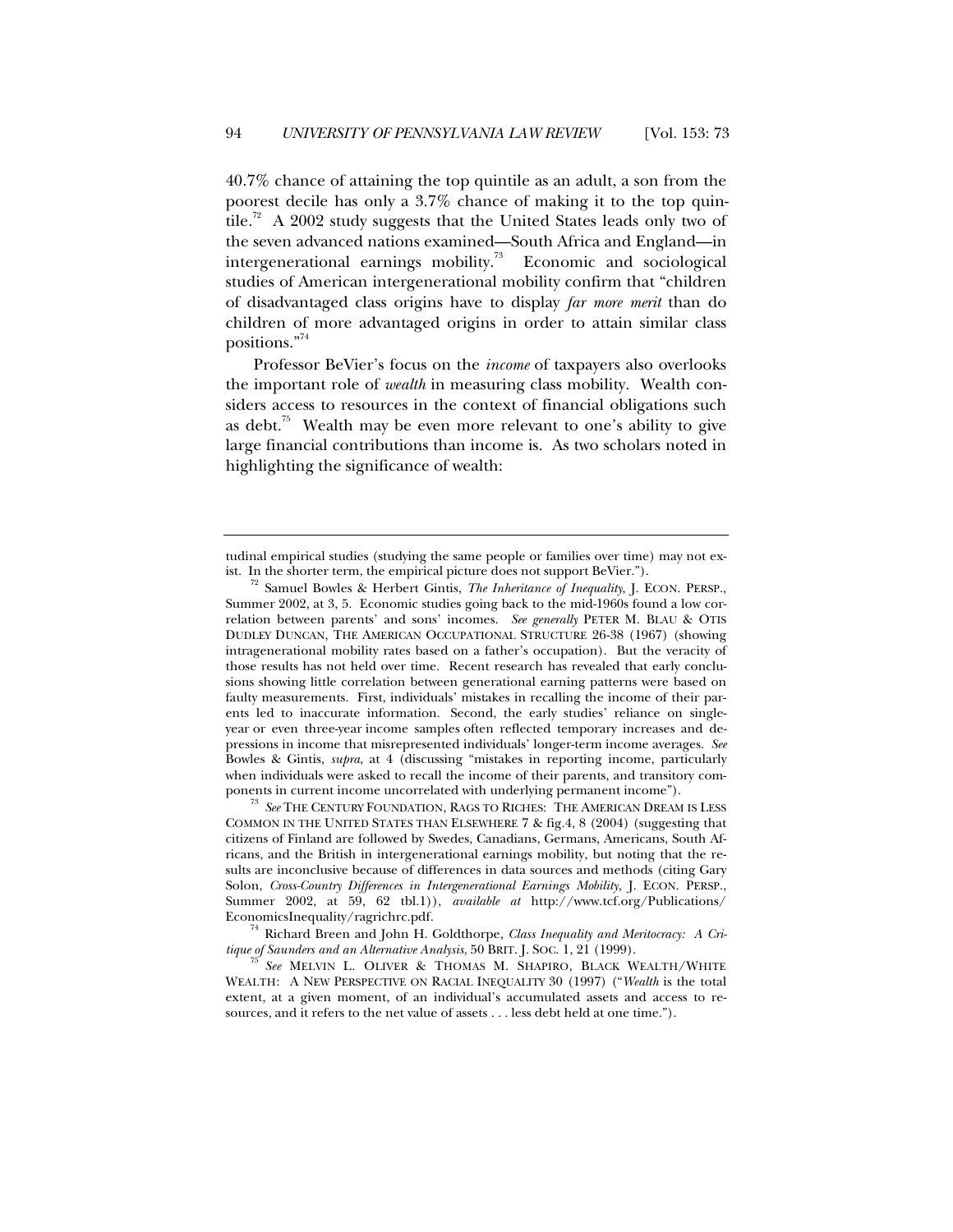[T]he reality for most families is that income supplies the necessities of life, while wealth represents a kind of "surplus" resource available for improving life chances, providing further opportunities, securing prestige, passing status along to one's family, and influencing the political process.<sup>76</sup>

Economic mobility is even more dismal in terms of wealth. One study of disposable wealth revealed that only 1.4% of families in the lowest quintile had ascended to the highest quintile fifteen years  $\text{later.}^{77}$  Most of the change that does occur is insignificant. Of American households in the bottom fifth in net worth in 1984, five years later 90.1% were still in the bottom two-fifths and only 3.3% had risen to the top two-fifths.<sup>78</sup> Of those in the top fifth in net worth in 1984, five years later 92.8% were in the top two-fifths and only 1.5% had fallen to the bottom two-fifths.<sup>79</sup>

Further, while differences in hard work and talent among individuals sometimes cause disparities in wealth, $\delta$ <sup>80</sup> the antireformers give inadequate attention to structural factors such as upbringing, sexism, and racism that also cause disparities.<sup>81</sup> The government-sponsored racial covenants of a few decades ago, for example, continue to shape

<sup>76</sup> *Id.* at 32 (emphasis added). While studies have not engaged in detailed analyses of whether income or wealth has the greater impact on the likelihood that an individual will make political contributions, some commentators suggest that, in certain situations, wealth has a greater impact on charitable contributions. *See, e.g.*, Martin Feldstein, *The Income Tax and Charitable Contributions, Part I—Aggregate and Distributional Effects*, 28 NAT'L TAX J. 81, 90 (1975) ("At . . . very high income levels, adjusted gross income is a less adequate measure of economic income and wealth is a more important influence on giving.").

<sup>77</sup> *See* Nancy A. Jianakoplos & Paul L. Menchik, *Wealth Mobility*, 79 REV. ECON. & STAT. 18, 20 (referring to the number of households that ascended from the lowest wealth quintile (less than \$5473) to the highest (more than \$99,188) between 1966

and 1981). <sup>78</sup> *See* Díaz-Giménez et al., *supra* note 13, at 14 tbl.7 (comparing differences in wealth holdings in 1984 and 1989). <sup>79</sup> *Id.*

<sup>&</sup>lt;sup>80</sup> We can also assume, for the sake of argument, that these characteristics do not stem from structural environmental influences beyond the control of the individual. *Cf.* Rosenkranz, *supra* note 44, at 894 ("'[P]ersuasive' powers rest on a different plane than monetary power. The power of persuasion, which involves skills 'such as writing [and] speaking,' goes to the heart of what the First Amendment is about in a way that the power of the purse does not." (alteration in original)).<br><sup>81</sup> *Cf.* Kenneth Arrow, *What Has Economics to Say About Racial Discrimination?*, J.

ECON. PERSP., Spring 1998, at 91, 98 ("Models of racial discrimination in which all racial attitudes are expressed through the market will get at only part of the story. At each stage, direct social transactions unmediated by a market play a role. Even the market manifestations will be altered by these direct social influences.").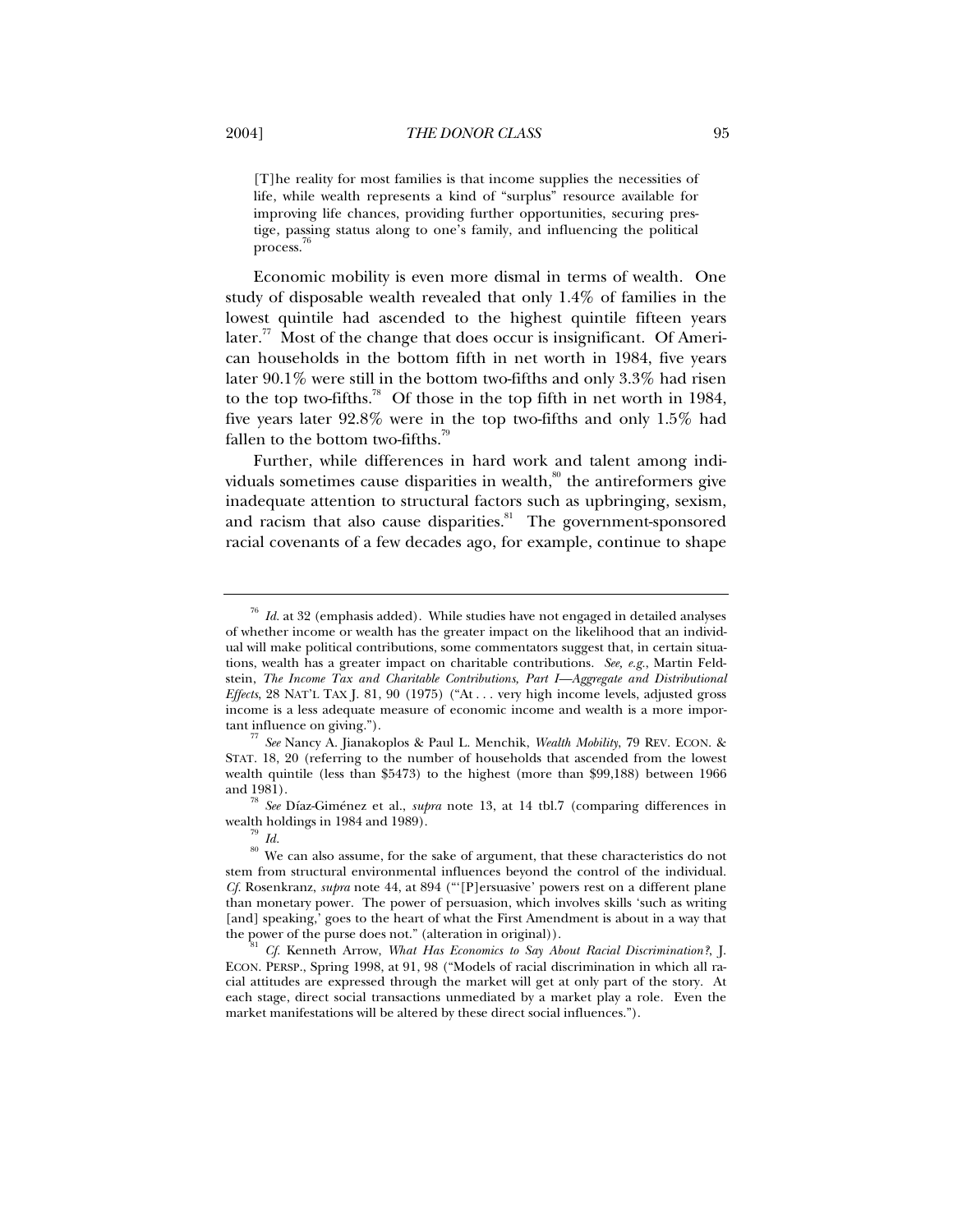housing values, the quality of public education, and other vehicles that allow individuals to acquire wealth. $s^2$ 

These structural factors also influence the fluidity of income and wealth among particular racial groups.<sup>83</sup> In a study of men who turned twenty-one after 1980, 47% of whites reached middle class earnings by age thirty, whereas only  $19\%$  of blacks had done so.<sup>84</sup> African Americans are nearly five times more likely than whites to fall from the top income quartile to the bottom quartile, while African Americans born to the bottom quartile attain the top quartile at less than one-half the rate of whites.<sup>85</sup> In a study of American wealth mobility over 15 years, 0% of the African American males in the study rose from the lowest wealth decile to the highest.<sup>86</sup>

 $\delta$  As one study found:

Downward mobility from the top quartile to the bottom quartile is nearly five times as great for blacks as for whites. Thus, whatever it is that accounts for their success, successful blacks do not transmit it to their children as effectively as do successful whites. Correspondingly, blacks born to the bottom quartile attain the top quartile at one half the rate of whites.

Bowles & Gintis*, supra* note 72, at 7; *see also* Thomas Hertz, *Rags, Riches and Race: The Intergenerational Economic Mobility of Black and White Families in the United States* (Apr. 9, 2003) ("While only 17% of whites born to the bottom decile of family income remained there as adults, for blacks the figure was 42%."), *available at* http:// academic2.american.edu/~hertz/ (last visited Sept. 16, 2004).<br><sup>86</sup> *See* Jianakoplos & Menchik, *supra* note 77, at 18, 20, 28 (measuring American

wealth in 1966 and 1981).

<sup>82</sup> *See* Richard Thompson Ford, *The Boundaries of Race: Political Geography in Legal Analysis*, 107 HARV. L. REV. 1843, 1848 (1994) (describing "the responsibility of federal policy for the persuasiveness of racially restrictive covenants," resulting in "significant disinvestment in black areas by private institutions" (internal quotation marks and footnote omitted)); *cf.* RAYMOND S. FRANKLIN, SHADOWS OF RACE AND CLASS 124-25 (1991) (noting that homes owned by middle-class African Americans "do not appreciate as rapidly in value over time as homes owned by whites"); OLIVER & SHAPIRO, *supra* note 75, at 40, 150 (observing that "similar housing investments made by whites and blacks yield vastly divergent returns—to the distinct disadvantage of blacks").

<sup>83</sup> *Cf.* Spencer Overton, *But Some Are More Equal: Race, Exclusion, and Campaign Finance*, 80 TEX. L. REV. 987, 1014-15 (2002) ("[S]peech markets created in the campaign finance context are not 'neutral' or 'fair,' but are based on existing property allocations that have been shaped by illegitimate factors such as past discriminatory public policies.").

<sup>84</sup> *Mobility in America: Up, Down and Standing Still*, THE ECONOMIST, Feb. 24, 1996, at 30. According to the Panel Study of Income Dynamics (PSID), entering the middle class is getting harder. A study found that the mean and median family net worth for whites as \$291,800 and \$95,000 respectively, but only \$59,100 and \$7500 for blacks. Both gaps have grown larger, not smaller, over time. Elena Gouskova & Frank Stafford, *Trends in Household Wealth Dynamics, 1999-2001*, at 2, 6-7 tbls.2, 3 (2002), *available at* http://psidonline.isr.umich.edu/Publications/Papers/TrendsIndynamics19992001. pdf (last visited Sept. 18, 2004).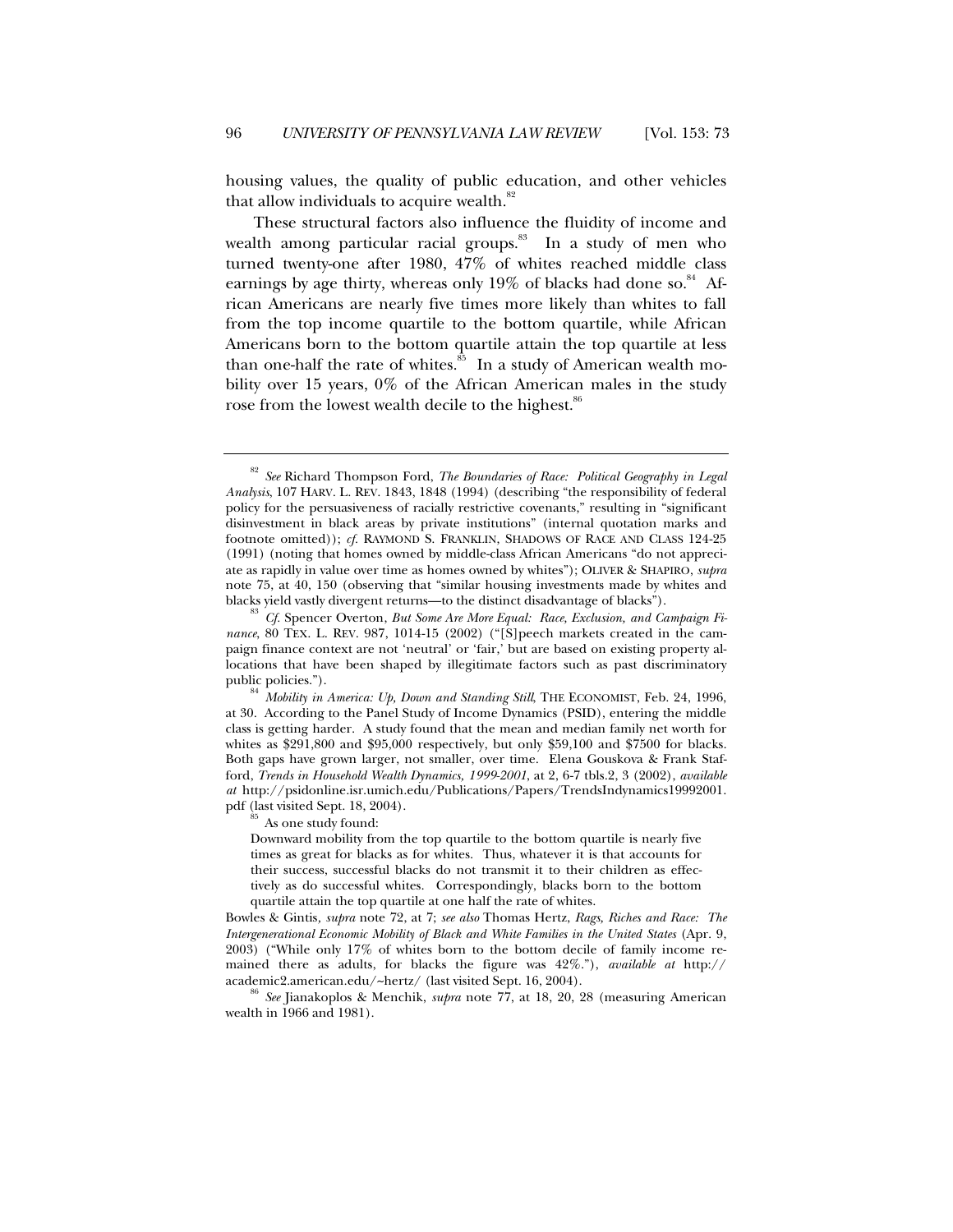In short, while some economic mobility exists in the United States, markets are not so fair and fluid as to extinguish concerns about the impact of wealth on democratic participation.

#### 2. The Distinctions Between Money and Other Political Tools

Despite the antireformers' attempts to characterize money as a democratizing tool that reformers selectively demonize, money differs from characteristics like celebrity, time to volunteer, speaking ability, personal magnetism, and good looks.<sup>87</sup>

These political tools are randomly distributed throughout society in a way that wealth is not. As examined above, wealth is concentrated among certain groups and neighborhoods and remains so for generations, due in part to illegitimate factors like past racial discrimination.<sup>88</sup> To the extent that democracy should reflect and respond to the needs of society as a whole, individuals within different neighborhoods and ethnic, ideological, political, and economic groups should have access to important tools of political participation.<sup>8</sup>

Further, tools like speaking skills, personal magnetism, and good looks are more personal to individuals and less fungible than money.<sup>90</sup>

speaking ability, personal magnetism, and good looks.<br><sup>90</sup> *Cf.* Margaret Jane Radin, *Market-Inalienability*, 100 HARV. L. REV. 1849, 1885 (1987) ("In our understanding of personhood we are committed to an ideal of indi-

 $87$  Counter to the claims listed by the antireformers, those who are sensitive to class are concerned about disparities in political attributes other than money. For example, education facilitates democratic participation, and the undereducation of several populations poses a democratic problem.

<sup>88</sup> *See supra* Part II.B.1.

<sup>&</sup>lt;sup>89</sup> There is also a question as to whether disparities in media ownership should prompt concerns about distribution. *See* Foley, *supra* note 14, at 1252 ("The owners of newspapers should have no greater opportunity, simply by virtue of owning this property, than any other citizen to attempt to persuade undecided voters how to vote on election day."); Richard L. Hasen, *Campaign Finance Laws and the Rupert Murdoch Problem*, 77 TEX. L. REV. 1627, 1665 (1999) ("[I]t seems anomalous to exempt Rupert Murdoch, defense contractors, Mickey Mouse and a host of other characters [from restrictions] simply because they used their wealth to buy a newspaper or broadcast station."); Eugene Volokh, *Freedom of Speech and Speech About Political Candidates: The Unintended Consequences of Three Proposals*, 24 HARV. J.L. & PUB. POL'Y 47, 58 (2000) (arguing that "under [the money as property] approach, the government would acquire broad power to control newspapers . . . and anyone else who hires others to participate in creating a speech product"). Simply because the media context raises questions of distribution, however, does not mean that questions of distribution in the campaign finance context are irrelevant. Indeed, the proposal advanced in Part III, *infra*, uses technology, tax credits, and matching funds to enhance the importance of smaller contributions not only relative to large contributors, but also relative to owners of media outlets and those who possess political talents such as celebrity, time to volunteer,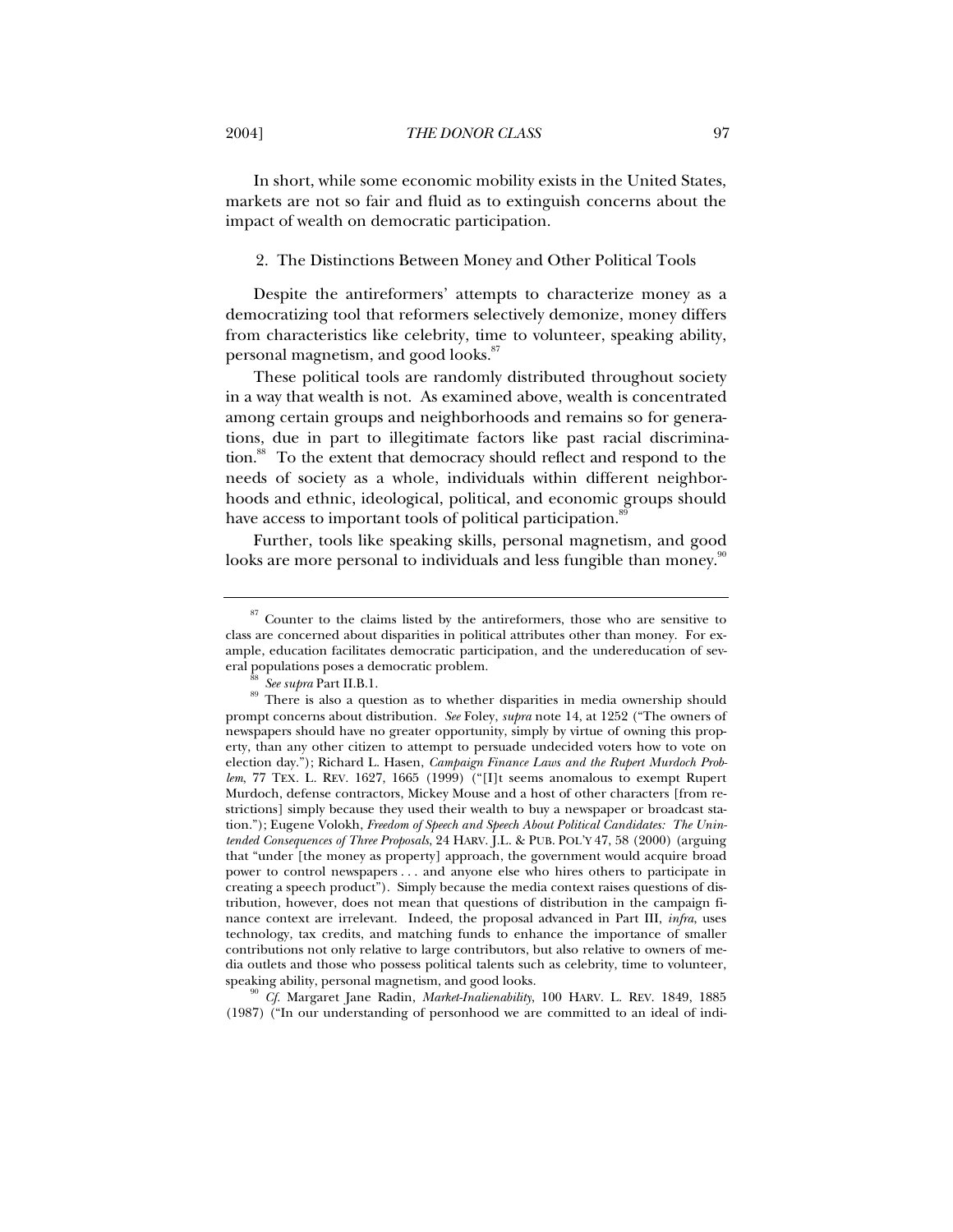While money is universally quantifiable, $91$  the other political tools generally defy objective measurement. Perhaps due to the easy quantification of money, legislatures routinely tax, redistribute, and restrict the use of financial resources, but regulation to offset one's speaking skills, magnetism, or good looks represents a greater infringement on personal autonomy.<sup>92</sup>

Money is also unique because of the critical role of the political process in shaping wealth distribution. Politicians do not generally oversee rules regarding the distribution of celebrity, time to volunteer, speaking skills, personal magnetism, and good looks, but they do write the tax code, determine government spending, and regulate commerce. Unlike other political tools, wealth can drive government decisions that will increase or preserve the very political tool used—the wealth—and further entrench the political power of the holder.<sup>93</sup>

Perhaps most important, money differs from other political tools because economic markets represent a primary sphere of power in our society, and legitimate questions exist as to whether political influence should be another commodified fringe benefit of success in the economic sphere. To the extent one values diversity in concentrations of power, the democratic sphere should be as independent as possible from concentrated power in the economic sphere.

#### 3. The Limits of Wealth Maximization

While some might dismiss concerns about fairness in the distribution of wealth as irrelevant to the singular goal of wealth maximiza- $\frac{94}{100}$  such an approach is unwarranted in the political sphere due to

<sup>94</sup> *See* RICHARD A. POSNER, ECONOMIC ANALYSIS OF LAW 460-61 (4th ed. 1992) (ex-

vidual uniqueness that does not cohere with the idea that each person's attributes are fungible, that they have a monetary equivalent, and that they can be traded off against

Cf. ALEXANDER HEARD, THE COSTS OF DEMOCRACY 90 (1960) (explaining that money "is a universal, transferable unit infinitely more flexible in its uses than the time, or ideas, or talent, or influence, or controlled votes that also constitute contributions to politics").

<sup>92</sup> *Cf.* Spencer Overton, *Mistaken Identity: Unveiling the Property Characteristics of Political Money*, 53 VAND. L. REV. 1235, 1262 (2000) ("While the amorphous nature of speech is likely to lead to arbitrary appraisals of speech, government can respond to issues of scarcity and distribution exhibited by political money with some semblance of objectivity due, in part, to the quantifiability of the interest.").

<sup>&</sup>lt;sup>93</sup> *Cf.* Foley, *supra* note 14, at 1204 ("An important function of electoral politics is to determine how wealth should be distributed among society's members. The existing distribution of wealth at the time of any particular election should not affect the electorate's determination of what the distribution should be henceforth.").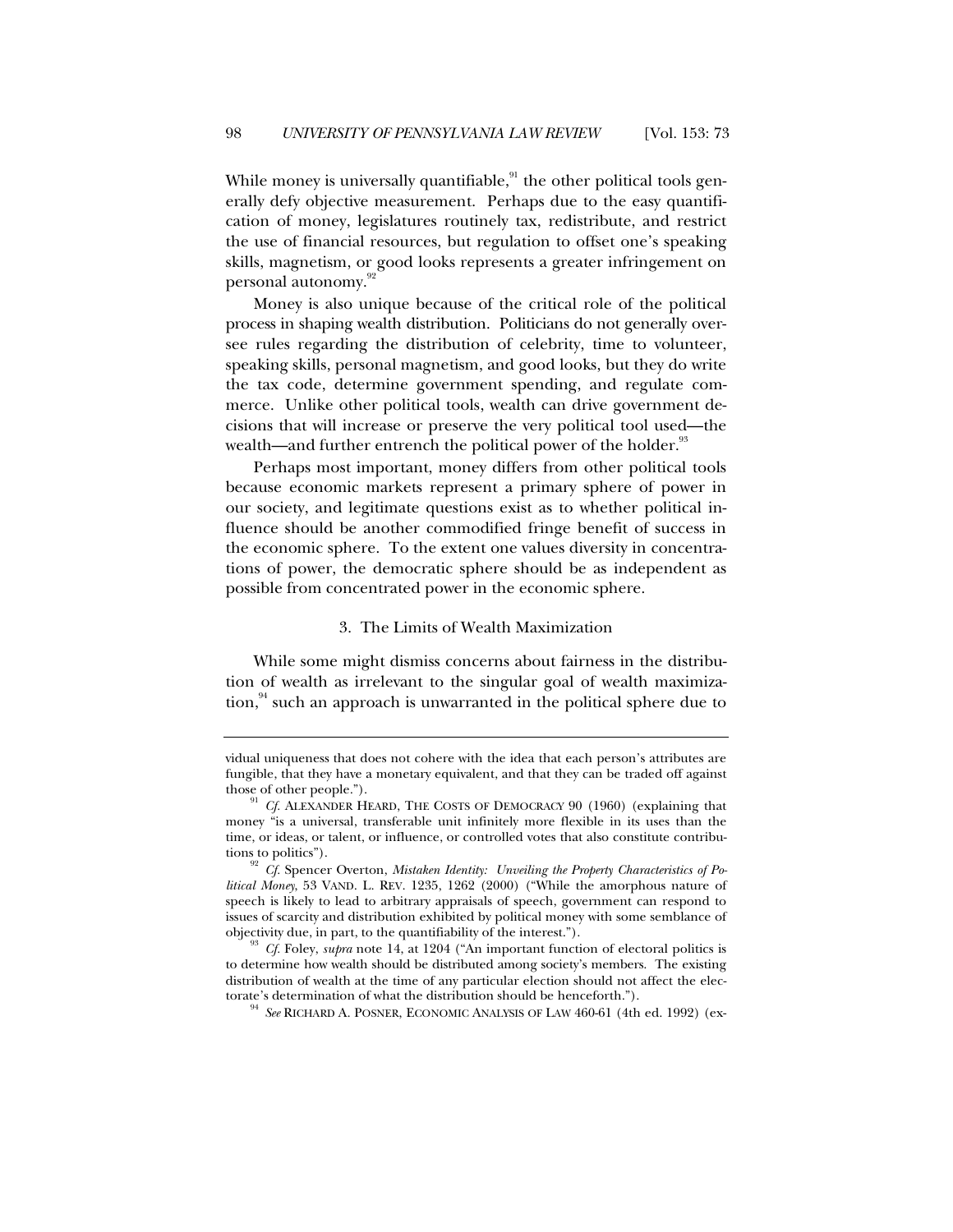the broader objectives of democracy. A central function of democratic power is to defend important values and human needs that "rational" markets sometimes ignore.<sup>95</sup> Such values include, but are not limited to, inclusion, fairness, and opportunity. $96$ 

The mathematical precision of an economic model is seductive, perhaps because such an approach avoids the complex balancing and the unpredictable outcomes that often characterize democratic compromises. An economic analysis misses important variables, however. For example, in arguing that market incentives are better limitations on corporate spending than are government restrictions, antireformer Professor Jill Fisch writes:

[A]s a matter of social utility, the economic marketplace operates as a far more efficient limitation on corporate political speech than do campaign finance laws. If a corporation wastes a large amount of money on political speech, it will hinder its ability to compete in the traditional business markets and in the stock market. The cost to the corporation of making political expenditures must be justified in terms of overall economic benefit; that is, expenditures should result in lower prices and higher profits—socially optimal results.<sup>9</sup>

While Professor Fisch's work, as a whole, emphasizes voter choice and discounts corporate spending as a causal factor in political outcomes,<sup>98</sup> such a utilitarian analysis is limited. Even assuming a corporation makes a political expenditure and profits from the election of a particular candidate—imagine that the candidate is pro-growth and skeptical of most environmental regulations—we do not know that these results are socially optimal. Externalities resulting from relaxed

plaining that redistribution of wealth does not increase the overall wealth of society). <sup>95</sup> *See* Fiss, *supra* note 26, at 7 ("The role of the law is neither to perfect nor to rep-

licate the market, but rather to make those judgments that the adherents of law and economics claim are only 'arbitrary,' i.e., a mere matter of distribution."); *cf.* ROBERT KUTTNER, EVERYTHING FOR SALE: THE VIRTUES AND LIMITS OF MARKETS 4 (University of Chicago Press 1999) (1996) ("Even in a capitalist economy, the marketplace is only one of several means by which society makes decisions, determines worth, allocates resources, maintains a social fabric, and conducts human relations."); Radin, *supra* note 90, at 1851 ("[T]he characteristic rhetoric of economic analysis is morally wrong when it is put forward as the sole discourse of human life.").

See Jean Braucher, *Defining Unfairness: Empathy and Economic Analysis at the Federal Trade Commission*, 68 B.U. L. REV. 349, 351 (1988) ("Usually efficiency and fairness, in the sense of (rough) equality in the distribution of resources, are considered competing values which require a tradeoff to reconcile capitalism and democracy." (citing ARTHUR M. OKUN, EQUALITY AND EFFICIENCY: THE BIG TRADEOFF 1-5 (1975))).

Fisch, *supra* note 42, at 621.

<sup>&</sup>lt;sup>98</sup> See *supra* Part II.A.1 for a response to the claim that money is relatively unimportant in politics.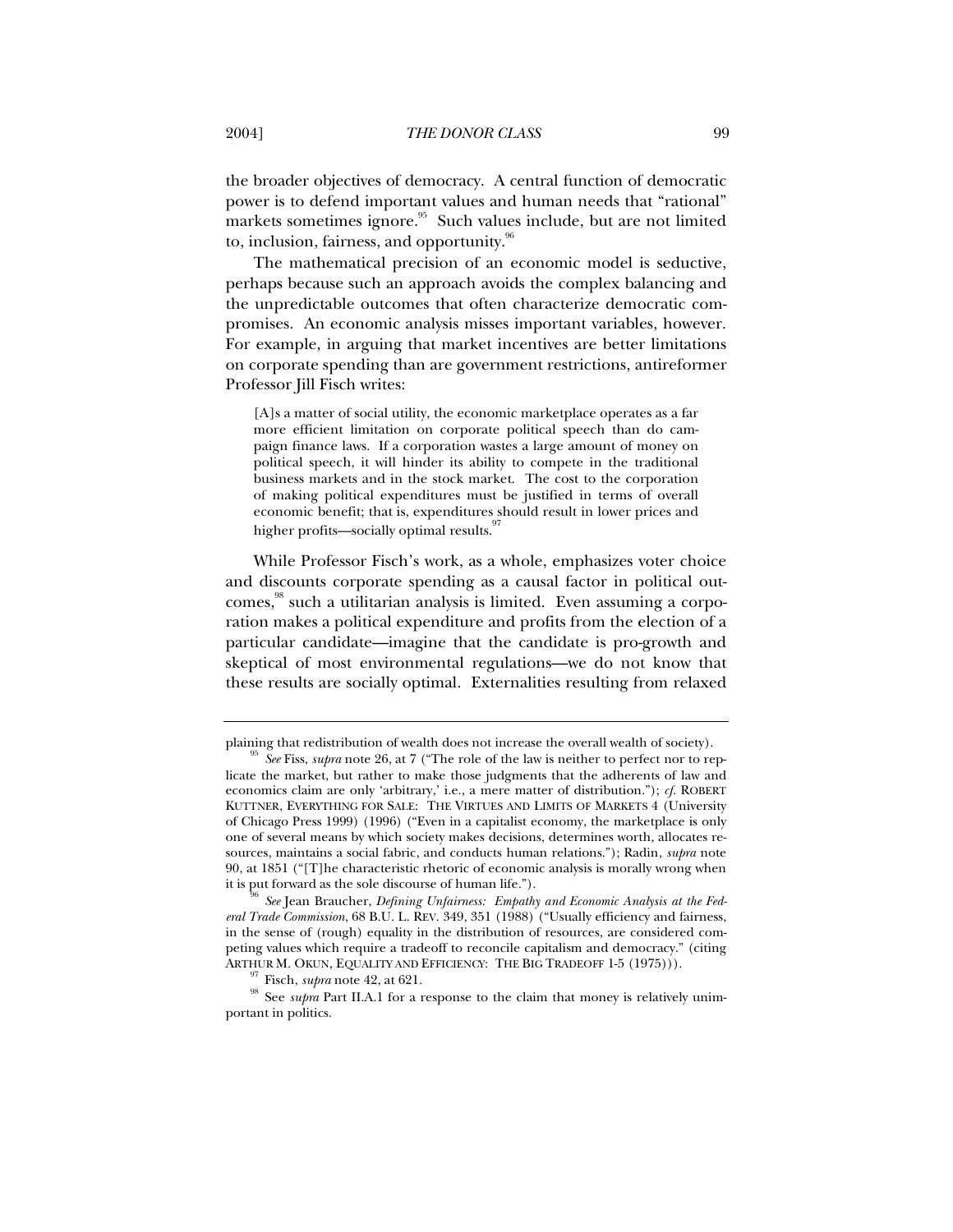environmental regulations might cause greater harm to residential neighbors than the value of the benefit to the corporation. Disparities in wealth might have left the residents unable to afford their own advertisement urging voters to support a candidate who favors environmental regulation. Even assuming that the corporation's enhanced productivity outweighs the harm to the neighbors, this says nothing about whether the neighbors are better equipped to bear the costs of looser regulation, or about the fairness of the neighbors bearing the cost. More important, democracy should allow for consideration of certain issues that may transcend markets, such as concerns about preventing increases in cancer rates or miscarriages among residents in the neighborhood.

Further, because many individuals do not work to maximize personal wealth to the exclusion of all other values, factors other than economic gain inspire talented people to work hard. A law school valedictorian's sense of commitment to a broader community, for example, might lead her to accept a position at a low-paying public interest organization. The antireformers fail to explain why people whose talents and hard work are not rewarded by economic markets should have less access to influence in the political sphere.

Although many wealthy individuals make significant contributions to society, the antireformers do not adequately articulate the rationale for extending special benefits in the democratic context to those with financial resources. Lillian BeVier notes that "since the wealthiest taxpayers—those in the top 10% of income brackets—pay 59.1% of all federal income taxes," they have an understandable interest in a political process that will determine "how their taxed dollars will be spent."99 This observation, however, does not explain why other Americans who have a great deal at stake, such as a single mother whose children attend public school or a soldier deployed to fight in Iraq, should enjoy less opportunity to participate in political deliberation.

4. The Unique Role of Widespread Participation in Democracy

The antireformers also minimize the critical role of meaningful, widespread participation in establishing democratic legitimacy. Some commentators might argue that an allocation of wealth in which the wealthiest 20% control 80% of the resources is the price to be paid

<sup>99</sup> BeVier, *supra* note 56, at 1780.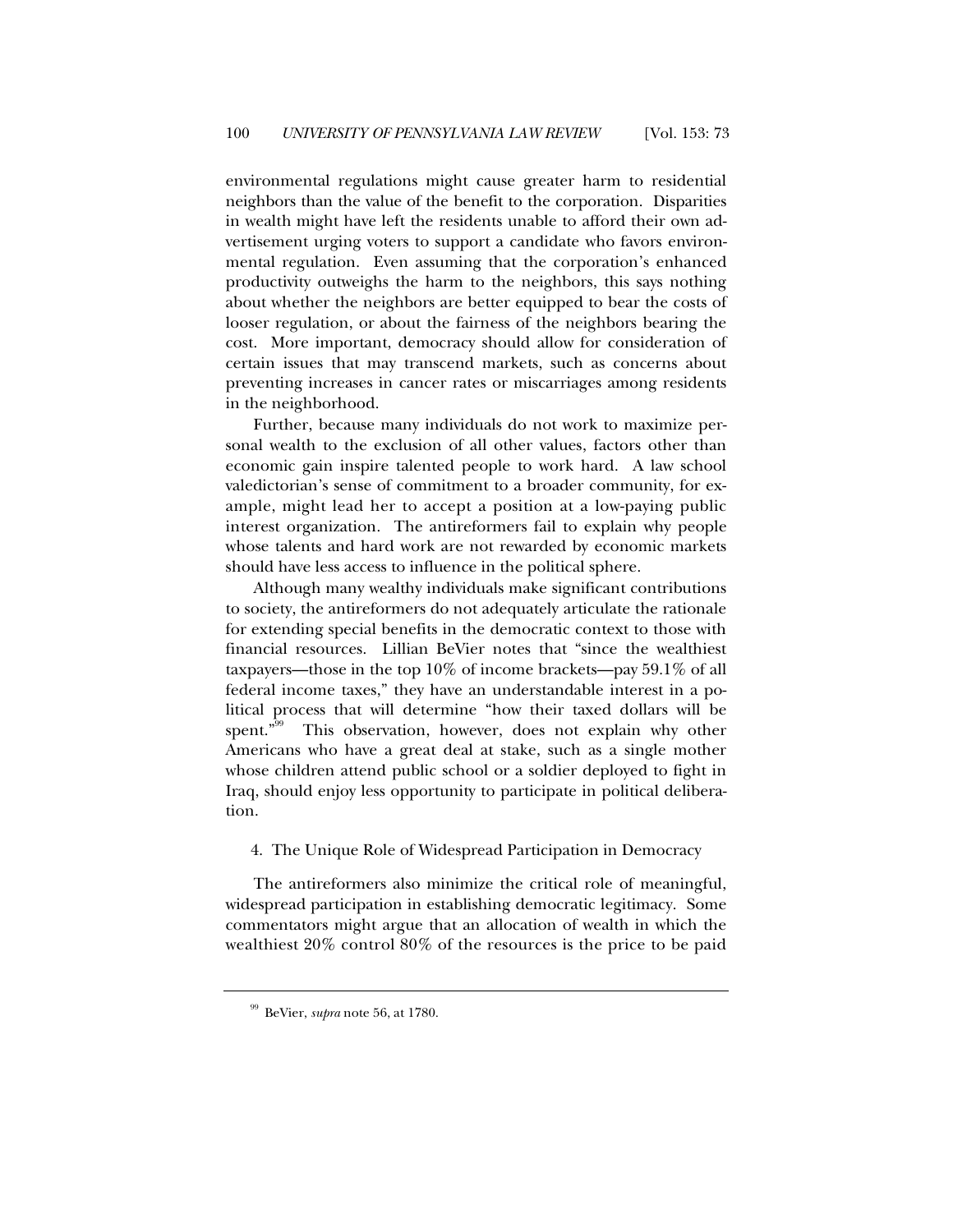for well-functioning economic markets that provide adequate incentives for hard work and innovation. But with regard to democratic exchange and governance, the need for commitment from a diverse, broad base of perspectives suggests that dominance by a homogeneous donor class representing less than 2% of the voting-age population is problematic.

Scholars have defined citizen participation as "purposeful activities in which citizens take part in relation to government."100 Participation is a crucial democratic value. As Justice Brandeis remarked, "the greatest menace to freedom is an inert people."<sup>101</sup> Participation includes but is not limited to voting; $102$  involvement with or financial support of a campaign, political party, issue, or interest group; and public advocacy and protest.<sup>103</sup>

Widespread participation serves four primary functions. First, it exposes decision makers to a variety of ideas and viewpoints, which ensures fully informed decisions. $104$  Second, it enhances the legitimacy of government decisions, which increases the likelihood that citizens will voluntarily comply with such decisions.<sup>105</sup> Third, wide-

<sup>105</sup> *Cf.* KWEIT & KWEIT, *supra* note 103, at 129 (noting that citizen participation is

<sup>100</sup> Stuart Langton, *What is Citizen Participation?*, *in* CITIZEN PARTICIPATION IN AMERICA 13, 17 (Stuart Langton ed., 1978) (emphasis omitted). For a general discussion of the role of citizen participation in a democracy, see PARTICIPATION IN POLITICS: NOMOS XVI (J. Roland Pennock & John W. Chapman eds., 1975); CAROLE PATEMAN, PARTICIPATION AND DEMOCRATIC THEORY (1970); THE CASE FOR PARTICIPATORY DEMOCRACY: SOME PROSPECTS FOR A RADICAL SOCIETY (C. George Benello & Dimitrios Roussopoulos eds., 1971).

<sup>&</sup>lt;sup>101</sup> Whitney v. California, 274 U.S. 357, 375 (1927) (Brandeis, J., concurring).

<sup>102</sup> *See* Cass R. Sunstein, *Interest Groups in American Public Law*, 38 STAN. L. REV. 29, 31 (1985) (asserting that the early Republican conception of political participation included deliberative dialogue and debate, and was not limited to the act of voting). *But see* John H. Aldrich, *Rational Choice and Turnout*, 37 AM. J. POL. SCI. 246, 246 (1993) ("Turning out to vote is the most common and important act of political participation in any democracy.").

<sup>&</sup>lt;sup>3</sup> See JAMES BURKHART ET AL., STRATEGIES FOR POLITICAL PARTICIPATION 57-100 (1972) (providing examples of participation); MARY GRISEZ KWEIT & ROBERT W. KWEIT, IMPLEMENTING CITIZEN PARTICIPATION IN A BUREAUCRATIC SOCIETY: A CONTINGENCY<br>APPROACH 54-56 (1981) (same); Langton, *supra* note 100, at 21 (same).

<sup>&</sup>lt;sup>104</sup> See Walter A. Rosenbaum, *Public Involvement as Reform and Ritual: The Development of Federal Participation Programs*, *in* CITIZEN PARTICIPATION IN AMERICA 81, 86 (Stuart Langton ed., 1978) (noting that commentators have asserted that "the public interest is most likely to emerge from the interplay and conflict between a multitude of interests"); Nancy Perkins Spyke, *Public Participation in Environmental Decisionmaking at the New Millennium: Structuring New Spheres of Public Influence*, 26 B.C. ENVTL. AFF. L. REV. 263, 267 (1999) ("Widespread participation exposes decisionmakers to a healthy mix of perspectives, which is believed to improve the decisionmaking process." (footnotes omitted)).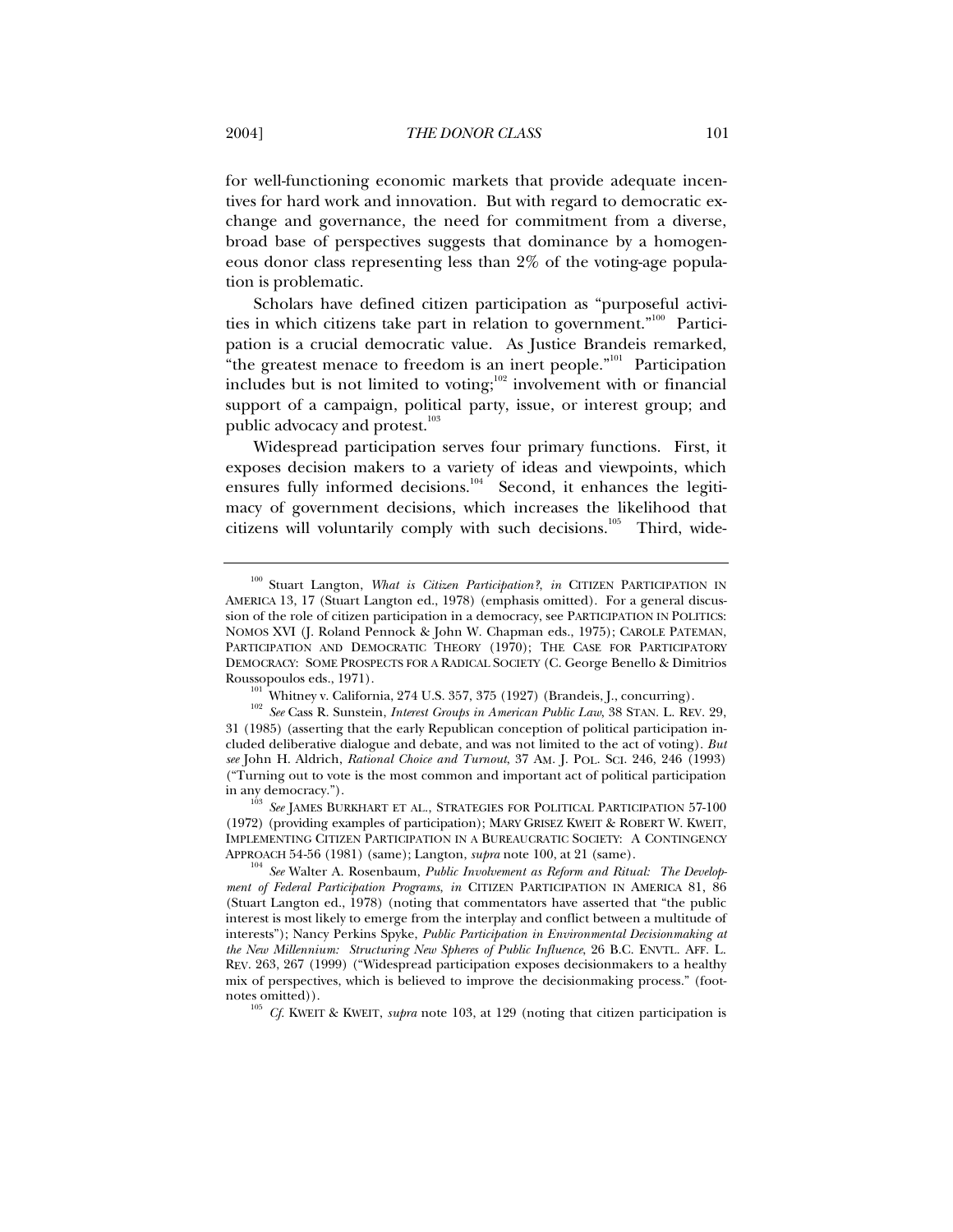spread participation allows government resources to be redistributed and priorities altered to reflect evolving problems and needs.<sup>106</sup> Fourth, participation furthers the self-fulfillment and self-definition of individual citizens who play a role in shaping the decisions that affect their lives. $107$ 

When less than 2% of voting-age Americans dominate a crucial element of political participation like funding campaigns, a narrow set of ideas and viewpoints obstruct fully-informed decision making. This is especially true in light of the special access many donors enjoy at fundraising events and the homogeneity of the donor class: 70.2% are male, 70.6% are age 50 or older, 84.3% have a college degree, 85.7% have family incomes of \$100,000 or more,<sup>108</sup> and 95.8% are white.<sup>109</sup>

expected to increase positive attitudes among participants and discussing conflicting empirical evidence on the subject); *cf.* Luis Fuentes-Rohwer, *The Emptiness of Majority Rule*, 1 MICH. J. RACE & L. 195, 201 (1996) ("To deserve the democratic denomination, the people must take part in political affairs.").<br><sup>106</sup> *See* KWEIT & KWEIT, *supra* note 103, at 162 (asserting that the goals of public

participation include the redistribution of power).<br><sup>107</sup> *See* Frank I. Michelman, *Conceptions of Democracy in American Constitutional Argu-*

*ment: Voting Rights,* 41 FLA. L. REV. 443, 451 (1989) (discussing a "constitutive" vision of politics whereby citizens define themselves through their participation); *see also* C.B. MACPHERSON, THE LIFE AND TIMES OF LIBERAL DEMOCRACY 47-48, 51-52 (1977) (asserting that public participation increases "the amount of personal self-development of all the members of the society").

<sup>108</sup> *See* Wilcox July 3, 2004 Chart, *supra* note 10 (indicating that of those who made contributions over \$200 to presidential primary candidates in the 2000 election cycle, 29.8% were female, 29.4% were younger than age fifty, 15.7% had not acquired a college degree, and 14.3% had family incomes under \$100,000). These numbers differ from the U.S. population as a whole in 2000: 50.9% were female, 72.7% were younger than age 50, 75.6% of individuals age twenty-five and older had not acquired a college degree, and 86.6% of the U.S. population had family incomes under \$100,000. These data are taken from the U.S. Census Bureau. *See* DENISE I. SMITH & RENEE E. SPRAGGINS, U.S. BUREAU OF THE CENSUS, GENDER: 2000, at 1 (Sept. 2001) (showing gender data), *available at* http://www.census.gov/prod/2001pubs/c2kbr01-9.pdf; JULIE MEYER, U.S. BUREAU OF THE CENSUS, AGE: 2000, at 4 (Oct. 2001) (showing age data), *available at* http://www.census.gov/prod/2001pubs/c2kbr01-12.pdf; KURT J. BAUMAN & NIKKI L. GRAF, U.S. BUREAU OF THE CENSUS, EDUCATIONAL ATTAINMENT: 2000, at 3 (Aug. 2001) (showing educational attainment data), *available at* http://www.census.gov/prod/2003pubs/c2kbr-24.pdf; CARMEN DE NAVAS-WALT ET AL., U.S. BUREAU OF THE CENSUS, MONEY INCOME IN THE UNITED STATES: 2000, at 17 (Sept. 2001) (showing income data), *available at* http://www.census.gov/prod/ 2001pubs/p60-213.pdf.

<sup>&</sup>lt;sup>109</sup> *See* E-mail from Clyde Wilcox, Professor of Government, Georgetown University, to Spencer Overton, Associate Professor of Law, The George Washington University Law School (June 10, 2004, 11:07:40 EST) (on file with author) (indicating that of donors who contributed more than \$200 who replied to a racial identity question, 95.8% identified themselves as white, 1.5% Hispanic, 1.5% African American, and 0.7% Asian; about 0.5% identified themselves as "other"). By comparison, in the 2000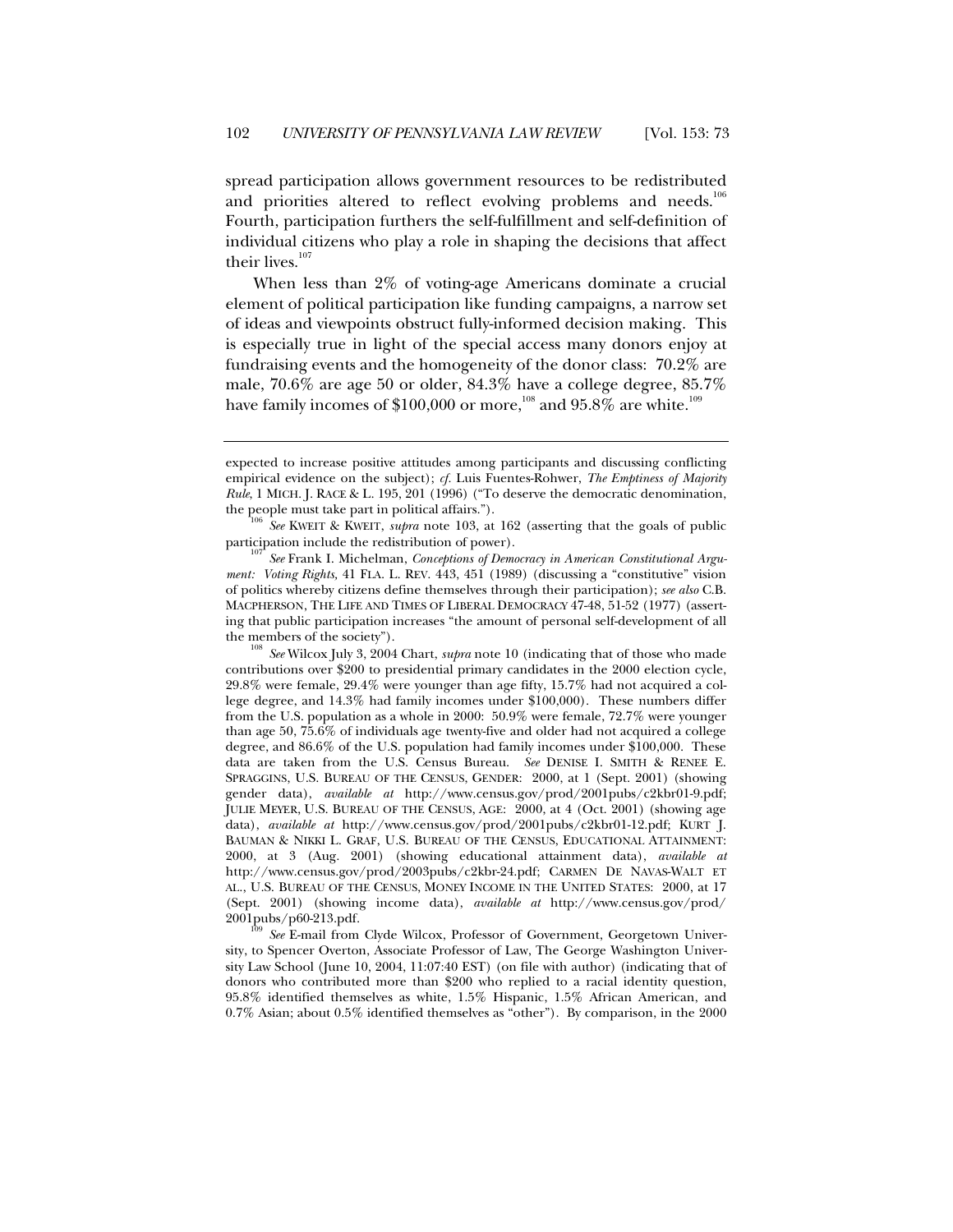To the extent that vast disparities exist in the instrumentalities of participation, citizens feel less able to shape the decisions that affect their lives and question the legitimacy of the laws.<sup>110</sup> Granted, some who cannot contribute, tamed by unbounded economic market rhetoric, may submit to the implication that they lack entitlement to a primary avenue of political participation enjoyed by large contributors.<sup>111</sup> For others, however, such exclusion may tap into a reservoir of suspicion that they do not count as full citizens within the political community and thus possess inadequate control over their own lives. The indifference of antireformers who either rationalize or idly tolerate such exclusion only compounds the anger, resentment, and frustration felt by those who are excluded.

Although any process of government distribution is inherently subjective and contestable, the lack of widespread participation in campaign financing raises questions about the existing allocation of restrictions, burdens, and benefits. Some of the Founders and classical formalists extended special protections to private property to prevent the unpropertied majority from redistributing wealth through

census 69.1% of the U.S. population identified themselves as non-Hispanic white, 12.5% Hispanic, 12.1% African American, and 3.6% Asian American. *See* ELIZABETH M. GRIECO & RACHEL C. CASSIDY, U.S. BUREAU OF THE CENSUS, OVERVIEW OF RACE AND HISPANIC ORIGIN: 2000, at 10 (Mar. 2001) (showing race and Hispanic origin data), *available at* http://www.census.gov/prod/2001pubs/c2kbr01-1.pdf; *see also* JOHN A. CLARK & JOHN M. BRUCE, CAMPAIGN CONTRIBUTIONS IN GEORGIA 7 (1994) ("In the 1990 Census, the population of Georgia was reported to be 71% white and 27% black. Our pool of respondents was just over 97% white, with only about 2% black."); DEMOCRACY N.C., THE COLOR OF PRESIDENTIAL MONEY: N.C. CASE STUDY 1 (2003) (indicating that of North Carolina donors to Republican and Democratic presidential candidates in 2003, 96% were white), *available at* http://www.democracy-nc.org/ whatsnew/colormoneyprescharts082003.pdf; Francia, *supra* note 12, at 30-31 (revealing that of randomly selected contributors who donated at least \$200 to 1996 congressional campaigns, 99% were white).

<sup>110</sup> *Cf.* James A. Gardner, *One Person, One Vote and the Possibility of Political Community*, 80 N.C. L. REV. 1237, 1247 (2002) ("Generally, participation is most meaningful when . . . citizens can play a significant role in shaping the decisions that affect their lives. For this condition to hold, citizens must feel that there is some reasonable prospect for their participation to lead eventually to actions that affect them." (footnote omitted)).<br><sup>111</sup> *Cf.* Jeffrey L. Harrison, *Class, Entitlement and Contract*, *in* LAW AND ECONOMICS:

NEW AND CRITICAL PERSPECTIVES 221, 229 (Robin Paul Malloy & Christopher K. Braun eds., 1995) ("Disadvantaged people come to believe that the world is right when they are told how little they have to offer, how little they are entitled to and that they are ultimately to blame.").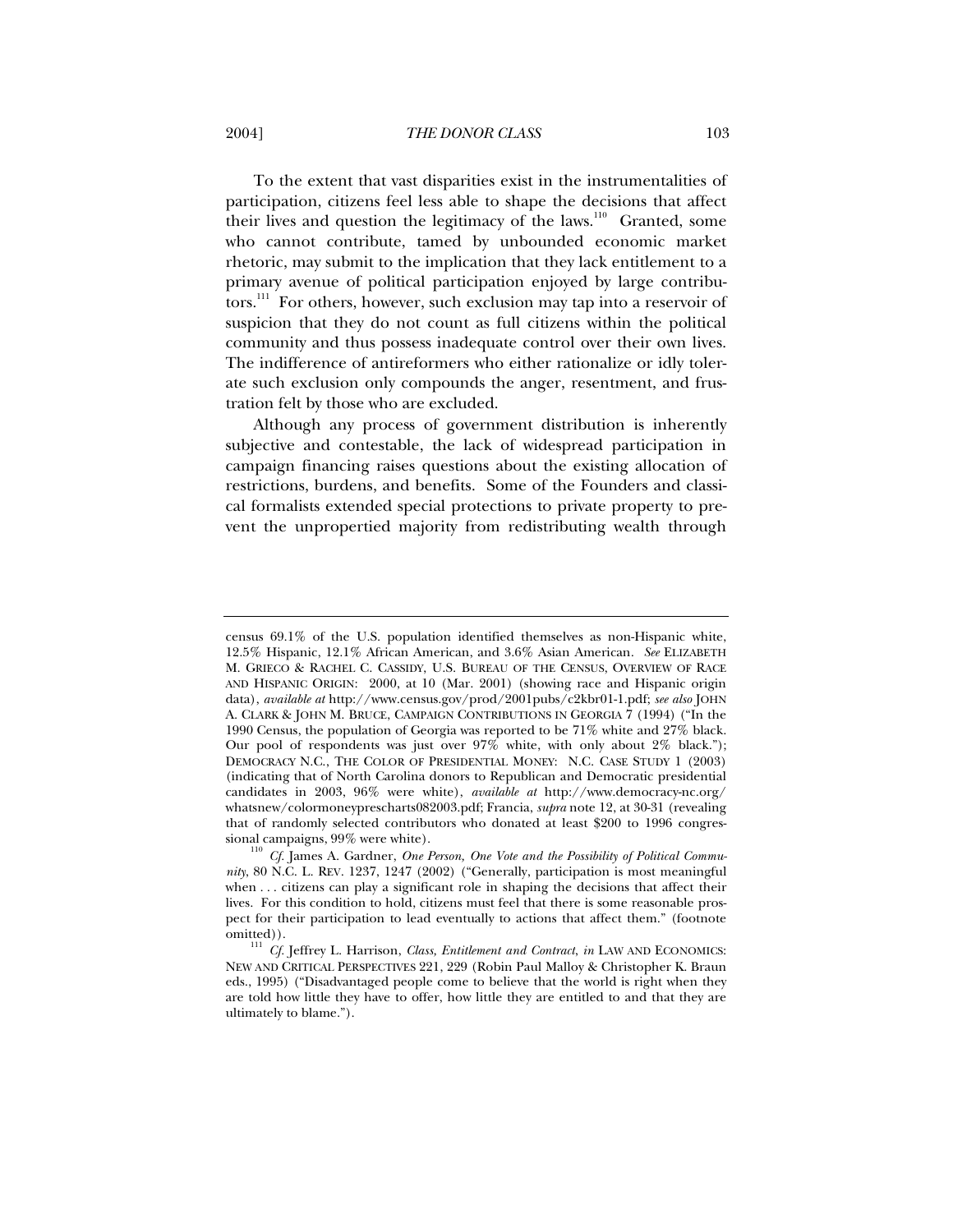the political sphere.<sup>112</sup> Although courts now give greater deference to democratic judgments regarding property, the call to ignore wealth disparities—in the campaign finance context and in political discourse generally—may have a similar effect of preventing democratic institutions from prioritizing and responding to evolving problems and the needs of society as a whole.<sup>113</sup>

In summary, the antireformers' lack of concern about disparities in wealth stems, in part, from an unwavering acceptance of economic market norms, even though such norms often conflict with democratic values and objectives.

#### III. BROADENING POLITICAL PARTICIPATION BEYOND THE DONOR CLASS

The Supreme Court's deference to legislative judgments in *McConnell* suggests that the political branches serve a unique constitutional function in crafting democratic structure. In assuming this role, lawmakers should make the impact of class on participation a central concern. As established above, money plays an important role in politics, wealth is concentrated among narrow segments of society, and the democratic process features values and objectives that differ from those in the economic sphere.

This Part articulates a clear goal for campaign reform and proposes initial legislative strategies to reduce the impact of wealth on political participation. Rather than focus on restrictions on contributions and spending,<sup>114</sup> this Part analyzes how matching funds and tax credits for smaller contributions might broaden participation and enhance smaller donors' influence.

<sup>112</sup> *See* NEDELSKY, *supra* note 17, at 27-28 (explaining that Madison "thought the protection of property should be a central concern for [a] republican government" to maintain stability).

<sup>&</sup>lt;sup>113</sup> *Cf. id.* at 260 ("Why has the judiciary virtually abandoned property in some forms, but not others? Why give up the overt formal limits with respect to economic regulation and social assistance, and enforce the power and privilege of property against the egalitarian measures of campaign finance laws?"); Frank Michelman, *Political Truth and the Rule of Law*, 8 TEL AVIV U. STUD. L. 281, 288 (1988) ("[I]s it not, after all, a fair question why realism and relativism should have been such potent destroyers of juristic absolutism shielding the market manifestations of property rights against legislative control, but so impotent as the *Buckley* manifesto implies when it comes to

their manifestations in the political sphere?").<br><sup>114</sup> For a discussion of the boundaries of legislative authority over campaign finance, see Overton, *supra* note 33, at 666 ("[J]udges lack adequate guidance as to the point at which reforms go too far in infringing on speech. . . . This Article represents the first step toward developing a framework that will facilitate more principled judicial review of reforms.").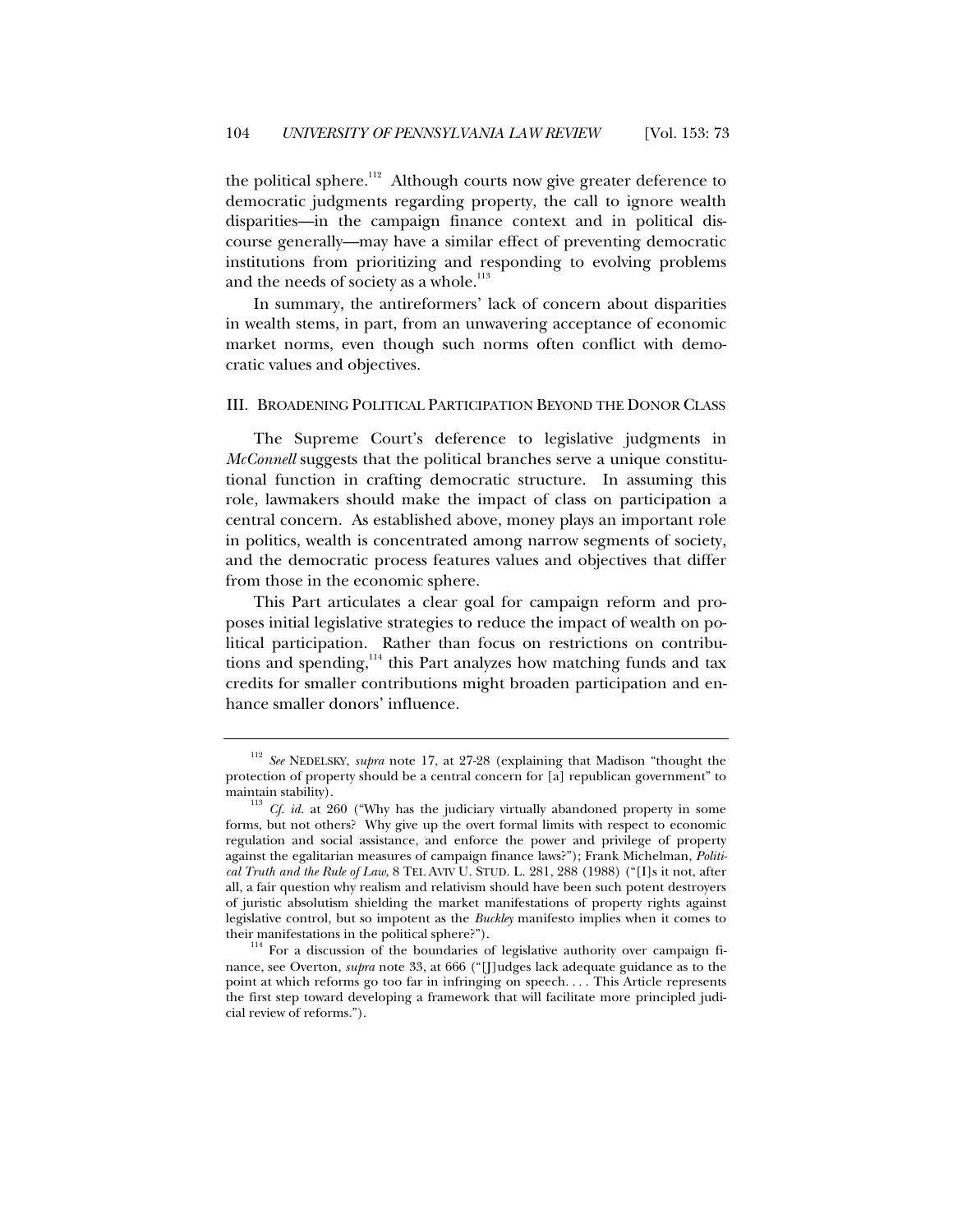#### A. *The Problem and the Goal of Reform*

Any goal of campaign reform is shaped by one's understanding of the problem. Reformers have used a handful of slogans to describe their concerns, including complaints that "good candidates cannot afford to run for public office," "big donors corrupt politics," and "too much money is in politics." These conceptions of the problem are vague and incomplete, and the solutions they inspire are often misguided. Equalizing resources among candidates encourages not only good candidates but also bad ones to run for office. Preventing citizens from attempting to influence government officials may stifle democratic activism and entrench incumbents. Reducing the amount of money in politics seems counterproductive, given that Americans spend more on potato chips than on politics.<sup>115</sup>

More pressing are the massive imbalances in access to financial resources that cause disparities in citizen participation in campaigns and in the legislative process. A wealthy donor class gives large contributions that constitute the bulk of funding for American politics and determines which candidates will be viable. In the 2002 election cycle, 0.22% of the voting-age population gave contributions over \$200 to federal candidates.<sup>116</sup> This narrow group contributed 76\% of the funds given to federal candidates by individuals.<sup>117</sup>

Members of the donor class control significant financial resources. While only 13.4% of American households earned at least \$100,000 in  $2000$ ,<sup>118</sup> one study showed that 85.7% of contributions over \$200 and  $93.3\%$  of \$1000 contributions came from such households.<sup>119</sup> Less wealthy Americans were better represented among smaller contributors. For example, 73.5% of contributions of \$100 or less came from households with incomes of less than  $$100,000.<sup>120</sup>$ 

*The goal of campaign reform should be to reduce the impact of disparities in wealth on the ability of different groups of citizens to participate in poli-*

<sup>115</sup> *See* Smith, *supra* note 1, at 1059 ("Americans spend more than twice as much money each year on yogurt, and two to three times as much on the purchase of potato chips, as they do on political campaigns." (footnote omitted)).

<sup>&</sup>lt;sup>116</sup> LIOZ & CASSADY, *supra* note 8, at 54.

See *id.* at 53 (indicating that in the 2002 congressional elections, 55.5% of funds given to federal candidates by individuals came from contributors of \$1000 and 76% of funds given to federal candidates by individuals came from contributors of \$200 or more).

 $^{118}$  DENAVAS-WALT ET AL., supra note 11, at 17 tbl.A-1.

<sup>119</sup> *See* Wilcox July 3, 2004 Chart, *supra* note 10 (charting demographic data on contributors to presidential candidates during 2000 primaries).

<sup>120</sup> *Id.*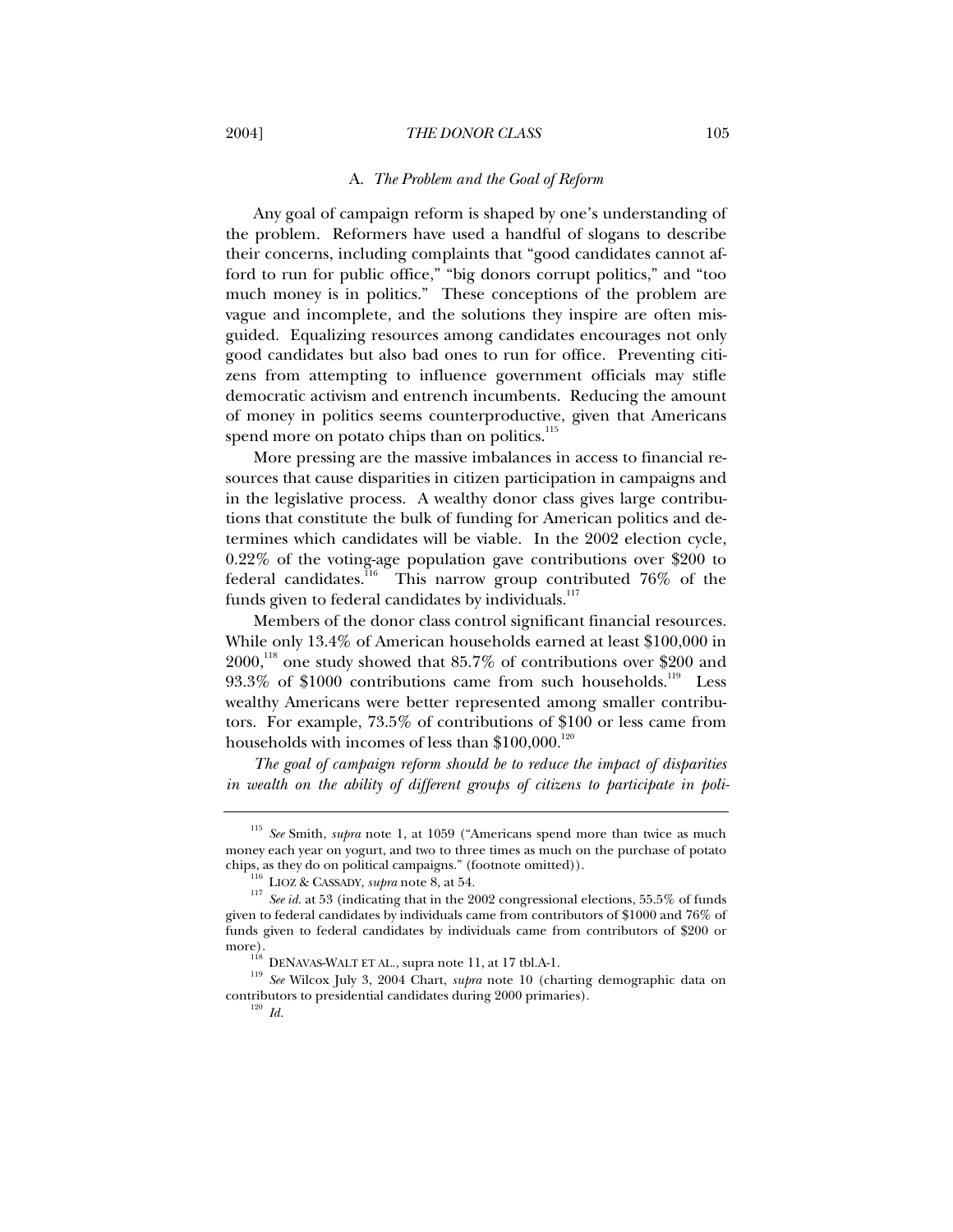*tics.*<sup>121</sup> Rather than focus on candidate corruption or candidate equalization, campaign reform should empower more citizens to participate in the funding of campaigns. This goal builds on the participatory self-government objective articulated by the Supreme Court in *McConnell* and calls for reforms that prompt "candidates and political committees to raise funds from a greater number of persons"<sup>122</sup> and "tangibly benefit public participation in political debate."123

The impact of disparities in wealth might be immediately reduced by reforms that work to create a system in which candidates, political parties, and PACs receive a larger percentage of their funds from a greater number of people in smaller contribution amounts.<sup>124</sup> Two specific numerical targets might promote clarity, especially when compared to preventing "corruption" and other cloudy goals that current reforms pursue. First, reforms should work to increase the number of people who give money to candidates, parties, or PACs in a

<sup>123</sup> *Id.* at 656. Although the Court in *McConnell* alluded to a participatory selfgovernment rationale in upholding the ban on soft money, other provisions of BCRA enhanced the political advantages enjoyed by wealthier individuals. For example, the law increased the amount an individual can give to a federal candidate from \$1000 to \$2000, and it increased the annual aggregate amount an individual can give to candidates, PACs, and parties from \$25,000 to \$95,000. BCRA, Pub. L. No. 107-155, sec. 307, § 315(a)(3), 116 Stat. 81, 102–03 (2002). In the 2003-2004 election cycle, contributions of \$2000 represented 44% of the money individuals donated to Republican President George W. Bush and 24% of such money donated to Democratic presidential nominee John Kerry. *See* Campaign Fin. Inst., *supra* note 9, at tbl.3 (indicating sizes of contributions given to presidential candidates).

<sup>124</sup> President Kennedy recognized the importance of broadening participation in the financing of campaigns:

In these days when the public interest demands basic decisions so essential to our security and survival, public policy should enable presidential candidates to free themselves of dependence on large contributions of those with special interests. Accordingly, *it is essential to broaden the base of financial support for candidates and parties*. To accomplish this, improvement of public understanding of campaign finance, coupled with a system of incentives for solicitation and giving, is necessary.

<sup>121</sup> *Cf.* David A. Strauss, *What Is the Goal of Campaign Finance Reform?*, 1995 U. CHI. LEGAL F. 141, 141 (observing that one cannot determine whether campaign finance reform is needed, and what reforms might be in order, until one identifies "what the objective of any reform effort should be").

 $122$  McConnell v. FEC, 124 S. Ct. 619, 656 (2000) (quoting Buckley v. Valeo, 424 U.S. 1, 21-22 (1976) (per curiam)).

Letter from President John F. Kennedy to the President of the Senate and to the Speaker of the House Transmitting Bills to Carry out Recommendations of the Commission on Campaign Costs (May 29, 1962), *in* PUBLIC PAPERS OF THE PRESIDENT OF THE UNITED STATES: JOHN F. KENNEDY 1962, at 444 (1963) (emphasis added), *available at* http://www.presidency.ucsb.edu/site/docs/print\_pppus.php?admin=035&year=1962& id=219.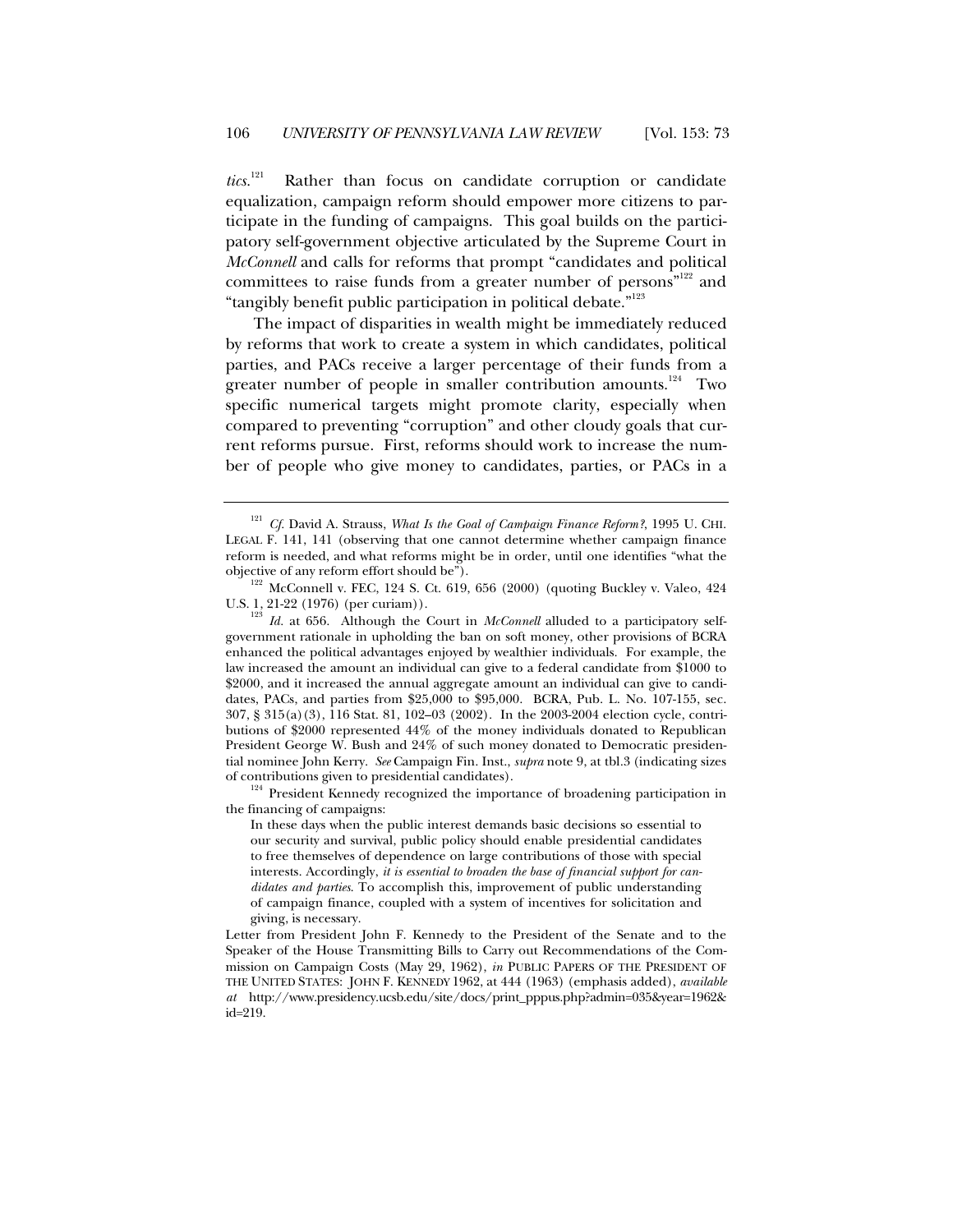given cycle to at least 50% of the voting-age population. Second, contributions of \$100 or less should account for 75% of the money raised by average candidates, parties, and PACs.<sup>125</sup> Reforms need not produce these results immediately, but should increase participation by smaller contributors in each election cycle in increments sufficient to reach the ultimate goals within a generation. Some may argue for lower or higher numerical goals; the targets could be adjusted based on further deliberation.

## B. *One Proposal: Matching Funds and Tax Credits to Enhance Small Contributors' Influence*

The preceding discussion identified the problem of wealth's impact on democratic participation and provided a normative goal of campaign reform. This Part now turns from the abstract discussion of wealth and political participation to a practical proposal that is likely to move our political process toward the goal articulated above.

Lawmakers should provide incentives for a broader and more diverse group of Americans to make small contributions and enhance the effect of their participation by adopting matching funds and tax credits for contributions of \$100 or less.

The reform would provide a four-to-one match for contributions of \$100 or less. In other words, if a contributor gives \$100 to a candidate, the candidate would receive another \$400 in public funds, producing a total contribution worth \$500.

The second provision of the reform would make it easier for individuals to donate by providing a tax credit for smaller contributions. For example, a contributor who gives \$100 to a candidate would receive a tax credit that reduces her tax bill by \$100. The tax credit would be limited to \$100 per year (or \$200 for joint returns), refundable so that poorer families who do not pay taxes could use it, and well

 $^{125}\,$  The percentage of a candidate's funds that comes from smaller contributions is a much more important number than average contribution size. For example, imagine Candidate A collects seventy-five \$10 contributions and twenty-five \$2000 contributions, and Candidate B collects five hundred \$100 contributions. They both have an average contribution size of \$100 and they both raise about the same amount (Candidate A has \$50,750 and Candidate B has \$50,000). Nonetheless, the two candidates rely on different types of contributors for the bulk of their funds. Candidate A has raised 99% of his funds from \$2000 contributors, whereas Candidate B raised 100% of his funds from \$100 contributors. Note also that Candidate A has a contributor pool of only 100 people, whereas Candidate B has engaged 500 people.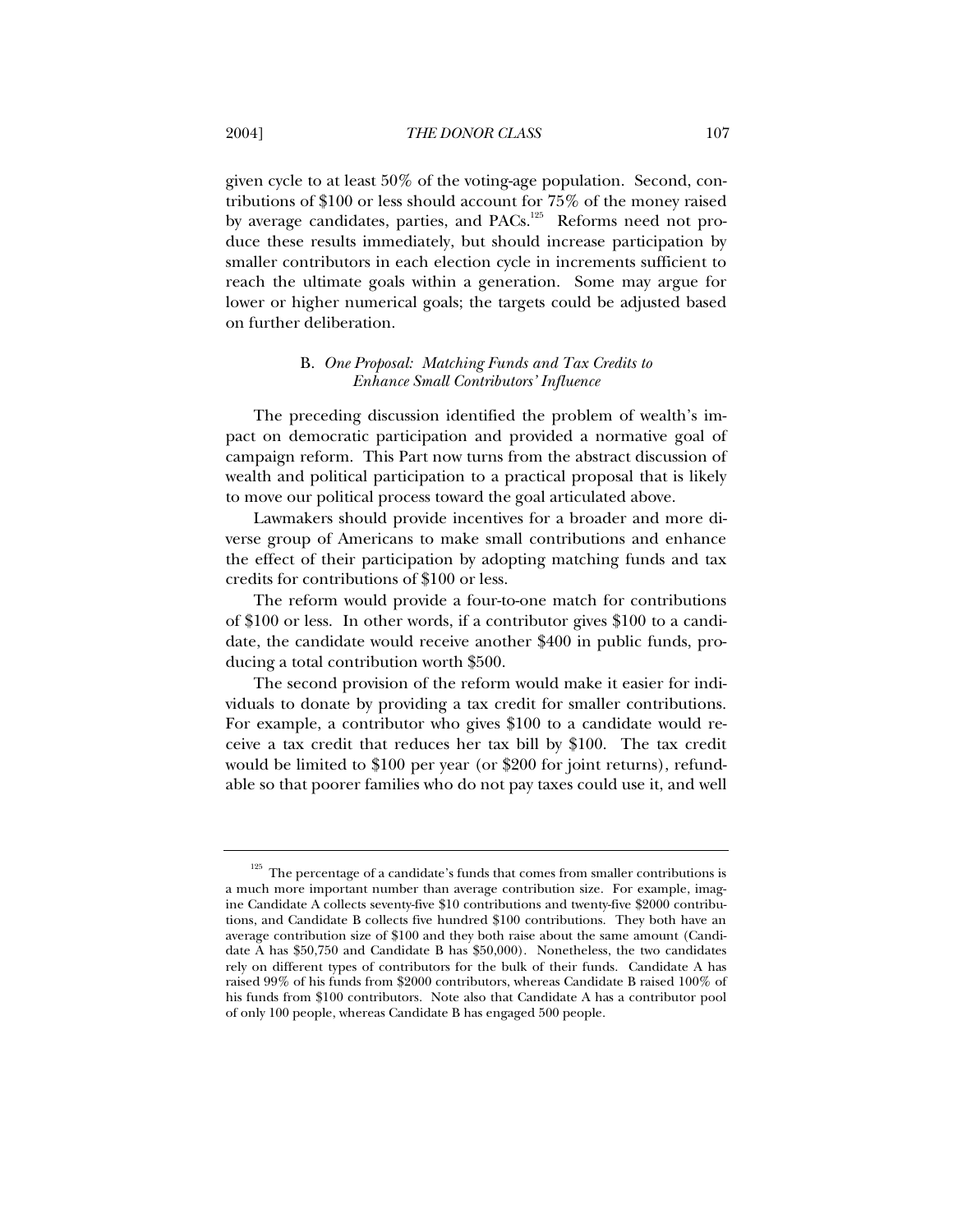publicized to ensure that its use would not be limited to those who can afford attentive accountants.

Congress should adopt such a system for contributions to all federal parties, PACs, and presidential and congressional candidates when it considers revising the federal presidential funding system.<sup>126</sup> States and localities should adopt such plans, either through the legislative process or via ballot initiative, for contributions to state and local parties, PACs, and candidates for state and local executive, legislative, and judicial offices.

## 1. The Combination of Technology and Law Enhances Participation

Matching funds and tax credits for smaller contributions, combined with emerging technology, would provide incentives for a broader and more diverse group of Americans to participate in political campaigns and would enhance the effect of their participation.

Under my proposal, matching funds will self-evidently multiply the importance of smaller contributors fivefold. Under the current system, many candidates think they can most efficiently raise large sums by appealing to larger contributors. By increasing the value of a \$100 contribution to \$500, the matching fund system increases the gain candidates realize by reaching out to smaller contributors.

A more difficult empirical question is whether the tax credit will prompt more people to give small contributions. Only about 5% of taxpayers used the 50% federal tax credit for political contributions before it was eliminated in  $1986$ <sup>127</sup>

<sup>&</sup>lt;sup>126</sup> In the 2004 presidential primary, Republican George W. Bush and Democratic presidential candidates Howard Dean and John Kerry rejected public funding, claiming that they did not want to be subject to the \$45 million spending limitation required as a condition to accept \$19 million in matching public funds. *See* Glen Justice*, Kerry Lends Campaign \$850,000 and Plans More*, N.Y. TIMES, Dec. 19, 2003, at A36 (explaining that Kerry followed Dean and Bush in opting out of taxpayer financing for the primary season). The Presidential Funding Act was introduced in Congress to update the presidential public funding system for the 2008 election. The bill encourages more candidates to accept public funding by increasing the amount participating candidates can spend from \$45 million up to \$75 million. S. 1913, 108th Cong. § 4 (2003). The bill also gives four-to-one matching funds on the first \$250 of a contribution to a participating candidate. S. 1913, 108th Cong. § 2 (2003). A proposed amendment to this provision, which would give candidates a four-to-one match only on contributions of \$100 or less, is discussed infra Part III.B.2.

<sup>&</sup>lt;sup>127</sup> See David Rosenberg, Broadening the Base: The Case for a New Federal Tax Credit for Political Contributions 8 (2002) (unpublished white paper, on file with author) (showing that the average use of federal tax credit was 4.9% for 1980 to 1986).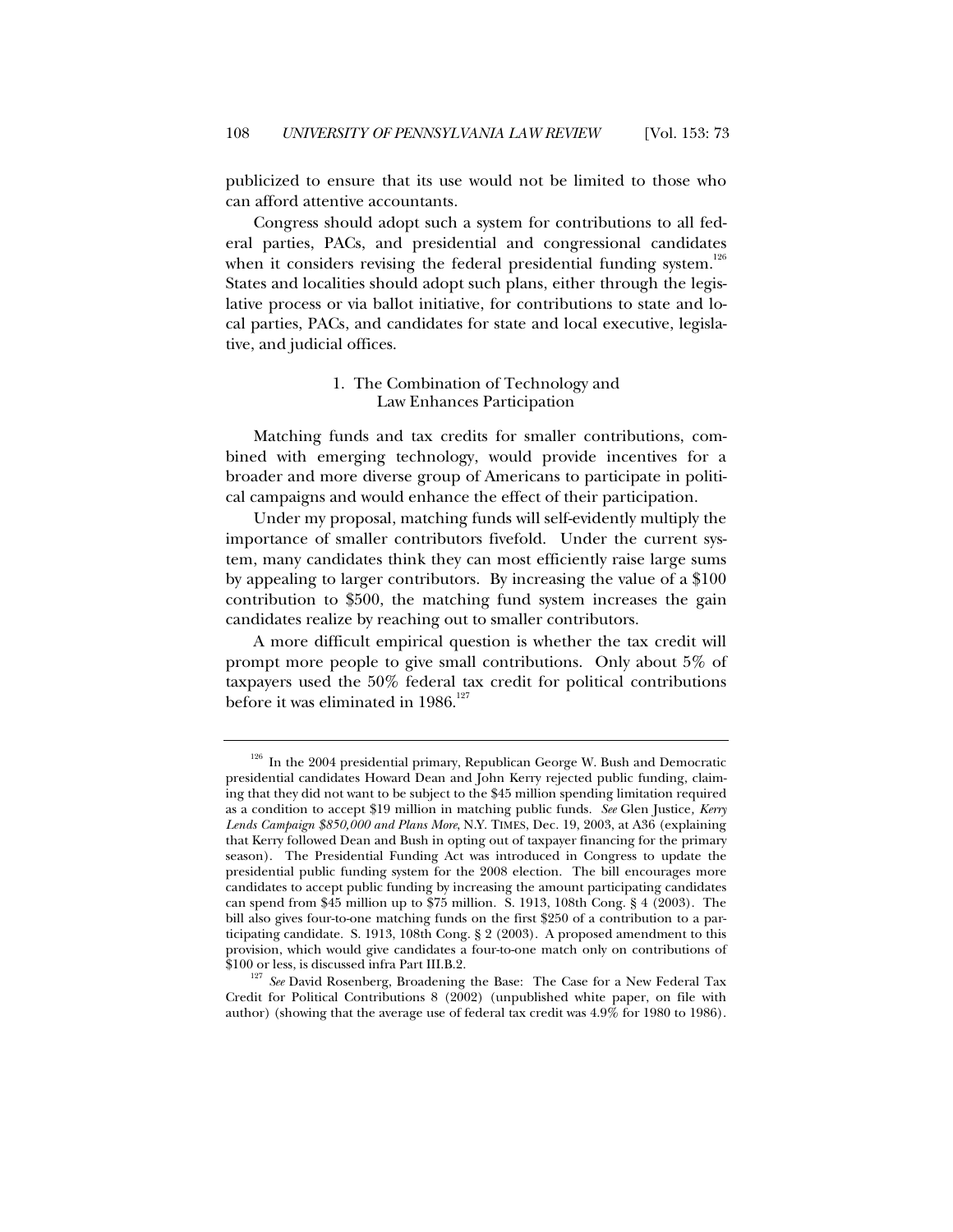Several factors, however, suggest that the proposed full tax credit, when combined with other measures, will stimulate broader participation. The full tax credit provides more incentive to participate than the 50% federal tax credit. Extending the tax credit and matching funds to contributions to PACs and parties gives these entities an incentive to promote the plan and develop a permanent base of small donors.128 Further, the accompanying matching funds increase the impact of small contributions, which would boost the incentive of smaller contributors to give. Finally, emerging technology makes participation by smaller contributors easier than ever.

Politicians realized the potential of Internet fundraising when John McCain collected \$5.6 million online in the month following his surprise win in the 2000 New Hampshire Republican primary.<sup>129</sup> By 2004, Democratic presidential candidate Howard Dean claimed to have raised half of his funds online, $130$  and  $59\%$  of Dean's campaign funds from individual contributions came from contributions of less than \$200.<sup>131</sup> Due in part to increased Internet giving, contributions

<sup>129'</sup> See<sup>1</sup> Leff Glasser & Betsy Streisand, *Virtual Campaign Pays Off*, U.S. NEWS & WORLD REP., Mar. 6, 2000, at 22, 22 ("McCain's Web appeal by the end of last week had raised a mighty \$5.6 million, about a quarter of his total take.").

<sup>130</sup> *See* Jon Sawyer, *Dean's Savvy Web Pros Are Changing Political Campaigns*, ST. LOUIS POST-DISPATCH, Jan. 11, 2004, at E3 (indicating that Internet fundraising "has ac-

counted for fully half of the \$40 million Dean has raised"). <sup>131</sup> Campaign Fin. Inst., *supra* note 9, at tbl.3 (indicating sizes of contributions given to presidential candidates).

Other writings that discuss the potential of broadening political participation through tax credits for contributions include JOHN M. DE FIGUEIREDO & ELIZABETH GARRETT, PAYING FOR POLITICS (Univ. of S. Cal. L. & Econ. Research Paper No. 04-19, 2004), *available at* http://ssrn.com/abstract=578304; Robert G. Boatright & Michael J. Malbin, Campaign Fin. Inst., Political Contribution Tax Credits and Citizen Participation

<sup>(2003) (</sup>unpublished manuscript, on file with author). <sup>128</sup> Thomas Cmar, U.S. Pub. Interest Research Group, *Toward a Small Donor Democracy: The Past and Future of Incentive Programs for Small Political Contributions* 36, 38-39 (2004) (asserting that extending tax credits to contributions to PACs and political parties will increase participation from smaller donors), *available at* http://uspirg.org/ uspirg.asp?id2=14231&id3=uspirg& (last accessed Oct. 8, 2004). Although my proposal is limited to matching funds and tax credits for small contributions to candidates, parties, and PACs, a strong argument exists for extending these devices to contributions to  $501(c)(4)$  advocacy organizations and ballot question campaigns. Internal Revenue Code  $\S 501(c)(4)$  provides for exemption from federal income tax of civic leagues or organizations not organized for profit but operated exclusively for the promotion of social welfare. *See* RAYMOND CHICK & AMY HENCHEY, POLITICAL ORGANIZATIONS AND IRC 501(C)(4), at 1 (discussing exemptions for social welfare organizations), *available at* http://www.irs.gov/pub/irs-tege/eotopicm95.pdf (last visited Sept. 13, 2004). Extending these devices would offset the impact of wealth on the ability of the less wealthy to participate in public debate generally.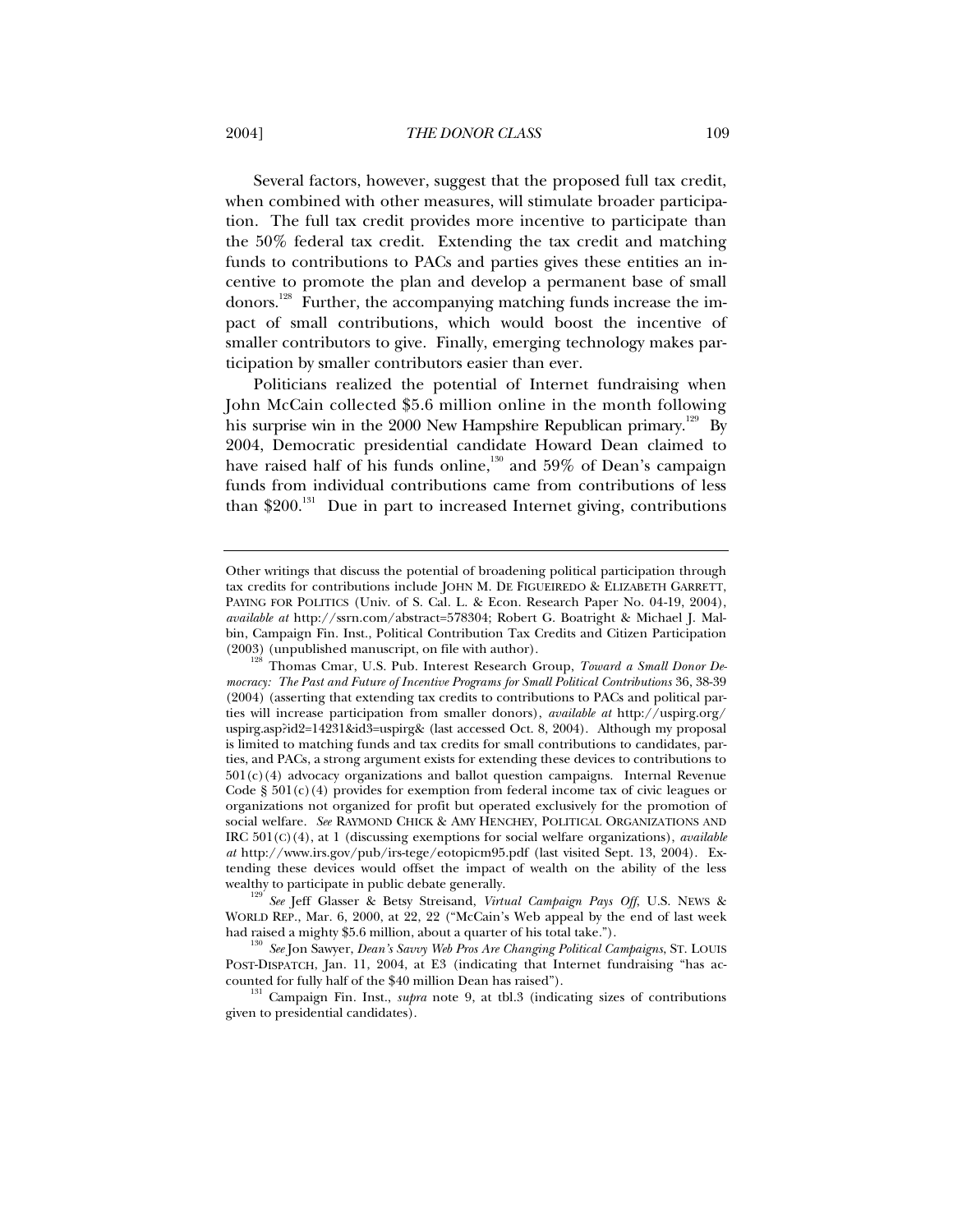of less than \$200 increased from 25% of funds from individuals raised by all presidential candidates in 2000 to  $34\%$  in 2004.<sup>132</sup> Unlike raising money through channels such as telemarketing and direct mail, which can cost fifty cents for every dollar raised, advocates estimate that Internet fundraising costs as little as ten to twenty cents per dollar raised.<sup>133</sup>

While the Internet is an important tool, technology alone is an insufficient instrument for broadening participation from a diverse cross-section of Americans. First, Internet use and access varies across comunities. Internet users control more financial resources than other Americans.<sup>134</sup> Currently, nearly one-quarter of Americans remain "offline."<sup>135</sup> Further, the impact of disparities in wealth and the democratic value of widespread political participation are of such significance that we should not wait passively to see whether the Internet alone will eventually stimulate financial participation from a majority of voting-age Americans and shift the bulk of candidate funding from the donor class to contributors of \$100 or less. Thus, while the Internet sets the stage for the successful implementation of matching funds and tax credits, legal tools should not be abandoned as part of a comprehensive strategy to broaden and diversify participation in campaign funding by smaller contributors.

#### 2. Line Drawing and Value Judgments

Several regulatory details affect the probability that a reform will enhance the influence of the less wealthy. These are ultimately linedrawing questions that involve balancing values such as fairness, administrability, and cost. The goal of this Subpart is not to resolve these disputes but to identify some of the most pressing issues that will arise in policy deliberations. While the answers to these questions

<sup>132</sup> *Id.*

<sup>133</sup> *See* Aravind Adiga, *Net Lifts Campaign Finance Stakes*, FIN. TIMES, July 4, 2000, at 5.

<sup>134</sup> *See* David Guzman, *Against All Odds*, CIO MAG., May 1, 2004, at 45-46 ("In fall 2000, the Department of Commerce published statistics that showed that about 78 percent of households with annual incomes of \$75,000 or more had access to the Internet, while only 13 percent of households with annual incomes of \$15,000 or less

had access."), *available at* 2004 WL 67900294.<br><sup>135</sup> *See* AMANDA LENHART, PEW INTERNET & AM. LIFE PROJECT, THE EVER SHIFTING INTERNET POPULATION: A NEW LOOK AT INTERNET ACCESS AND THE DIGITAL DIVIDE 3 (2003) ("Some 24% of Americans are truly offline; they have no direct or indirect experience with the Internet."), *available at* http://www.pewtrusts.com/pdf/ vf\_pew\_internet\_shifting\_pop.pdf (last visited Sept. 13, 2004).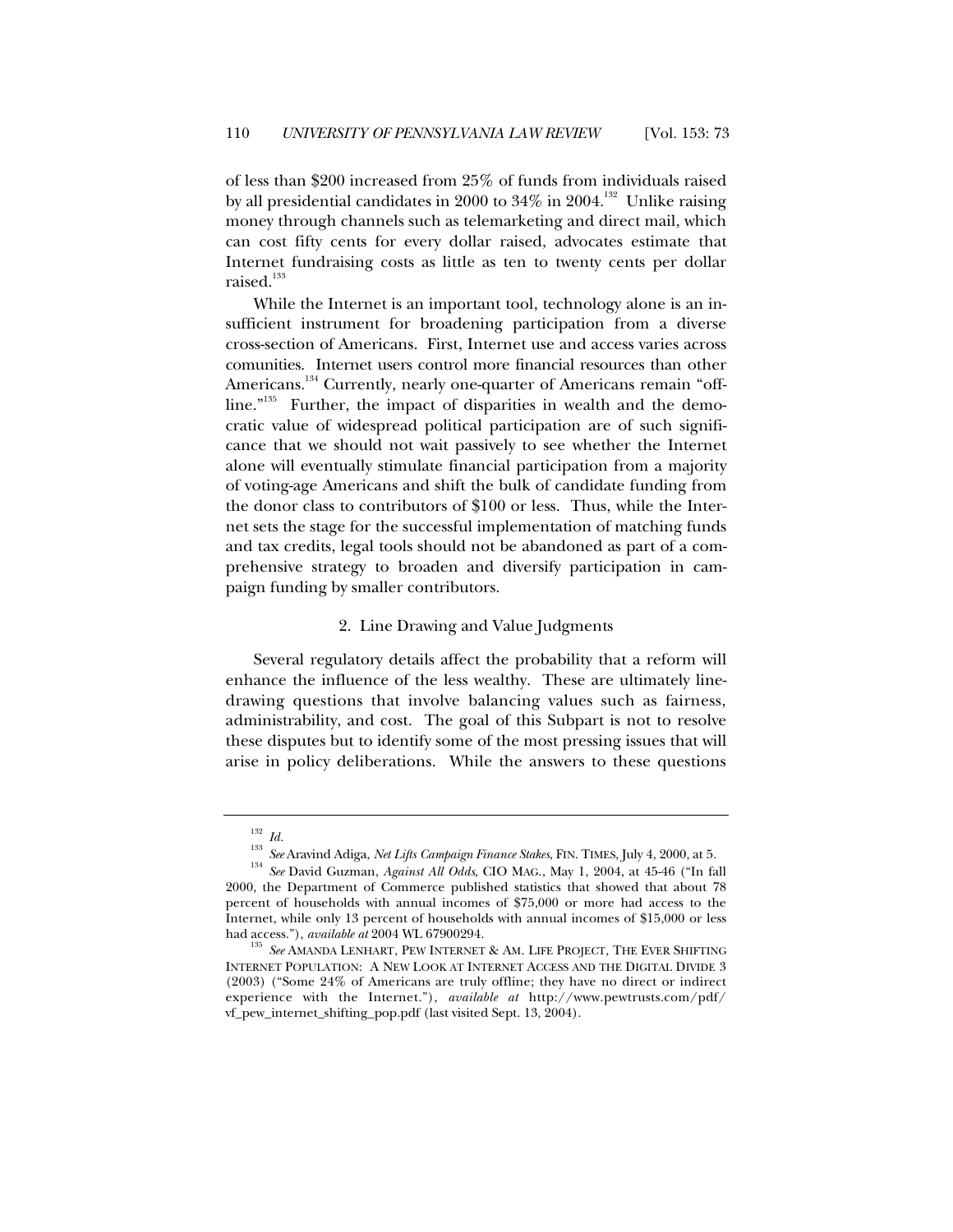carry important implications, $136$  adoption of any of the perspectives discussed in this Subpart would likely result in a campaign finance system that more effectively promotes participation than does the status quo.

The first issue involves the size of contributions that qualify for matching funds and the amount of the match. The Presidential Funding Act, introduced in Congress in 2003 to update the presidential public funding system for the 2008 election, gives four-to-one matching funds for the first \$250 of a contribution (a "first-\$250 match").<sup>137</sup> Proponents of amending the bill argue that Congress should abandon the four-to-one match on the first \$250 of a contribution and instead give candidates a four-to-one match only on contributions of \$100 or less (a "\$100-or-less match").<sup>138</sup> The \$100-or-less match would deny matching funds when any individual's contributions exceed \$100. Thus, the \$250 and \$100 matches differ in both amount and structure. A \$1000 contribution disqualifies the donor for the \$100 match, while the \$250 match would still apply to the first \$250 and make the donor's contribution worth \$2000 to the candidate.

Proponents of the first-\$250 match might argue that by giving a larger match on all contributions, candidates would receive more public funds quickly and spend less time fundraising. The law should not discriminate against larger contributors simply because they donate more, one might argue, and the \$100-or-less match discourages individuals from giving between \$101 and \$500 (as doing so would disqualify their candidate from receiving the additional \$400 in public funds). A \$100-or-less match thus infringes on the expressive interests of those who want to show greater intensity in supporting their particular candidate. The \$100-or-less match also poses administrative difficulties: regulators would have to track and disqualify from matching funds those \$100 contributions by individuals who gave

<sup>136</sup> *See* Cmar, *supra* note 128, at 5 ("A careful study of experience at both the state and federal levels reveals that the structure of a contribution incentive program plays a significant role in determining its success.").

<sup>&</sup>lt;sup>137</sup> See S. 1913, 108th Cong. § 2 (2003) (providing four-to-one matching funds on the first \$250 of a contribution to a presidential candidate). Note that the Presidential Funding Act provides matching funds for presidential primaries. This Article proposes that matching funds and tax credits be expanded to apply to small contributions given to all federal candidates, parties, and PACs in primary and general elections, and that states and localities, either through the legislative or initiative processes, adopt similar reforms for state and local campaigns.

<sup>138</sup> *See* Spencer Overton, Editorial, *Campaign Reform's Next Step*, BOSTON GLOBE, Dec. 12, 2003, at A35 ("[W]e should not give a public subsidy to contributions over  $$100 \ldots$ ").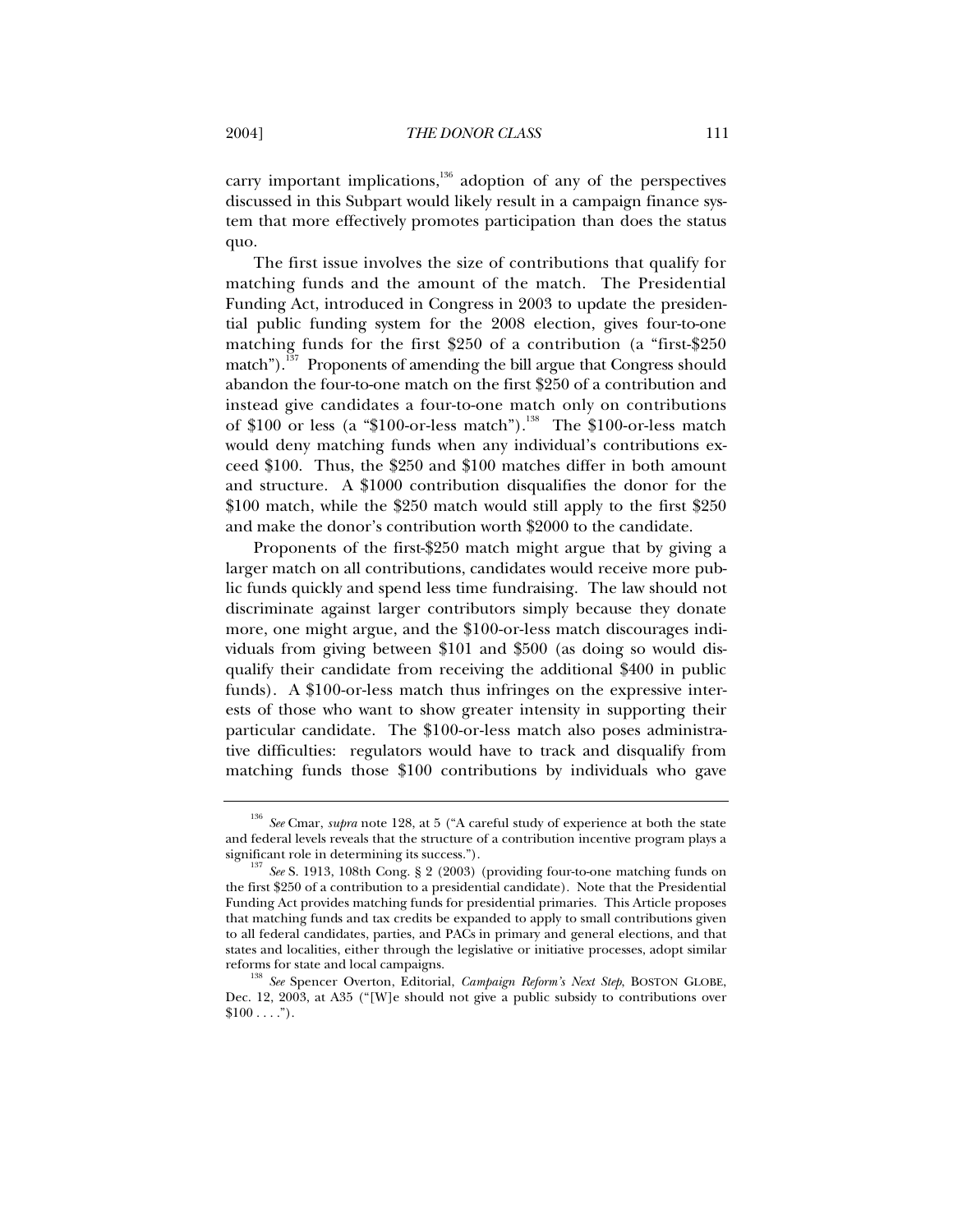separate contributions on other occasions such that their aggregate gift exceeded  $$100.<sup>139</sup>$ 

Proponents of the \$100-or-less match might respond that a fourto-one match on the first \$250 of a contribution adds a \$1000 public subsidy to a \$2000 contribution, making it worth \$3000 to a candidate. Because many candidates presently think they can raise the most money by appealing to larger contributors, this public subsidy simply gives candidates more incentive to cater to the donor class. The objective of matching funds should be to increase the importance of the smaller contributor, and using taxpayer funds to subsidize \$2000 contributions is counterproductive because it diminishes the relative importance of smaller contributors. Although the \$100-or-less match discourages contributions of between \$101 and \$500, those interested in expressing greater support could encourage a friend to give \$100, thereby broadening participation and yielding another \$500 for the candidate. Finally, technology resolves administrative burdens by allowing the FEC to review electronically the list of donors and ensure it awards matching funds only for contributions by individuals who give no more than a total of  $$100.<sup>140</sup>$ 

Similar questions revolve around whether the tax credit should be limited to households with incomes under \$100,000. Some might argue that as a matter of fairness, both a wealthy person and a poor person should be entitled to claim the same tax credit for a \$100 contribution to a candidate. On the other hand, extending the tax credit to households earning more than \$100,000 increases the cost of the program without any significant benefit, assuming that such households do not need incentives to make small contributions. Indeed, households earning more than \$100,000 represented 37% of those that

<sup>&</sup>lt;sup>139</sup> Without administrative oversight, the \$100-or-less match could be circumvented if an individual were to give twenty \$100 checks to a candidate. The same danger of circumvention, however, exists when a contributor gives eight \$250 contributions under either the current FEC review for one-to-one matching funds for the first \$250 of a contribution or the Presidential Funding Act's proposed four-to-one match

on the first \$250 of a contribution. 140 Proponents of the \$100-or-less match might favor regulations that require that, when a candidate electronically submits names of contributors to the Federal Election Commission on a monthly basis for disclosure purposes and to receive matching funds, the FEC perform a computer cross-check to ensure matching funds be awarded only for contributions by individuals who contributed less than \$100 that particular month or earlier months. The FEC would also subtract matching funds from a candidate who received matching funds earlier for a contributor whose aggregate contributions in the most recent month totaled over \$100.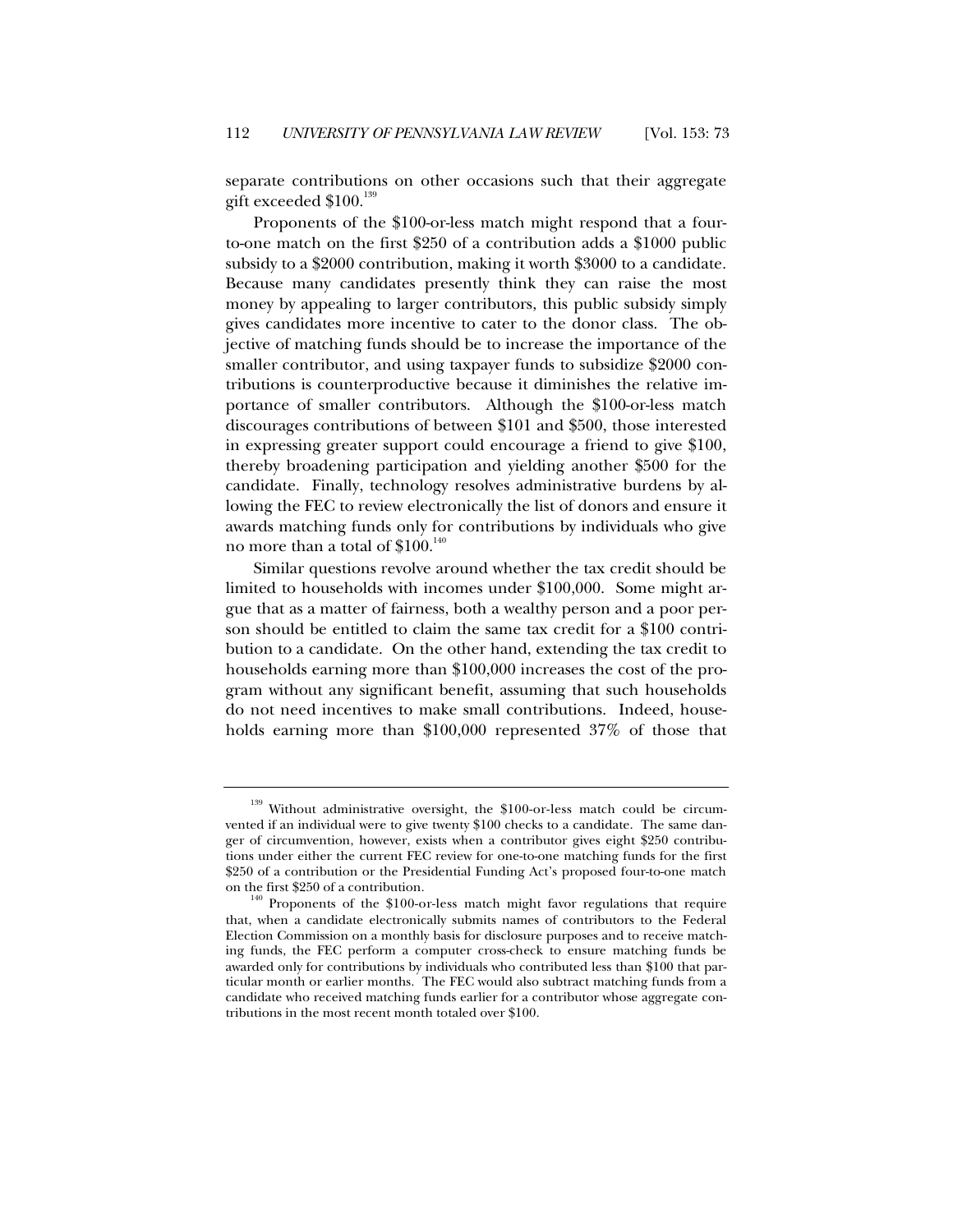claimed a state tax credit for political contributions in Ohio in 1999.<sup>141</sup>

Another concern with tax credits is that poorer populations may be less willing to part with \$100 for several months until it is refunded through the tax credit. In response, one might explore refunding the amount contributed within a few weeks.<sup>142</sup> Any such proposal that deviates from the normal tax cycle, however, would likely face concerns about administrability and fraud.<sup>143</sup>

#### 3. Politics, Entrenchment, and the Cost

Matching funds and tax credits may be more politically feasible than other forms of public financing.

Both tax credits and matching funds have a proven track record and an existing administrative infrastructure. Six states currently provide tax credits for political contributions (Arizona, Arkansas, Minnesota, Ohio, Oregon, and Virginia), $^{\rm 144}$  and a  $50\%$  federal tax credit was available from  $1972$  to  $1986$ .<sup>145</sup> The federal presidential primary system currently provides up to \$250 of matching funds for the first \$250 of a contribution.<sup>146</sup> The existing tax infrastructure and federal matching fund process could administer the programs in all federal elections.

While direct grants of equal amounts of public funding to candidates might be labeled "welfare for politicians" that suppress citizen participation until election-day voting, tax credits and matching funds allow citizens to shape the deliberative process by directly supporting

<sup>141</sup> *See* Rosenberg, *supra* note 127, at 13 ("[I]n Ohio claims by households earning more than \$100,000 per year rose from 25% of total claims in 1995 to 37% in 1999.").

 $\frac{42}{2}$  *See id.* at 14 ("The Minnesota system gets money back into contributors' hands within six weeks—a strong incentive for citizens to 'loan' money to candidates and for

candidates to seek those loans.").  $^{143}$   $\it See$   $id.$  ("As a simple, practical reality, creating a whole new system for refunding citizens' campaign contributions is fraught with the potential for fraud, delay, and misdirected funds and is probably too cumbersome to be introduced at the federal level. But following Minnesota's lead, some states may be able to implement an effective rapid refund loop.").<br><sup>144</sup> *See id.* at 9 ("Today, six states provide some sort of tax credit for contributions

to candidates, parties and/or PACs."); *see also* Cmar, *supra* note 128, at 19 (indicating that technically, "Minnesota takes a slightly different approach, operating a Political Contributions Refund ('PCR') program outside of its tax system").

<sup>145</sup> *See* Rosenberg, *supra* note 127, at 7, 9 (showing federal tax incentives for 1972 through 2002).

In the 2004 presidential primary, candidates who abided by \$45 million spending limits were entitled to up to \$19 million in matching public funds. *See* Justice*, supra* note 126, at A36.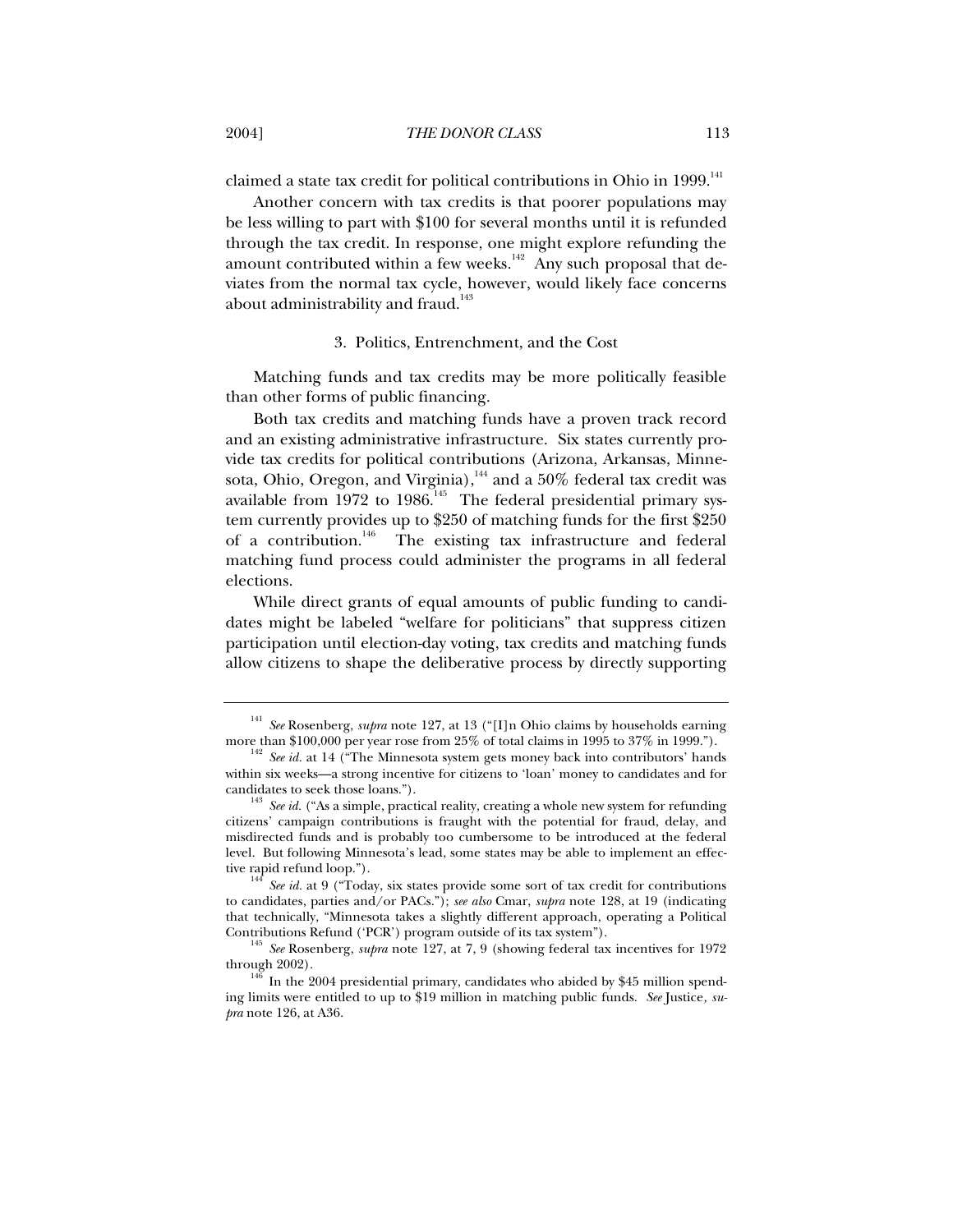candidates they favor. These reforms also allow those without great wealth to use money to convey the intensity of their support. Further, unlike restrictions that can be said to drain money from get-out-thevote efforts and other political activity, matching funds and tax credits respect the fact that politics requires money and simply broadens the source of available funds.

Some might assert that a voucher system, such as the plan proposed by Yale Law School Professors Bruce Ackerman and Ian Ayres in *Voting With Dollars*, 147 would better minimize the impact of disparities in wealth.<sup>148</sup> Under Ayres and Ackerman's proposal, Congress would give every voter a special credit card or voucher worth \$50 that the voter could use to finance the campaigns of his or her favorite federal candidates.<sup>149</sup> To prevent corruption, the authors propose that the identity of contributors remain anonymous. $^{150}$ 

While *Voting With Dollars* articulates important principles that are consistent with reducing the relevance of disparities in wealth, Ayres and Ackerman's proposal is less feasible than offering matching funds and tax credits. For example, anonymous donations would undermine the benefits of full disclosure. As explained above, matching funds and tax credit programs have enjoyed bipartisan support and have operated successfully in several states.<sup>151</sup> Ayres and Ackerman's

<sup>&</sup>lt;sup>147</sup> ACKERMAN & AYRES, supra note 25 (outlining a proposal for reforming campaign finance to reflect some of the more democratic qualities of secret-ballot voting); *see also* Foley, *supra* note 14, at 1204 ("The Constitution of the United States should contain a principle, which I shall call 'equal-dollars-per-voter,' that would guarantee to each eligible voter equal financial resources for purposes of supporting or opposing any candidate or initiative on the ballot in any election held within the United States."); Hasen, *supra* note 14, at 20-27 (arguing for a voucher system of campaign finance reform).

<sup>148</sup> *See* ACKERMAN & AYRES, *supra* note 147, at 43 (rejecting matching fund systems because Americans "should not be required to sacrifice private goods" to support candidates financially, and asserting that "[o]nly by combining votes and Patriot dollars can citizens regain a semblance of popular sovereignty in today's world"). <sup>149</sup> *See id.* at 4, 182 (indicating that "separate subaccounts will potentially be associ-

ated with each Patriot card: \$10 for House elections, \$15 for senatorial elections; and \$25 for presidential elections").

<sup>150</sup> *Id.* at 6.

<sup>&</sup>lt;sup>151</sup> Perhaps because of conservative opposition to taxes, organizations as diverse as the American Enterprise Institute and the Public Interest Research Group have supported a federal tax credit for financial contributions to federal campaigns. *See* Rosenberg, *supra* note 127, at 7-20 (identifying and discussing themes that emerge from states' experiences with tax credit programs); Press Release, Colo. Pub. Interest Research Group Student Chapters, Biggest Fundraisers Dominate Michigan Elections: PIRGIM Report Uncovers Big Money's Influence On Election Outcomes (Oct. 15, 2002) ("PIRGIM called for . . . tax credits for small political contributions . . . to level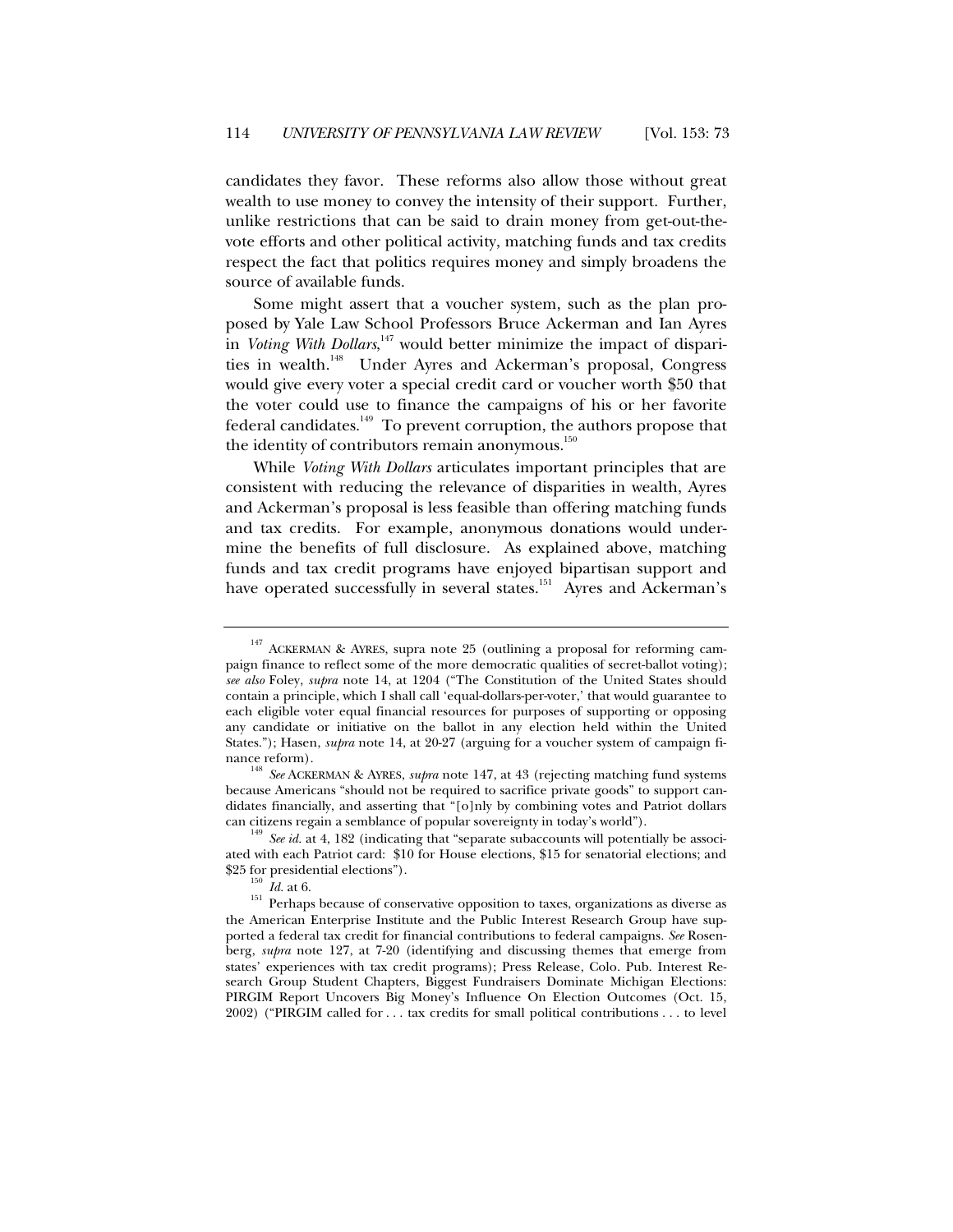proposal lacks this track record. In short, matching contributions and tax credits merge the ideals of widespread participation with more pragmatic proposals.

Practical strategies for reform should also anticipate the concerns of incumbent politicians, whose support is needed to enact the reform. Antireformers favor market distribution with minimal legal intervention due to their distrust of incumbent officials. By setting contribution limits too low or manipulating reforms in some other manner, the argument goes, entrenchment-minded incumbents will prevent insurgents from raising enough money to mount effective challenges.<sup>152</sup> Campaign finance systems that rely more heavily on status quo market distribution, however, also entrench incumbents and contribute to legislative inaction. Incumbents often receive more large contributions from the donor class than challengers do. $^{153}$  Thus, reforms like public funding sometimes fail in the legislative arena because incumbents hesitate to relinquish the funding advantages they enjoy over challengers.<sup>154</sup>

Matching funds and tax credits differ from other reforms because, rather than shifting the balance between candidates, they empower less wealthy citizens. Certainly, many incumbents will assess their prospects for reelection under the program before supporting it. But the answer will not be as clear as it would be with equal public funding

the playing field for non-wealthy candidates and voters."), *available at* http://www. copirgstudents.org/cocampus.asp?id2=8235 (last visited Aug. 28, 2004). <sup>152</sup> *Cf.* Robert Bauer, *When "the "Pols Make the Calls":* McConnell*'s Theory of Judicial*

*Deference in the Twilight of* Buckley, 153 U. PA. L. REV. 5, 19-26 (2004) (asserting that deference to congressional judgment neglects the reality and history of officeholder self-interest); Charles J. Cooper & Derek L. Shaffer, *What Congress "Shall Make" the Court Will Take: How* McConnell v. FEC *Betrays the First Amendment in Upholding Incumbency Protection Under the Banner of "Campaign Finance Reform*," 3 ELECTION L. J. 223, 227-28 (2004) ("*McConnell v. FEC* bestows the Supreme Court's imprimatur upon the 'legislative judgment' of Congress . . . despite an overwhelming record demonstrating that the intent and effect of Title II [of BCRA] are to protect incumbents against meaningful electoral challenge.").

<sup>153</sup> *See* PUBLIC CAMPAIGN, *supra* note 5 (indicating that in the 2000 election cycle Senate incumbents "raised, on average, nearly three times as much as their challengers did from donors of \$1,000 or more" and that House incumbents "raised more than twice as much from donors of \$1,000 or more as their challengers," and stating that "[h]ard money remained the dominant source of campaign funding in the 2000 election cycle outweighing party soft money by a ratio of 4.4 to 1").<br><sup>154</sup> *Cf.* Jennifer Fenn, *House Budget Wipes Out Funding for Clean Elections, Cuts Medi-*

*care*, LOWELL SUN (Mass.), May 17, 2002 ("The House approved a \$22.8 billion budget yesterday that wipes out funding for the voter-approved campaign-finance law and spends the money on state union contracts, a move seen by critics as a snub to voters and to the state's highest court.").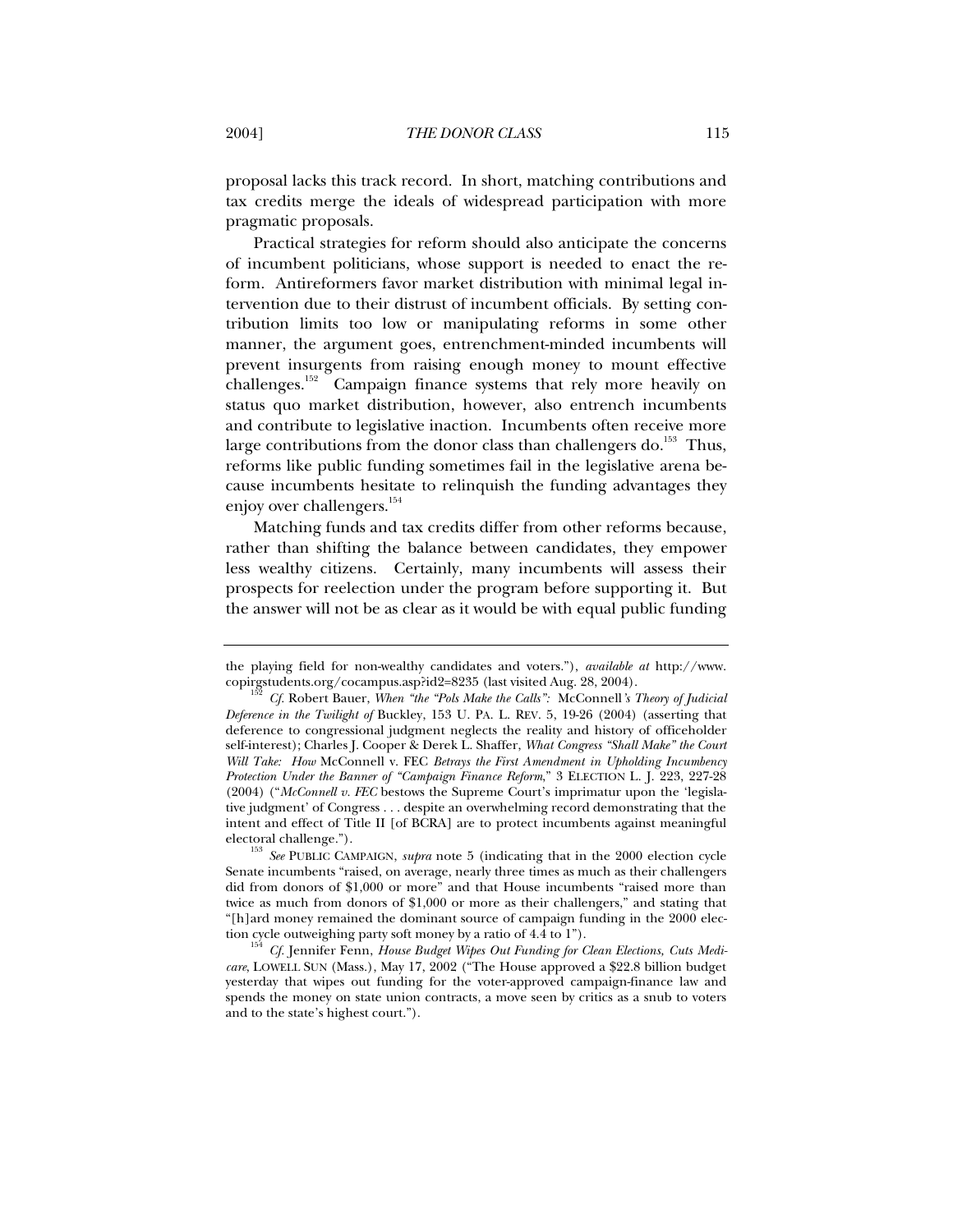for challengers and incumbents. Further, incumbents may enhance the quality of their professional and personal lives by spending less time outside of their districts soliciting large contributions from the donor class and more time at home with constituents, whose smaller contributions are multiplied in value.

The cost of matching funds and tax credits is also reasonable, especially in view of the need to ensure fair representation of all citizens in deliberations regarding hundreds of billions of dollars in tax revenues and government expenditures. Total spending by federal candidates and political parties was \$2.8 billion in the 2000 election cycle and \$2.1 billion in the 2002 election cycle.<sup>155</sup>

In light of past spending and the presence of private funds in a matching fund and tax credit system, a federal allocation of \$3 billion every other year (or about \$13 per voting-age resident of the United States) should more than cover the cost of a matching fund and tax credit system based on private contributions.<sup>156</sup> By comparison, the U.S. Senate approved a 2005 budget that provides \$421 billion in de-

<sup>&</sup>lt;sup>155</sup> These numbers are based on total disbursements by major and minor federal parties and congressional candidates of major and minor parties in the 2000 and 2002 election cycles. *See The Big Picture, 2000 Cycle, The Price of Admission*, Ctr. for Responsive Politics (n.d.), *at* http://www.opensecrets.org/bigpicture/stats.asp?cycle=2000&type= A&display=T (last visited Sept. 15, 2004) (showing campaign spending for congressional elections in 2000); News Release, Fed. Election Comm'n, Party Committees Raise More than \$1 Billion in 2001-2002 (Mar. 20, 2003) (indicating total federal and nonfederal disbursements by major federal party committees in 2002 election cycle), *available at* http://www.fec.gov/press/press2003/20030320party/20030103party.html; News Release, Fed. Election Comm'n, FEC Reports Increase in Party Fundraising for 2000 (May 15, 2001), *available at* http://www.fec.gov/press/press2001/051501 partyfund/051501partyfund.html (indicating total federal and nonfederal disbursements by major federal party committees in 2000 election cycle); E-mail from Sheila Krumholz, Research Director, Center for Responsive Politics, to Spencer Overton, Associate Professor of Law, The George Washington University Law School (June 28, 2004, 13:12:07 EST) (on file with the author) (indicating total spending for minor parties in 2000 and 2002 election cycles and spending for all presidential candidates in

<sup>2000</sup> election cycle).<br><sup>156</sup> If we reached the goal of 50% of voting-age residents of the United States making a small contribution, and if these contributions were all \$100 and received a \$100 tax credit and a \$400 match for the candidate (a total of \$500), the cost would be about \$55 billion per election. In light of the significance of this amount and the fact that the primary objective is to spark broader participation and increase the proportion of funds raised from smaller contributors, Congress might decide to limit the public funds to \$3.0 billion per election cycle (in 2004 dollars) and reduce incentives as the percentage of participation by smaller contributors increases (e.g., as participation increases, drop the match from four-to-one down to three-to-one, etc.). In the alternative, Congress might simply provide the public subsidy to the first \$3.0 billion in small contributions to be collected by candidates, parties, and PACs.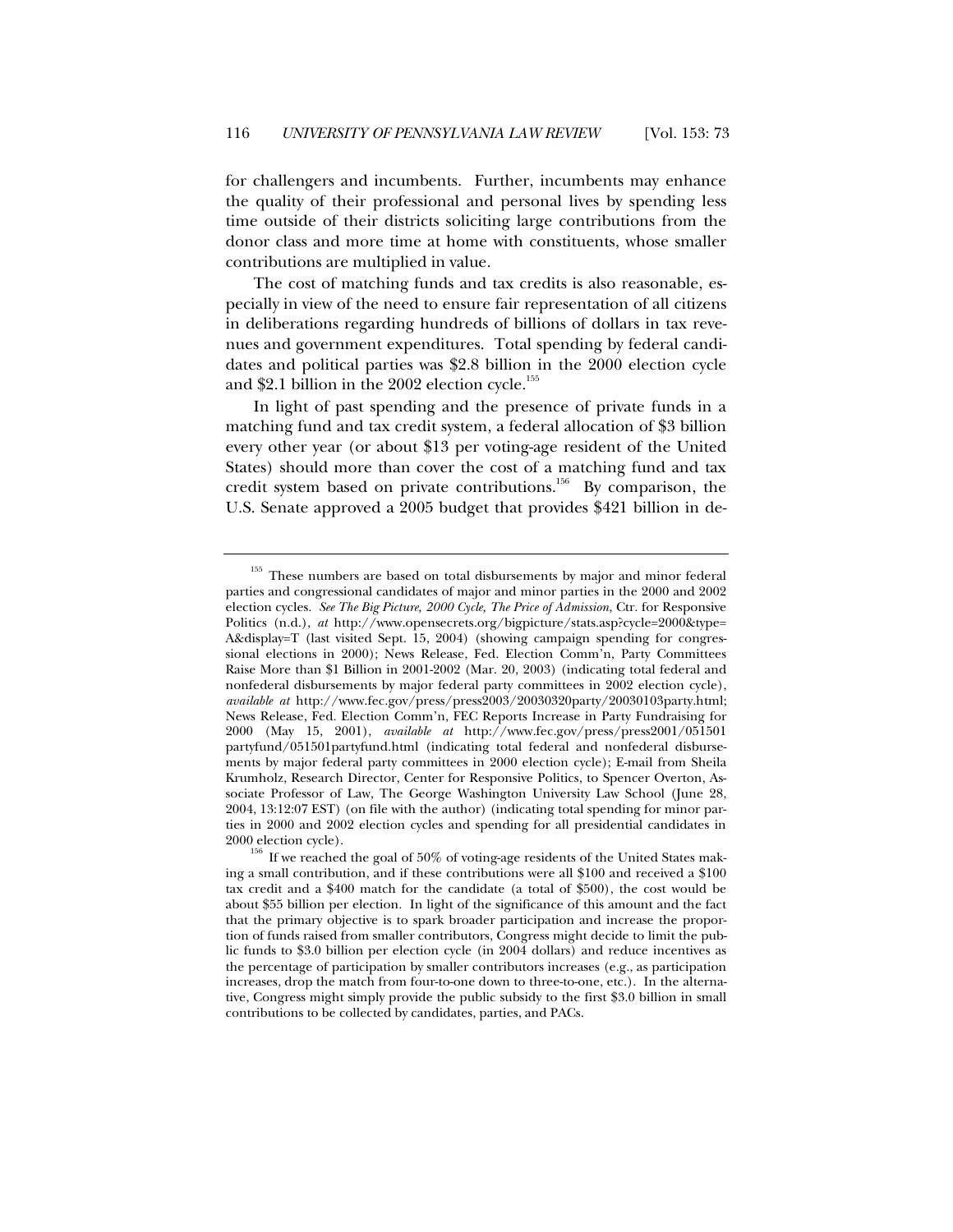fense spending, \$15.6 billion for NASA, \$29.2 billion for natural resources and the environment, \$13.3 billion for the No Child Left Behind Act, \$30.5 billion in discretionary spending, and tax cuts of \$144 billion between 2005 and 2009.<sup>157</sup>

To avoid the possibility that a future group of politicians would cut tax credits and matching funds to suppress citizen participation,<sup>158</sup> Congress could alternatively make a one-time allocation to establish a \$63 billion trust that invests its funds in a low-risk vehicle. Such a trust would fund federal tax credits and matching funds for several hundred years and perhaps in perpetuity.<sup>159</sup>

Granted, tax credits and matching funds will not offset all of the problems that disparities in wealth cause. Just as people who lack resources are less likely to vote, $160$  a disproportionately high percentage of lower-income people will likely fail to contribute. Poorer people will be less able to part with \$100 until it is refunded in the form of a tax credit, and wealthier Americans will likely continue to be overrepresented even among those who give smaller contributions.<sup>161</sup> As a result, many reformers who agree that disparities in wealth unfairly affect democratic participation may press for more dramatic reforms. Nevertheless, while matching funds and tax credits will not solve all

package of 1986. *See* Rosenberg, *supra* note 127, at 7 ("[I]n the sprit of Reagan-era 'tax simplification,' the federal tax credit for political contributions was repealed in the comprehensive tax reform package of 1986."). Of course, some would argue that

<sup>157</sup> *For the Record*, WASH. POST, Mar. 18, 2004, at T13. An annual expense of \$1.5 billion to support citizen political participation through matching funds and tax credits is also reasonable relative to the almost \$40 billion in tax credits awarded every year to subsidize other activities. *See Individual Income Tax Returns: Selected Income and Tax Items for Specified Tax Years, 1985-2002*, Internal Revenue Serv. (2004), *at* http://www. irs.gov/pub/irs-soi/02in01si.xls (last visited August 28, 2004) (indicating that American taxpayers claimed tax credits of \$37.7 billion, \$45.6 billion, and \$38.9 billion in 2000, 2001, and 2002 respectively).<br><sup>158</sup> Congress repealed the 50% federal tax credit in the comprehensive tax reform

This estimate is based upon assumptions of a tax-free average annual return of 6% on a thirty-year U.S. Treasury bond, an average annual inflation rate of 3.5%, and a program cost of \$3.0 billion (in 2004 dollars) every other year.

**See AMERICAN POLITICAL SCIENCE ASSOCIATION, AMERICAN DEMOCRACY IN AN** AGE OF RISING INEQUALITY 6 (2004) ("Nearly nine out of 10 individuals in families with incomes over \$75,000 reported voting in presidential elections while only half of those in families with incomes under \$15,000 reported voting."), *available at* http://www. apsanet.org/Inequality/taskforcereport.pdf.

<sup>&</sup>lt;sup>161</sup> Although households with incomes of at least \$100,000 represented only about 13.4% of the U.S. population in 2000, they accounted for 26.5% of contributions of \$100 or less. DENAVAS-WALT ET AL., supra note 11, at 22; Wilcox July 3, 2004 Chart, *supra* note 10.